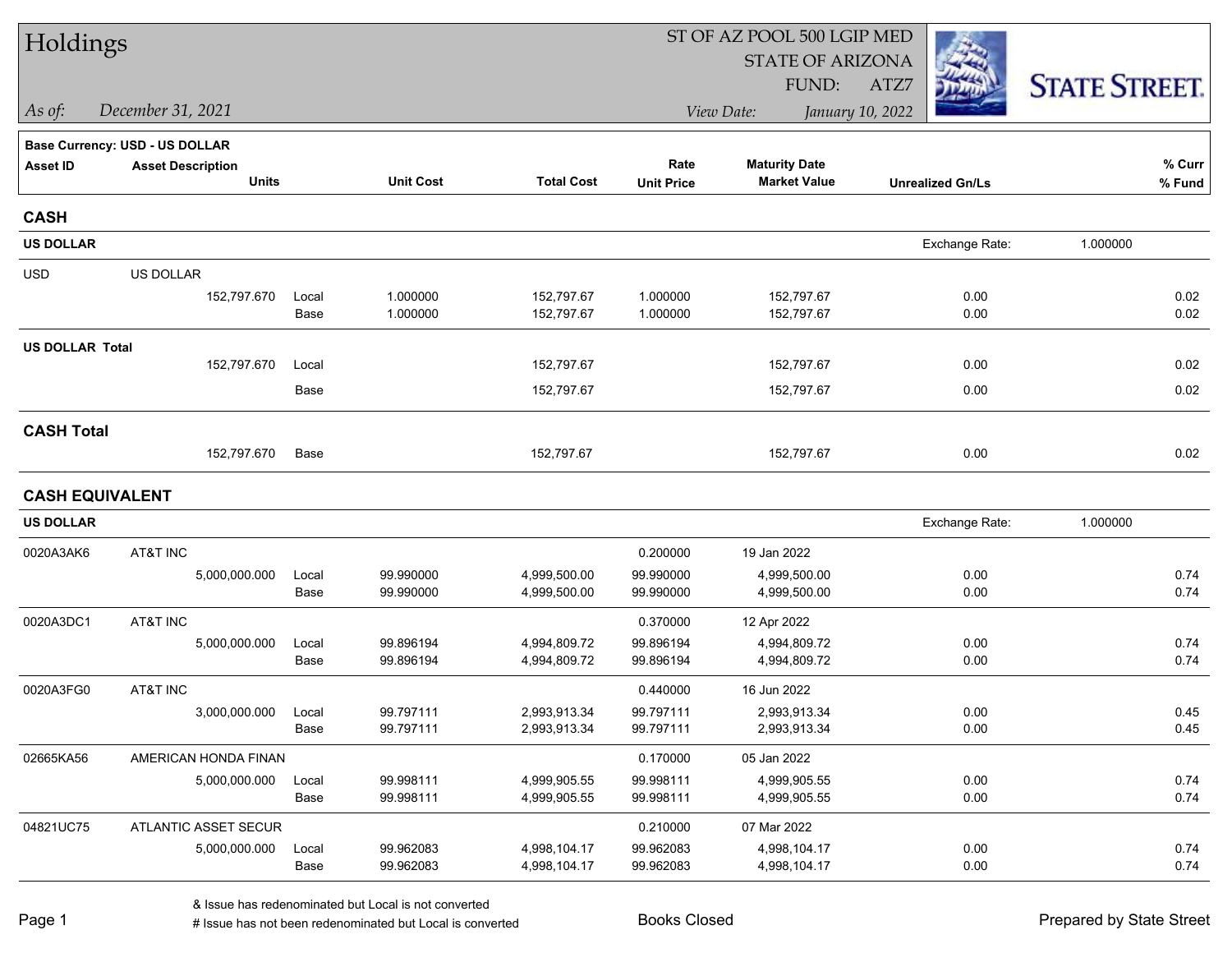| Holdings        |                                |       |                  |                   | ST OF AZ POOL 500 LGIP MED<br><b>STATE OF ARIZONA</b> |                      |                         |                      |  |  |  |
|-----------------|--------------------------------|-------|------------------|-------------------|-------------------------------------------------------|----------------------|-------------------------|----------------------|--|--|--|
|                 |                                |       |                  |                   |                                                       | FUND:                | ATZ7                    |                      |  |  |  |
| As of:          | December 31, 2021              |       |                  |                   |                                                       | View Date:           | January 10, 2022        | <b>STATE STREET.</b> |  |  |  |
|                 | Base Currency: USD - US DOLLAR |       |                  |                   |                                                       |                      |                         |                      |  |  |  |
| <b>Asset ID</b> | <b>Asset Description</b>       |       |                  |                   | Rate                                                  | <b>Maturity Date</b> |                         | % Curr               |  |  |  |
|                 | <b>Units</b>                   |       | <b>Unit Cost</b> | <b>Total Cost</b> | <b>Unit Price</b>                                     | <b>Market Value</b>  | <b>Unrealized Gn/Ls</b> | % Fund               |  |  |  |
| 05253CAR7       | <b>AUST &amp; NEW ZEA</b>      |       |                  |                   | 0.130000                                              | 25 Jan 2022          |                         |                      |  |  |  |
|                 | 5,000,000.000                  | Local | 99.991333        | 4,999,566.67      | 99.991333                                             | 4,999,566.67         | 0.00                    | 0.74                 |  |  |  |
|                 |                                | Base  | 99.991333        | 4,999,566.67      | 99.991333                                             | 4,999,566.67         | 0.00                    | 0.74                 |  |  |  |
| 05253CKB1       | <b>AUST &amp; NEW ZEA</b>      |       |                  |                   | 0.260000                                              | 11 Oct 2022          |                         |                      |  |  |  |
|                 | 3,000,000.000                  | Local | 99.795611        | 2,993,868.33      | 99.954138                                             | 2,998,624.14         | 4,755.81                | 0.45                 |  |  |  |
|                 |                                | Base  | 99.795611        | 2,993,868.33      | 99.954138                                             | 2,998,624.14         | 4,755.81                | 0.45                 |  |  |  |
| 05253CKB1       | <b>AUST &amp; NEW ZEA</b>      |       |                  |                   | 0.340000                                              | 11 Oct 2022          |                         |                      |  |  |  |
|                 | 2,000,000.000                  | Local | 99.732723        | 1,994,654.45      | 99.954138                                             | 1,999,082.76         | 4,428.31                | 0.30                 |  |  |  |
|                 |                                | Base  | 99.732723        | 1,994,654.45      | 99.954138                                             | 1,999,082.76         | 4,428.31                | 0.30                 |  |  |  |
| 06367CG35       | <b>BANK OF MONTREAL-</b>       |       |                  |                   | 0.210000                                              | 07 Jul 2022          |                         |                      |  |  |  |
|                 | 5,000,000.000                  | Local | 100.000000       | 5,000,000.00      | 99.963000                                             | 4,998,150.00         | $-1,850.00$             | 0.74                 |  |  |  |
|                 |                                | Base  | 100.000000       | 5,000,000.00      | 99.963000                                             | 4,998,150.00         | $-1,850.00$             | 0.74                 |  |  |  |
| 06367CN86       | <b>BANK OF MONTREAL-</b>       |       |                  |                   | 0.340000                                              | 02 Nov 2022          |                         |                      |  |  |  |
|                 | 5,000,000.000                  | Local | 100.000000       | 5,000,000.00      | 100.000000                                            | 5,000,000.00         | 0.00                    | 0.74                 |  |  |  |
|                 |                                | Base  | 100.000000       | 5,000,000.00      | 100.000000                                            | 5,000,000.00         | 0.00                    | 0.74                 |  |  |  |
| 06417KGV5       | BANK OF NOVA SCOTIA/THE        |       |                  |                   | 0.190000                                              | 29 Jul 2022          |                         |                      |  |  |  |
|                 | 5,000,000.000                  | Local | 99.889694        | 4,994,484.72      | 99.863100                                             | 4,993,155.00         | $-1,329.72$             | 0.74                 |  |  |  |
|                 |                                | Base  | 99.889694        | 4,994,484.72      | 99.863100                                             | 4,993,155.00         | $-1,329.72$             | 0.74                 |  |  |  |
| 06417KJV2       | BANK OF NOVA SCOTIA/THE        |       |                  |                   | 0.220000                                              | 29 Sep 2022          |                         |                      |  |  |  |
|                 | 4,000,000.000                  | Local | 99.834389        | 3,993,375.56      | 99.701858                                             | 3,988,074.32         | $-5,301.24$             | 0.59                 |  |  |  |
|                 |                                | Base  | 99.834389        | 3,993,375.56      | 99.701858                                             | 3,988,074.32         | $-5,301.24$             | 0.59                 |  |  |  |
| 06417KJV2       | <b>BANK OF NOVA SCOTIA/THE</b> |       |                  |                   | 0.260000                                              | 29 Sep 2022          |                         |                      |  |  |  |
|                 | 1,000,000.000                  | Local | 99.804278        | 998,042.78        | 99.701858                                             | 997,018.58           | $-1,024.20$             | 0.15                 |  |  |  |
|                 |                                | Base  | 99.804278        | 998,042.78        | 99.701858                                             | 997,018.58           | $-1,024.20$             | 0.15                 |  |  |  |
| 06417MPH2       | <b>BANK OF NOVA SCOTIA</b>     |       |                  |                   | 0.230000                                              | 11 May 2022          |                         |                      |  |  |  |
|                 | 4,000,000.000                  | Local | 100.003616       | 4,000,144.63      | 99.954100                                             | 3,998,164.00         | $-1,980.63$             | 0.60                 |  |  |  |
|                 |                                | Base  | 100.003616       | 4,000,144.63      | 99.954100                                             | 3,998,164.00         | $-1,980.63$             | 0.60                 |  |  |  |
| 07644BA36       | BEDFORD ROW FDG CORP           |       |                  |                   | 0.110000                                              | 03 Jan 2022          |                         |                      |  |  |  |
|                 | 2,000,000.000                  | Local | 99.999389        | 1,999,987.78      | 99.999389                                             | 1,999,987.78         | 0.00                    | 0.30                 |  |  |  |
|                 |                                | Base  | 99.999389        | 1,999,987.78      | 99.999389                                             | 1,999,987.78         | 0.00                    | 0.30                 |  |  |  |

# $TT = 1.11$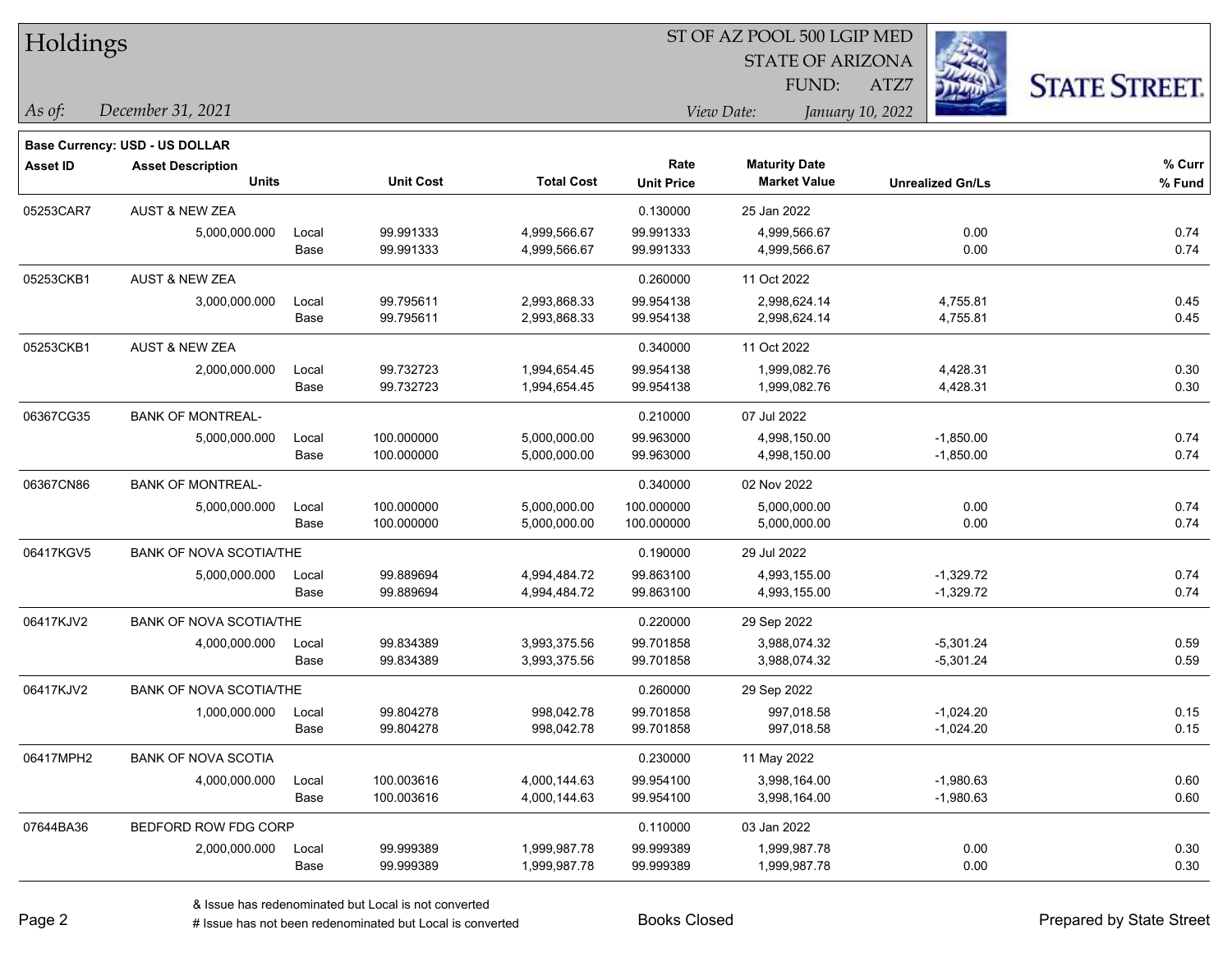| Holdings        |                                                |       |                  |                   | ST OF AZ POOL 500 LGIP MED |                         |                         |                      |
|-----------------|------------------------------------------------|-------|------------------|-------------------|----------------------------|-------------------------|-------------------------|----------------------|
|                 |                                                |       |                  |                   |                            | <b>STATE OF ARIZONA</b> |                         |                      |
|                 |                                                |       |                  |                   |                            | FUND:                   | ATZ7                    | <b>STATE STREET.</b> |
| $ $ As of:      | December 31, 2021                              |       |                  |                   |                            | View Date:              | January 10, 2022        |                      |
|                 |                                                |       |                  |                   |                            |                         |                         |                      |
|                 | Base Currency: USD - US DOLLAR                 |       |                  |                   | Rate                       | <b>Maturity Date</b>    |                         | % Curr               |
| <b>Asset ID</b> | <b>Asset Description</b><br><b>Units</b>       |       | <b>Unit Cost</b> | <b>Total Cost</b> | <b>Unit Price</b>          | <b>Market Value</b>     | <b>Unrealized Gn/Ls</b> | % Fund               |
| 07644BA36       | BEDFORD ROW FDG CORP                           |       |                  |                   | 0.210000                   | 03 Jan 2022             |                         |                      |
|                 | 5,000,000.000                                  | Local | 99.998833        | 4,999,941.66      | 99.998833                  | 4,999,941.66            | 0.00                    | 0.74                 |
|                 |                                                | Base  | 99.998833        | 4,999,941.66      | 99.998833                  | 4,999,941.66            | 0.00                    | 0.74                 |
| 136069TY7       | CANADIAN IMPERIAL BANK SR UNSECURED 06/22 2.55 |       |                  |                   | 2.550000                   | 16 Jun 2022             |                         |                      |
|                 | 3,000,000.000                                  | Local | 99.991545        | 2,999,746.35      | 99.907000                  | 2,997,210.00            | $-2,536.35$             | 0.45                 |
|                 |                                                | Base  | 99.991545        | 2,999,746.35      | 99.907000                  | 2,997,210.00            | $-2,536.35$             | 0.45                 |
| 138994009       | CANTOR FITZGERALD REPO REPO                    |       |                  |                   | 0.200000                   | 05 Jan 2022             |                         |                      |
|                 | 10,000,000.000                                 | Local | 100.000000       | 10,000,000.00     | 100.000000                 | 10,000,000.00           | 0.00                    | 1.49                 |
|                 |                                                | Base  | 100.000000       | 10,000,000.00     | 100.000000                 | 10,000,000.00           | 0.00                    | 1.49                 |
| 138994009       | CANTOR FITZGERALD REPO REPO                    |       |                  |                   | 0.300000                   | 18 Jan 2022             |                         |                      |
|                 | 5,000,000.000                                  | Local | 100.000000       | 5,000,000.00      | 100.000000                 | 5,000,000.00            | 0.00                    | 0.74                 |
|                 |                                                | Base  | 100.000000       | 5,000,000.00      | 100.000000                 | 5,000,000.00            | 0.00                    | 0.74                 |
| 138994009       | CANTOR FITZGERALD REPO REPO                    |       |                  |                   | 0.200000                   | 28 Jan 2022             |                         |                      |
|                 | 4,000,000.000                                  | Local | 100.000000       | 4,000,000.00      | 100.000000                 | 4,000,000.00            | 0.00                    | 0.60                 |
|                 |                                                | Base  | 100.000000       | 4,000,000.00      | 100.000000                 | 4,000,000.00            | 0.00                    | 0.60                 |
| 138994009       | CANTOR FITZGERALD REPO REPO                    |       |                  |                   | 0.300000                   | 01 Feb 2022             |                         |                      |
|                 | 10,000,000.000                                 | Local | 100.000000       | 10,000,000.00     | 100.000000                 | 10,000,000.00           | 0.00                    | 1.49                 |
|                 |                                                | Base  | 100.000000       | 10,000,000.00     | 100.000000                 | 10,000,000.00           | 0.00                    | 1.49                 |
| 15060YEL0       | CEDAR SPRING CPTL CO                           |       |                  |                   | 0.290000                   | 20 May 2022             |                         |                      |
|                 | 5,000,000.000                                  | Local | 99.888028        | 4,994,401.39      | 99.888028                  | 4,994,401.39            | 0.00                    | 0.74                 |
|                 |                                                | Base  | 99.888028        | 4,994,401.39      | 99.888028                  | 4,994,401.39            | 0.00                    | 0.74                 |
| 17327BJW6       | CITIGROUP GLOBAL MKTS INC S                    |       |                  |                   | 0.200000                   | 30 Sep 2022             |                         |                      |
|                 | 5,000,000.000                                  | Local | 99.848889        | 4,992,444.44      | 99.700000                  | 4,985,000.00            | $-7,444.44$             | 0.74                 |
|                 |                                                | Base  | 99.848889        | 4,992,444.44      | 99.700000                  | 4,985,000.00            | $-7,444.44$             | 0.74                 |
| 2063C1B33       | CONCORD MIN CPTL CO                            |       |                  |                   | 0.230000                   | 03 Feb 2022             |                         |                      |
|                 | 2,500,000.000                                  | Local | 99.978917        | 2,499,472.92      | 99.978917                  | 2,499,472.92            | 0.00                    | 0.37                 |
|                 |                                                | Base  | 99.978917        | 2,499,472.92      | 99.978917                  | 2,499,472.92            | 0.00                    | 0.37                 |
| 2284K1H14       | CROWN POINT CAP CO.                            |       |                  |                   | 0.260000                   | 01 Aug 2022             |                         |                      |
|                 | 5,000,000.000                                  | Local | 99.846889        | 4,992,344.45      | 99.714167                  | 4,985,708.35            | $-6,636.10$             | 0.74                 |
|                 |                                                | Base  | 99.846889        | 4,992,344.45      | 99.714167                  | 4,985,708.35            | $-6,636.10$             | 0.74                 |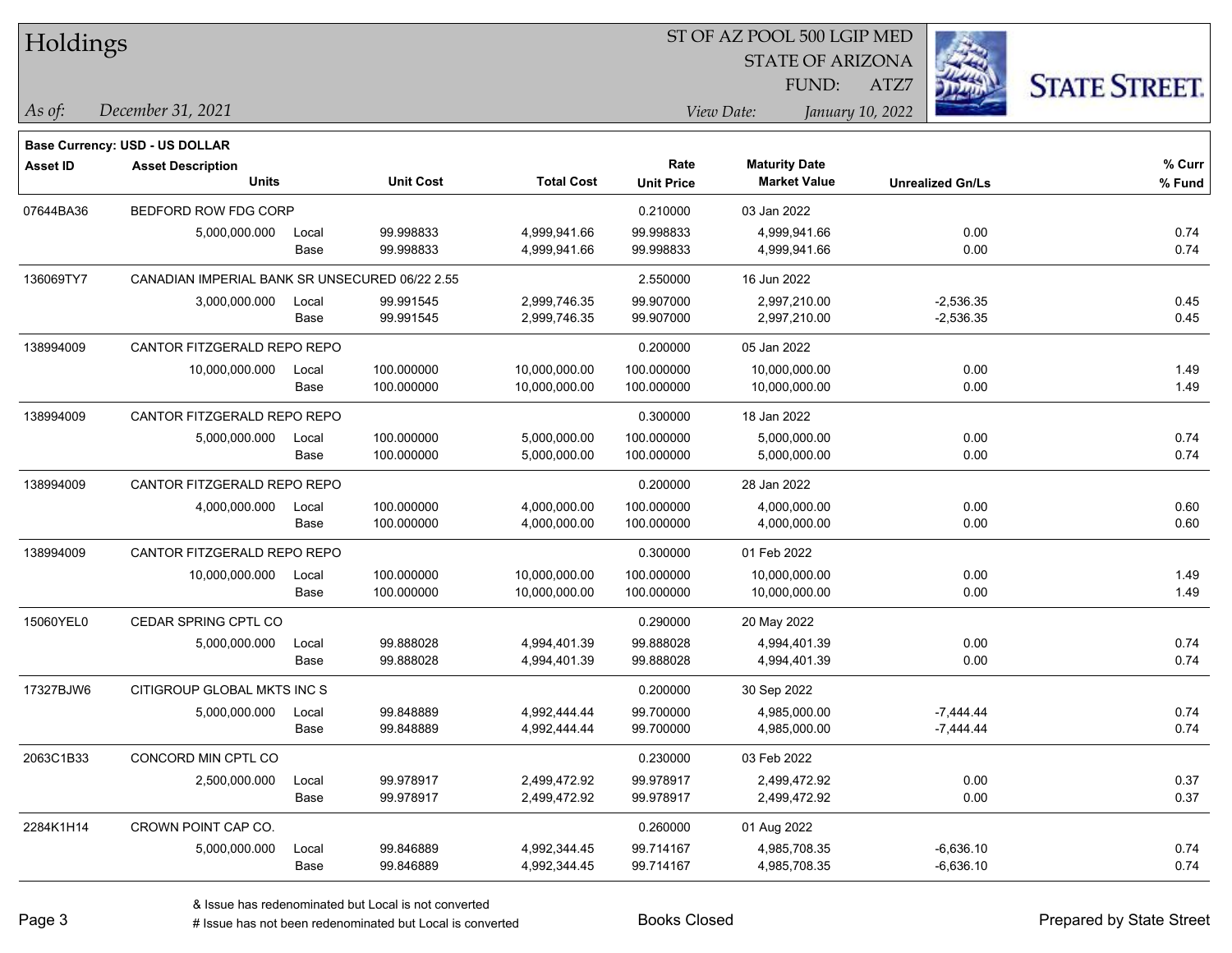| Holdings        |                                       |       |                  |                   |                   |                         |                         |                      |
|-----------------|---------------------------------------|-------|------------------|-------------------|-------------------|-------------------------|-------------------------|----------------------|
|                 |                                       |       |                  |                   |                   | <b>STATE OF ARIZONA</b> |                         |                      |
|                 |                                       |       |                  |                   |                   | FUND:                   | ATZ7                    | <b>STATE STREET.</b> |
| As of:          | December 31, 2021                     |       |                  |                   |                   | View Date:              | January 10, 2022        |                      |
|                 | <b>Base Currency: USD - US DOLLAR</b> |       |                  |                   |                   |                         |                         |                      |
| <b>Asset ID</b> | <b>Asset Description</b>              |       |                  |                   | Rate              | <b>Maturity Date</b>    |                         | % Curr               |
|                 | <b>Units</b>                          |       | <b>Unit Cost</b> | <b>Total Cost</b> | <b>Unit Price</b> | <b>Market Value</b>     | <b>Unrealized Gn/Ls</b> | % Fund               |
| 2546R3DV3       | DISNEY (WALT) CO THE                  |       |                  |                   | 0.270000          | 29 Apr 2022             |                         |                      |
|                 | 3,000,000.000                         | Local | 99.911500        | 2,997,345.00      | 99.907000         | 2,997,210.00            | $-135.00$               | 0.45                 |
|                 |                                       | Base  | 99.911500        | 2,997,345.00      | 99.907000         | 2,997,210.00            | $-135.00$               | 0.45                 |
| 2546R3FF6       | DISNEY (WALT) CO THE                  |       |                  |                   | 0.270000          | 15 Jun 2022             |                         |                      |
|                 | 250,000.000                           | Local | 99.876252        | 249,690.63        | 99.797700         | 249,494.25              | $-196.38$               | 0.04                 |
|                 |                                       | Base  | 99.876252        | 249,690.63        | 99.797700         | 249,494.25              | $-196.38$               | 0.04                 |
| 2546R3FW9       | DISNEY (WALT) CO THE                  |       |                  |                   | 0.200000          | 30 Jun 2022             |                         |                      |
|                 | 250,000.000                           | Local | 99.900000        | 249,750.00        | 99.650500         | 249,126.25              | $-623.75$               | 0.04                 |
|                 |                                       | Base  | 99.900000        | 249,750.00        | 99.650500         | 249,126.25              | $-623.75$               | 0.04                 |
| 2546R3FW9       | DISNEY (WALT) CO THE                  |       |                  |                   | 0.210000          | 30 Jun 2022             |                         |                      |
|                 | 2,000,000.000                         | Local | 99.895000        | 1,997,900.00      | 99.650500         | 1,993,010.00            | $-4,890.00$             | 0.30                 |
|                 |                                       | Base  | 99.895000        | 1,997,900.00      | 99.650500         | 1,993,010.00            | $-4,890.00$             | 0.30                 |
| 2546R3FW9       | DISNEY (WALT) CO THE                  |       |                  |                   | 0.220000          | 30 Jun 2022             |                         |                      |
|                 | 3,000,000.000                         | Local | 99.890000        | 2,996,700.00      | 99.650500         | 2,989,515.00            | $-7,185.00$             | 0.45                 |
|                 |                                       | Base  | 99.890000        | 2,996,700.00      | 99.650500         | 2,989,515.00            | $-7,185.00$             | 0.45                 |
| 2546R3FW9       | DISNEY (WALT) CO THE                  |       |                  |                   | 0.270000          | 30 Jun 2022             |                         |                      |
|                 | 250,000.000                           | Local | 99.865000        | 249,662.50        | 99.865000         | 249,662.50              | 0.00                    | 0.04                 |
|                 |                                       | Base  | 99.865000        | 249,662.50        | 99.865000         | 249,662.50              | 0.00                    | 0.04                 |
| 2546R3JW5       | DISNEY (WALT) CO THE                  |       |                  |                   | 0.230000          | 30 Sep 2022             |                         |                      |
|                 | 2,500,000.000                         | Local | 99.826222        | 2,495,655.56      | 99.702700         | 2,492,567.50            | $-3,088.06$             | 0.37                 |
|                 |                                       | Base  | 99.826222        | 2,495,655.56      | 99.702700         | 2,492,567.50            | $-3,088.06$             | 0.37                 |
| 38346MC28       | <b>GOTHAM FDG CORP</b>                |       |                  |                   | 0.190000          | 02 Mar 2022             |                         |                      |
|                 | 1,500,000.000                         | Local | 99.968333        | 1,499,525.00      | 99.968333         | 1,499,525.00            | 0.00                    | 0.22                 |
|                 |                                       | Base  | 99.968333        | 1,499,525.00      | 99.968333         | 1,499,525.00            | 0.00                    | 0.22                 |
| 43851UAC7       | HONEYWELL INTERNATN'                  |       |                  |                   | 0.090000          | 12 Jan 2022             |                         |                      |
|                 | 1,000,000.000                         | Local | 99.997250        | 999,972.50        | 99.997250         | 999,972.50              | 0.00                    | 0.15                 |
|                 |                                       | Base  | 99.997250        | 999,972.50        | 99.997250         | 999,972.50              | 0.00                    | 0.15                 |
| 45779QA55       | INSTITUTIONAL SECURED                 |       |                  |                   | 0.150000          | 05 Jan 2022             |                         |                      |
|                 | 5,000,000.000                         | Local | 99.998333        | 4,999,916.67      | 99.998333         | 4,999,916.67            | 0.00                    | 0.74                 |
|                 |                                       | Base  | 99.998333        | 4,999,916.67      | 99.998333         | 4,999,916.67            | 0.00                    | 0.74                 |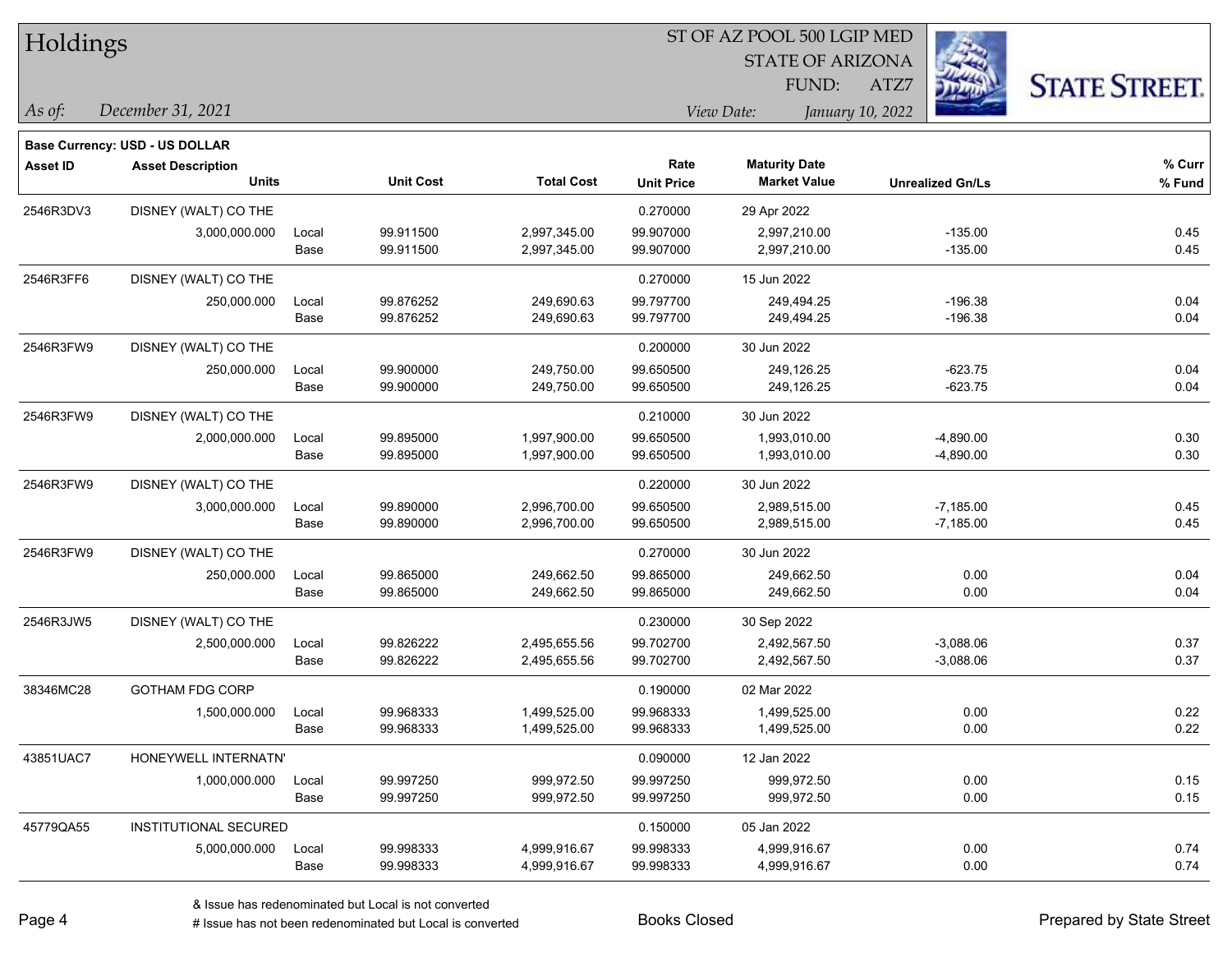| Holdings        |                                       |       |                  |                   | 51 OF AZ POOL 500 LGIP MED |                         |                         |                      |  |  |
|-----------------|---------------------------------------|-------|------------------|-------------------|----------------------------|-------------------------|-------------------------|----------------------|--|--|
|                 |                                       |       |                  |                   |                            | <b>STATE OF ARIZONA</b> |                         |                      |  |  |
|                 |                                       |       |                  |                   |                            | FUND:                   | ATZ7                    | <b>STATE STREET.</b> |  |  |
| As of:          | December 31, 2021                     |       |                  |                   |                            | View Date:              | January 10, 2022        |                      |  |  |
|                 | <b>Base Currency: USD - US DOLLAR</b> |       |                  |                   |                            |                         |                         |                      |  |  |
| <b>Asset ID</b> | <b>Asset Description</b>              |       |                  |                   | Rate                       | <b>Maturity Date</b>    |                         | % Curr               |  |  |
|                 | <b>Units</b>                          |       | <b>Unit Cost</b> | <b>Total Cost</b> | <b>Unit Price</b>          | <b>Market Value</b>     | <b>Unrealized Gn/Ls</b> | % Fund               |  |  |
| 45856XBU0       | INTERCONTINENTAL EXCHANGE             |       |                  |                   | 0.400000                   | 28 Feb 2022             |                         |                      |  |  |
|                 | 5,000,000.000                         | Local | 99.935556        | 4,996,777.78      | 99.935556                  | 4,996,777.78            | 0.00                    | 0.74                 |  |  |
|                 |                                       | Base  | 99.935556        | 4,996,777.78      | 99.935556                  | 4,996,777.78            | 0.00                    | 0.74                 |  |  |
| 52953BA52       | LEXINGTN PKR CAP CO LL                |       |                  |                   | 0.170000                   | 05 Jan 2022             |                         |                      |  |  |
|                 | 5,000,000.000                         | Local | 99.998111        | 4,999,905.56      | 99.998111                  | 4,999,905.56            | 0.00                    | 0.74                 |  |  |
|                 |                                       | Base  | 99.998111        | 4,999,905.56      | 99.998111                  | 4,999,905.56            | 0.00                    | 0.74                 |  |  |
| 52953BB36       | LEXINGTN PKR CAP CO LL                |       |                  |                   | 0.200000                   | 03 Feb 2022             |                         |                      |  |  |
|                 | 6,000,000.000                         | Local | 99.981667        | 5,998,900.00      | 99.981667                  | 5,998,900.00            | 0.00                    | 0.89                 |  |  |
|                 |                                       | Base  | 99.981667        | 5,998,900.00      | 99.981667                  | 5,998,900.00            | 0.00                    | 0.89                 |  |  |
| 59157UBU3       | METLIFE SHORT TERM FDG                |       |                  |                   | 0.160000                   | 28 Feb 2022             |                         |                      |  |  |
|                 | 3,800,000.000                         | Local | 99.974222        | 3,799,020.45      | 99.974222                  | 3,799,020.45            | 0.00                    | 0.57                 |  |  |
|                 |                                       | Base  | 99.974222        | 3,799,020.45      | 99.974222                  | 3,799,020.45            | 0.00                    | 0.57                 |  |  |
| 59157UC16       | METLIFE SHORT TERM FDG                |       |                  |                   | 0.150000                   | 01 Mar 2022             |                         |                      |  |  |
|                 | 5,000,000.000                         | Local | 99.975417        | 4,998,770.83      | 99.975417                  | 4,998,770.83            | 0.00                    | 0.74                 |  |  |
|                 |                                       | Base  | 99.975417        | 4,998,770.83      | 99.975417                  | 4,998,770.83            | 0.00                    | 0.74                 |  |  |
| 62455BDV4       | <b>MOUNTCLIFF</b>                     |       |                  |                   | 0.210000                   | 29 Apr 2022             |                         |                      |  |  |
|                 | 5,000,000.000                         | Local | 99.931167        | 4,996,558.33      | 100.000000                 | 5,000,000.00            | 3,441.67                | 0.74                 |  |  |
|                 |                                       | Base  | 99.931167        | 4,996,558.33      | 100.000000                 | 5,000,000.00            | 3,441.67                | 0.74                 |  |  |
| 62455BF18       | <b>MOUNTCLIFF</b>                     |       |                  |                   | 0.200000                   | 01 Jun 2022             |                         |                      |  |  |
|                 | 5,000,000.000                         | Local | 99.916111        | 4,995,805.55      | 100.000000                 | 5,000,000.00            | 4,194.45                | 0.74                 |  |  |
|                 |                                       | Base  | 99.916111        | 4,995,805.55      | 100.000000                 | 5,000,000.00            | 4,194.45                | 0.74                 |  |  |
| 62455BF18       | <b>MOUNTCLIFF</b>                     |       |                  |                   | 0.220000                   | 01 Jun 2022             |                         |                      |  |  |
|                 | 500,000.000                           | Local | 99.907722        | 499,538.61        | 100.000000                 | 500,000.00              | 461.39                  | 0.07                 |  |  |
|                 |                                       | Base  | 99.907722        | 499,538.61        | 100.000000                 | 500,000.00              | 461.39                  | 0.07                 |  |  |
| 63307MEJ4       | NATIONAL BK OF CANAD                  |       |                  |                   | 0.280000                   | 18 May 2022             |                         |                      |  |  |
|                 | 5,000,000.000                         | Local | 99.893445        | 4,994,672.23      | 99.893445                  | 4,994,672.23            | 0.00                    | 0.74                 |  |  |
|                 |                                       | Base  | 99.893445        | 4,994,672.23      | 99.893445                  | 4,994,672.23            | 0.00                    | 0.74                 |  |  |
| 63307MF12       | NATIONAL BK OF CANAD                  |       |                  |                   | 0.170000                   | 01 Jun 2022             |                         |                      |  |  |
|                 | 4,000,000.000                         | Local | 99.928695        | 3,997,147.78      | 99.876247                  | 3,995,049.88            | $-2,097.90$             | 0.59                 |  |  |
|                 |                                       | Base  | 99.928695        | 3,997,147.78      | 99.876247                  | 3,995,049.88            | $-2,097.90$             | 0.59                 |  |  |

 $\overline{\text{S}}$  of  $\overline{\text{S}}$  and  $\overline{\text{S}}$  and  $\overline{\text{S}}$  and  $\overline{\text{S}}$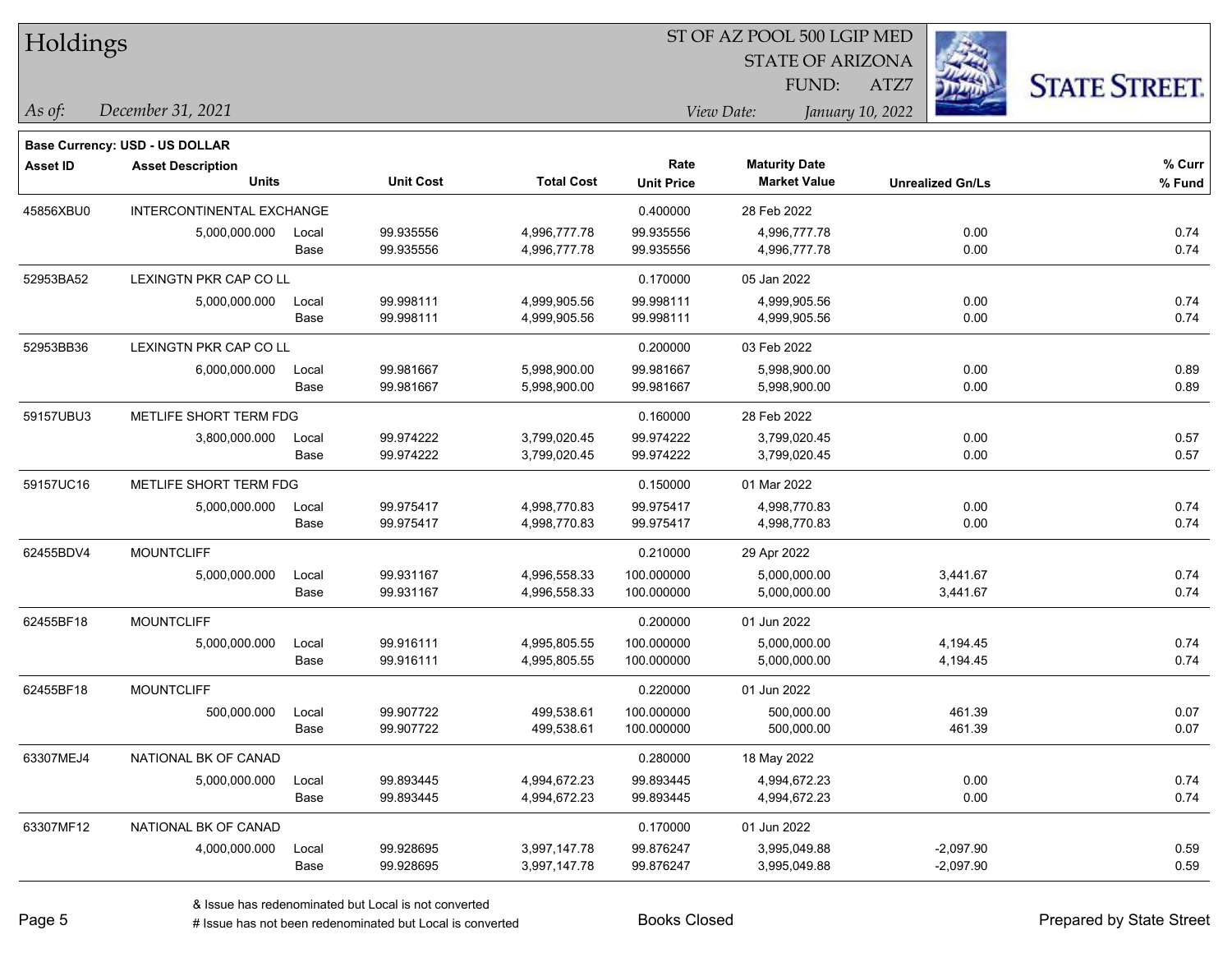| Holdings |  |  |
|----------|--|--|
|          |  |  |

STATE OF ARIZONA FUND:

ATZ7



*December 31, 2021 As of: View Date: January 10, 2022*

|                 | <b>Base Currency: USD - US DOLLAR</b> |       |                  |                   |                   |                      |                         |        |
|-----------------|---------------------------------------|-------|------------------|-------------------|-------------------|----------------------|-------------------------|--------|
| <b>Asset ID</b> | <b>Asset Description</b>              |       |                  |                   | Rate              | <b>Maturity Date</b> |                         | % Curr |
|                 | <b>Units</b>                          |       | <b>Unit Cost</b> | <b>Total Cost</b> | <b>Unit Price</b> | <b>Market Value</b>  | <b>Unrealized Gn/Ls</b> | % Fund |
| 64105HAA0       | NESTLE CAP CORP                       |       |                  |                   | 0.100000          | 10 Jan 2022          |                         |        |
|                 | 1,500,000.000                         | Local | 99.997500        | 1,499,962.50      | 99.997500         | 1,499,962.50         | 0.00                    | 0.22   |
|                 |                                       | Base  | 99.997500        | 1,499,962.50      | 99.997500         | 1,499,962.50         | 0.00                    | 0.22   |
| 78012U2C8       | ROYAL BK OF CANADA                    |       |                  |                   | 0.300000          | 01 Dec 2022          |                         |        |
|                 | 5,000,000.000                         | Local | 100.000000       | 5,000,000.00      | 100.000000        | 5,000,000.00         | 0.00                    | 0.74   |
|                 |                                       | Base  | 100.000000       | 5,000,000.00      | 100.000000        | 5,000,000.00         | 0.00                    | 0.74   |
| 82124MC24       | SHEFFIELD RECEIVABLE                  |       |                  |                   | 0.210000          | 02 Mar 2022          |                         |        |
|                 | 5,000,000.000                         | Local | 99.965000        | 4,998,250.00      | 99.965000         | 4,998,250.00         | 0.00                    | 0.74   |
|                 |                                       | Base  | 99.965000        | 4,998,250.00      | 99.965000         | 4,998,250.00         | 0.00                    | 0.74   |
| 88602UC16       | THUNDER BAY FNDNG LLC                 |       |                  |                   | 0.160000          | 01 Mar 2022          |                         |        |
|                 | 1,500,000.000                         | Local | 99.973777        | 1,499,606.66      | 99.973777         | 1,499,606.66         | 0.00                    | 0.22   |
|                 |                                       | Base  | 99.973777        | 1,499,606.66      | 99.973777         | 1,499,606.66         | 0.00                    | 0.22   |
| 89119BE36       | TORONTO DOMINION BANK                 |       |                  |                   | 0.190000          | 03 May 2022          |                         |        |
|                 | 1,500,000.000                         | Local | 99.935611        | 1,499,034.16      | 99.926667         | 1,498,900.01         | $-134.15$               | 0.22   |
|                 |                                       | Base  | 99.935611        | 1,499,034.16      | 99.926667         | 1,498,900.01         | $-134.15$               | 0.22   |
| 91842KAA4       | VW CR INC                             |       |                  |                   | 0.320000          | 10 Jan 2022          |                         |        |
|                 | 4,830,000.000                         | Local | 99.992000        | 4,829,613.60      | 99.992000         | 4,829,613.60         | 0.00                    | 0.72   |
|                 |                                       | Base  | 99.992000        | 4,829,613.60      | 99.992000         | 4,829,613.60         | 0.00                    | 0.72   |
| 91842KBG0       | VW CR INC                             |       |                  |                   | 0.250000          | 16 Feb 2022          |                         |        |
|                 | 698,000.000                           | Local | 99.968056        | 697,777.03        | 99.968056         | 697,777.03           | 0.00                    | 0.10   |
|                 |                                       | Base  | 99.968056        | 697,777.03        | 99.968056         | 697,777.03           | 0.00                    | 0.10   |
| 91842KC87       | VW CR INC                             |       |                  |                   | 0.250000          | 08 Mar 2022          |                         |        |
|                 | 3,000,000.000                         | Local | 99.954167        | 2,998,625.00      | 99.954167         | 2,998,625.00         | 0.00                    | 0.45   |
|                 |                                       | Base  | 99.954167        | 2,998,625.00      | 99.954167         | 2,998,625.00         | 0.00                    | 0.45   |
| 91842KCJ3       | VW CR INC                             |       |                  |                   | 0.240000          | 18 Mar 2022          |                         |        |
|                 | 250,000.000                           | Local | 99.949332        | 249,873.33        | 99.949332         | 249,873.33           | 0.00                    | 0.04   |
|                 |                                       | Base  | 99.949332        | 249,873.33        | 99.949332         | 249,873.33           | 0.00                    | 0.04   |
| 91842KCJ3       | VW CR INC                             |       |                  |                   | 0.260000          | 18 Mar 2022          |                         |        |
|                 | 250,000.000                           | Local | 99.945112        | 249,862.78        | 99.945112         | 249,862.78           | 0.00                    | 0.04   |
|                 |                                       | Base  | 99.945112        | 249,862.78        | 99.945112         | 249,862.78           | 0.00                    | 0.04   |
|                 |                                       |       |                  |                   |                   |                      |                         |        |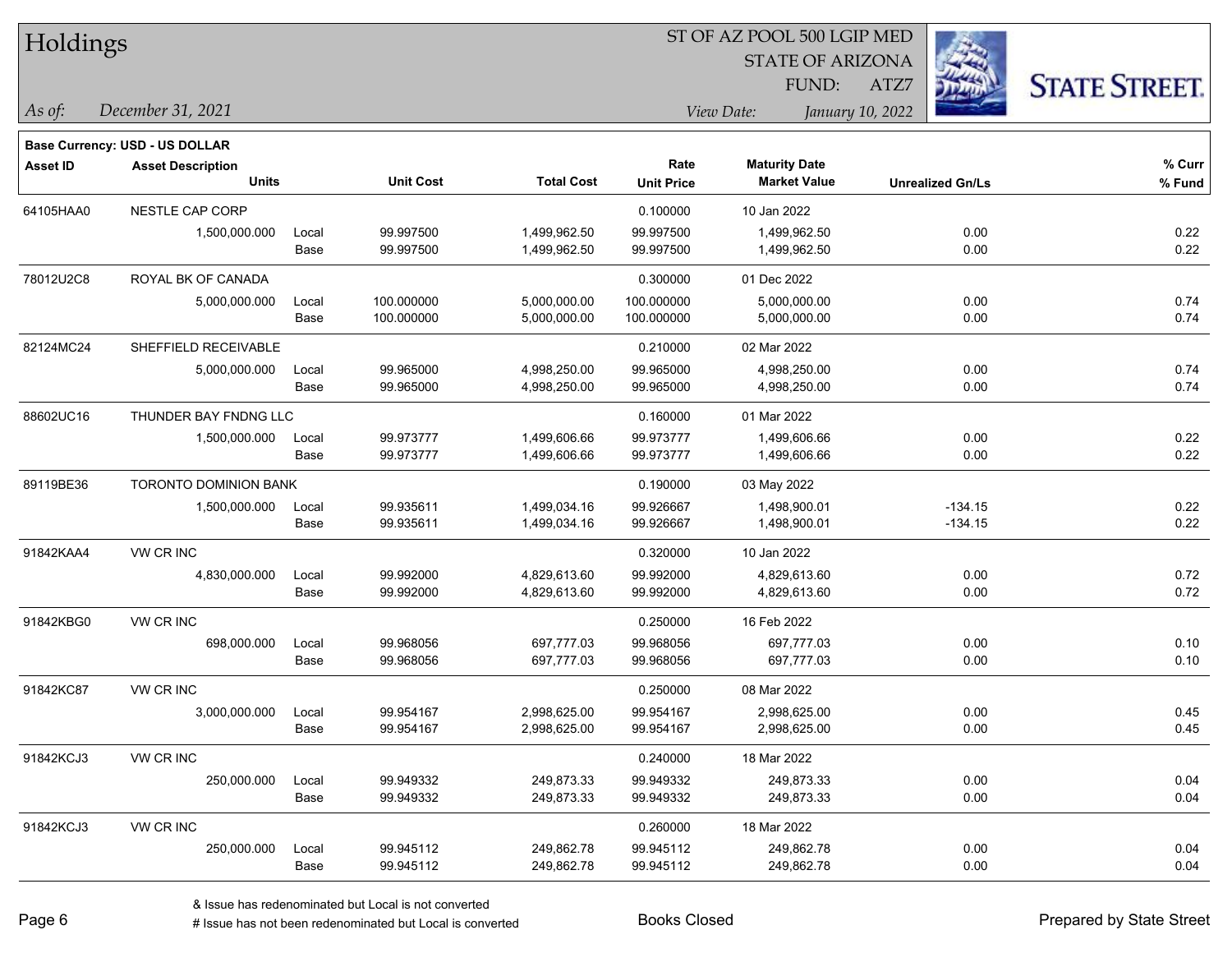|  |  | Holdings |
|--|--|----------|
|--|--|----------|

STATE OF ARIZONA

ATZ7



*December 31, 2021 As of: View Date: January 10, 2022*

**Base Currency: USD - US DOLLAR**

| Asset ID  | <b>Asset Description</b>     |       |                  |                   | Rate              | <b>Maturity Date</b> |                         | % Curr |
|-----------|------------------------------|-------|------------------|-------------------|-------------------|----------------------|-------------------------|--------|
|           | <b>Units</b>                 |       | <b>Unit Cost</b> | <b>Total Cost</b> | <b>Unit Price</b> | <b>Market Value</b>  | <b>Unrealized Gn/Ls</b> | % Fund |
| 91842KCJ3 | VW CR INC                    |       |                  |                   | 0.300000          | 18 Mar 2022          |                         |        |
|           | 610,000.000                  | Local | 99.936666        | 609,613.66        | 99.936666         | 609,613.66           | 0.00                    | 0.09   |
|           |                              | Base  | 99.936666        | 609,613.66        | 99.936666         | 609,613.66           | 0.00                    | 0.09   |
| 91842KHP4 | VW CR INC                    |       |                  |                   | 0.320000          | 23 Aug 2022          |                         |        |
|           | 5,000,000.000                | Local | 99.792000        | 4,989,600.00      | 99.675200         | 4,983,760.00         | $-5,840.00$             | 0.74   |
|           |                              | Base  | 99.792000        | 4,989,600.00      | 99.675200         | 4,983,760.00         | $-5,840.00$             | 0.74   |
| 91842KHS8 | VW CR INC                    |       |                  |                   | 0.330000          | 26 Aug 2022          |                         |        |
|           | 2,050,000.000                | Local | 99.782750        | 2,045,546.38      | 99.671000         | 2,043,255.50         | $-2,290.88$             | 0.30   |
|           |                              | Base  | 99.782750        | 2,045,546.38      | 99.671000         | 2,043,255.50         | $-2,290.88$             | 0.30   |
| 92646LC16 | VICTORY RECEIVABLES          |       |                  |                   | 0.200000          | 01 Mar 2022          |                         |        |
|           | 5,000,000.000                | Local | 99.967222        | 4,998,361.11      | 99.967222         | 4,998,361.11         | 0.00                    | 0.74   |
|           |                              | Base  | 99.967222        | 4,998,361.11      | 99.967222         | 4,998,361.11         | 0.00                    | 0.74   |
| 94107NH23 | <b>WASTE MANAGEMENT INC</b>  |       |                  |                   | 0.310000          | 02 Aug 2022          |                         |        |
|           | 5,000,000.000                | Local | 99.816583        | 4,990,829.16      | 99.718667         | 4,985,933.35         | $-4,895.81$             | 0.74   |
|           |                              | Base  | 99.816583        | 4,990,829.16      | 99.718667         | 4,985,933.35         | $-4,895.81$             | 0.74   |
| 94107NKD5 | WASTE MANAGEMENT INC         |       |                  |                   | 0.310000          | 13 Oct 2022          |                         |        |
|           | 4,000,000.000                | Local | 99.754583        | 3,990,183.33      | 99.595153         | 3,983,806.12         | $-6,377.21$             | 0.59   |
|           |                              | Base  | 99.754583        | 3,990,183.33      | 99.595153         | 3,983,806.12         | $-6,377.21$             | 0.59   |
| 94107NL36 | <b>WASTE MANAGEMENT INC</b>  |       |                  |                   | 0.390000          | 03 Nov 2022          |                         |        |
|           | 4,500,000.000                | Local | 99.668500        | 4,485,082.50      | 99.668500         | 4,485,082.50         | 0.00                    | 0.67   |
|           |                              | Base  | 99.668500        | 4,485,082.50      | 99.668500         | 4,485,082.50         | 0.00                    | 0.67   |
| 94107PAA7 | WASTE MANAGEMENT INC         |       |                  |                   | 0.340000          | 28 Apr 2022          |                         |        |
|           | 5,000,000.000                | Local | 99.889500        | 4,994,475.00      | 99.650500         | 4,982,525.00         | $-11,950.00$            | 0.74   |
|           |                              | Base  | 99.889500        | 4,994,475.00      | 99.650500         | 4,982,525.00         | $-11,950.00$            | 0.74   |
| 94107PAE9 | WASTE MANAGEMENT INC         |       |                  |                   | 0.010000          | 31 Aug 2022          |                         |        |
|           | 4,000,000.000                | Local | 99.805056        | 3,992,202.22      | 99.702700         | 3,988,108.00         | $-4,094.22$             | 0.59   |
|           |                              | Base  | 99.805056        | 3,992,202.22      | 99.702700         | 3,988,108.00         | $-4,094.22$             | 0.59   |
| 9612C1G19 | <b>WESTPAC BANKING CORP.</b> |       |                  |                   | 0.170000          | 01 Jul 2022          |                         |        |
|           | 3,000,000.000                | Local | 99.914528        | 2,997,435.83      | 99.862269         | 2,995,868.07         | $-1,567.76$             | 0.45   |
|           |                              | Base  | 99.914528        | 2,997,435.83      | 99.862269         | 2,995,868.07         | $-1,567.76$             | 0.45   |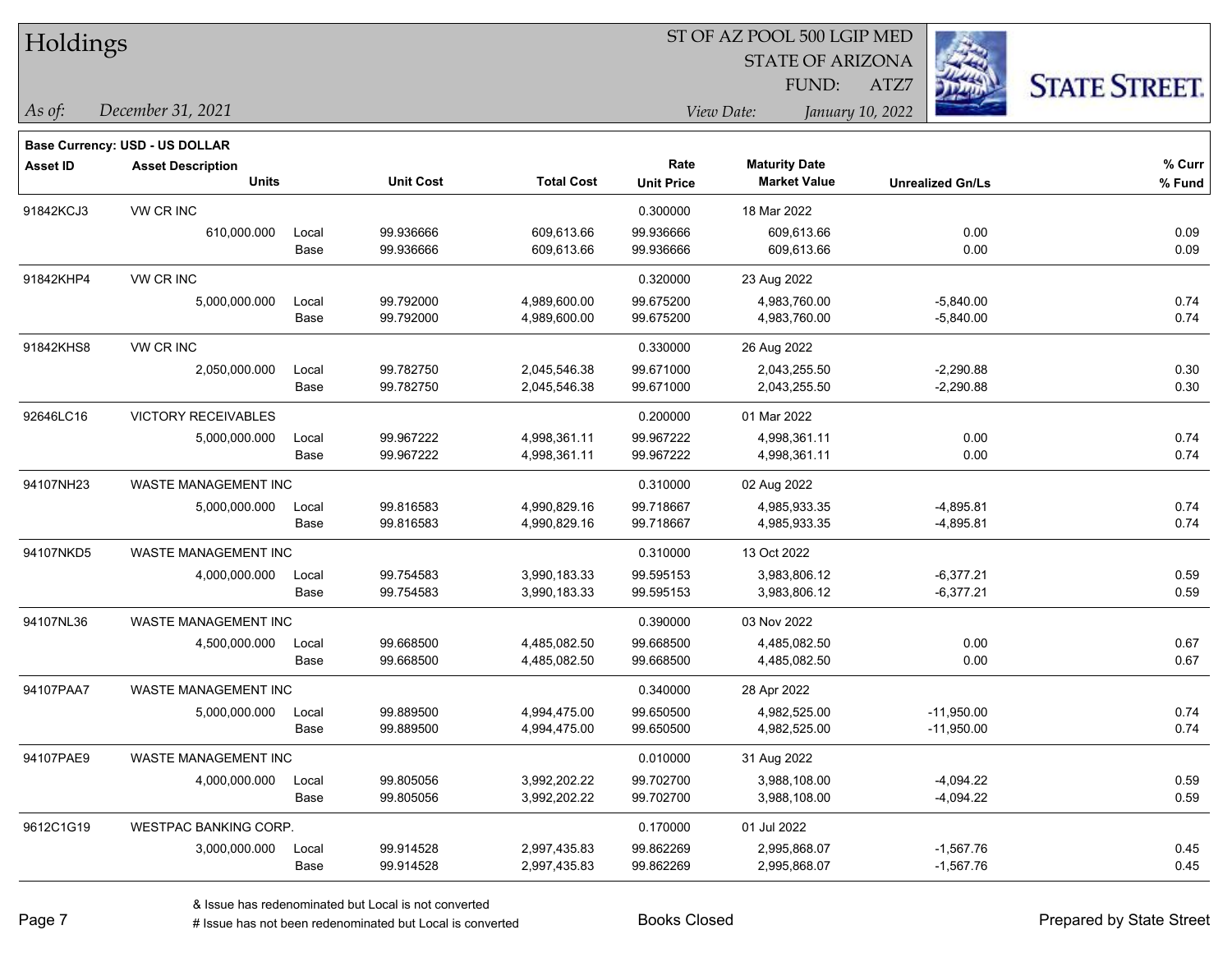| Holdings               |                                        |       |                  | ST OF AZ POOL 500 LGIP MED |                   |                         |                         |                      |  |  |
|------------------------|----------------------------------------|-------|------------------|----------------------------|-------------------|-------------------------|-------------------------|----------------------|--|--|
|                        |                                        |       |                  |                            |                   | <b>STATE OF ARIZONA</b> |                         |                      |  |  |
|                        |                                        |       |                  |                            |                   | FUND:                   | ATZ7                    | <b>STATE STREET.</b> |  |  |
| As of:                 | December 31, 2021                      |       |                  |                            |                   | View Date:              | January 10, 2022        |                      |  |  |
|                        | Base Currency: USD - US DOLLAR         |       |                  |                            |                   |                         |                         |                      |  |  |
| <b>Asset ID</b>        | <b>Asset Description</b>               |       |                  |                            | Rate              | <b>Maturity Date</b>    |                         | % Curr               |  |  |
|                        | Units                                  |       | <b>Unit Cost</b> | <b>Total Cost</b>          | <b>Unit Price</b> | <b>Market Value</b>     | <b>Unrealized Gn/Ls</b> | % Fund               |  |  |
| 96130AJN9              | <b>WESTPAC BKING CORP N</b>            |       |                  |                            | 0.240000          | 30 Mar 2022             |                         |                      |  |  |
|                        | 2,050,000.000                          | Local | 100.000000       | 2,049,999.99               | 100.000000        | 2,049,999.99            | 0.00                    | 0.31                 |  |  |
|                        |                                        | Base  | 100.000000       | 2,049,999.99               | 100.000000        | 2,049,999.99            | 0.00                    | 0.31                 |  |  |
| 979QHR003              | SOUTH STREET REPO                      |       |                  |                            | 0.040000          | 03 Jan 2022             |                         |                      |  |  |
|                        | 13,000,000.000                         | Local | 100.000000       | 13,000,000.00              | 100.000000        | 13,000,000.00           | 0.00                    | 1.94                 |  |  |
|                        |                                        | Base  | 100.000000       | 13,000,000.00              | 100.000000        | 13,000,000.00           | 0.00                    | 1.94                 |  |  |
| <b>US DOLLAR Total</b> |                                        |       |                  |                            |                   |                         |                         |                      |  |  |
|                        | 253,288,000.000                        | Local |                  | 253,117,858.13             |                   | 253,051,670.96          | $-66, 187.17$           | 37.68                |  |  |
|                        |                                        | Base  |                  | 253,117,858.13             |                   | 253,051,670.96          | $-66, 187.17$           | 37.68                |  |  |
|                        | <b>CASH EQUIVALENT Total</b>           |       |                  |                            |                   |                         |                         |                      |  |  |
|                        | 253,288,000.000                        | Base  |                  | 253,117,858.13             |                   | 253,051,670.96          | $-66, 187.17$           | 37.68                |  |  |
| <b>FIXED INCOME</b>    |                                        |       |                  |                            |                   |                         |                         |                      |  |  |
| <b>US DOLLAR</b>       |                                        |       |                  |                            |                   |                         | Exchange Rate:          | 1.000000             |  |  |
| 001055BK7              | AFLAC INC SR UNSECURED 03/26 1.125     |       |                  |                            | 1.125000          | 15 Mar 2026             |                         |                      |  |  |
|                        | 2,500,000.000                          | Local | 99.919068        | 2,497,976.70               | 98.170527         | 2,454,263.18            | $-43,713.52$            | 0.37                 |  |  |
|                        |                                        | Base  | 99.919068        | 2,497,976.70               | 98.170527         | 2,454,263.18            | $-43,713.52$            | 0.37                 |  |  |
| 00206RMJ8              | AT+T INC SR UNSECURED 03/24 0.9        |       |                  |                            | 0.900000          | 25 Mar 2024             |                         |                      |  |  |
|                        | 3,000,000.000                          | Local | 99.978515        | 2,999,355.45               | 99.541569         | 2,986,247.07            | $-13,108.38$            | 0.44                 |  |  |
|                        |                                        | Base  | 99.978515        | 2,999,355.45               | 99.541569         | 2,986,247.07            | $-13,108.38$            | 0.44                 |  |  |
| 00206RML3              | AT+T INC SR UNSECURED 03/26 1.7        |       |                  |                            | 1.700000          | 25 Mar 2026             |                         |                      |  |  |
|                        | 3,000,000.000                          | Local | 99.897792        | 2,996,933.77               | 99.483236         | 2,984,497.08            | $-12,436.69$            | 0.44                 |  |  |
|                        |                                        | Base  | 99.897792        | 2,996,933.77               | 99.483236         | 2,984,497.08            | $-12,436.69$            | 0.44                 |  |  |
| 02079KAH0              | ALPHABET INC SR UNSECURED 08/25 0.45   |       |                  |                            | 0.450000          | 15 Aug 2025             |                         |                      |  |  |
|                        | 3,000,000.000                          | Local | 99.929192        | 2,997,875.75               | 97.702987         | 2,931,089.61            | $-66,786.14$            | 0.44                 |  |  |
|                        |                                        | Base  | 99.929192        | 2,997,875.75               | 97.702987         | 2,931,089.61            | $-66,786.14$            | 0.44                 |  |  |
| 023135BW5              | AMAZON.COM INC SR UNSECURED 05/24 0.45 |       |                  |                            | 0.450000          | 12 May 2024             |                         |                      |  |  |
|                        | 4,000,000.000                          | Local | 99.885172        | 3,995,406.86               | 98.865716         | 3,954,628.64            | $-40,778.22$            | 0.59                 |  |  |
|                        |                                        | Base  | 99.885172        | 3,995,406.86               | 98.865716         | 3,954,628.64            | $-40,778.22$            | 0.59                 |  |  |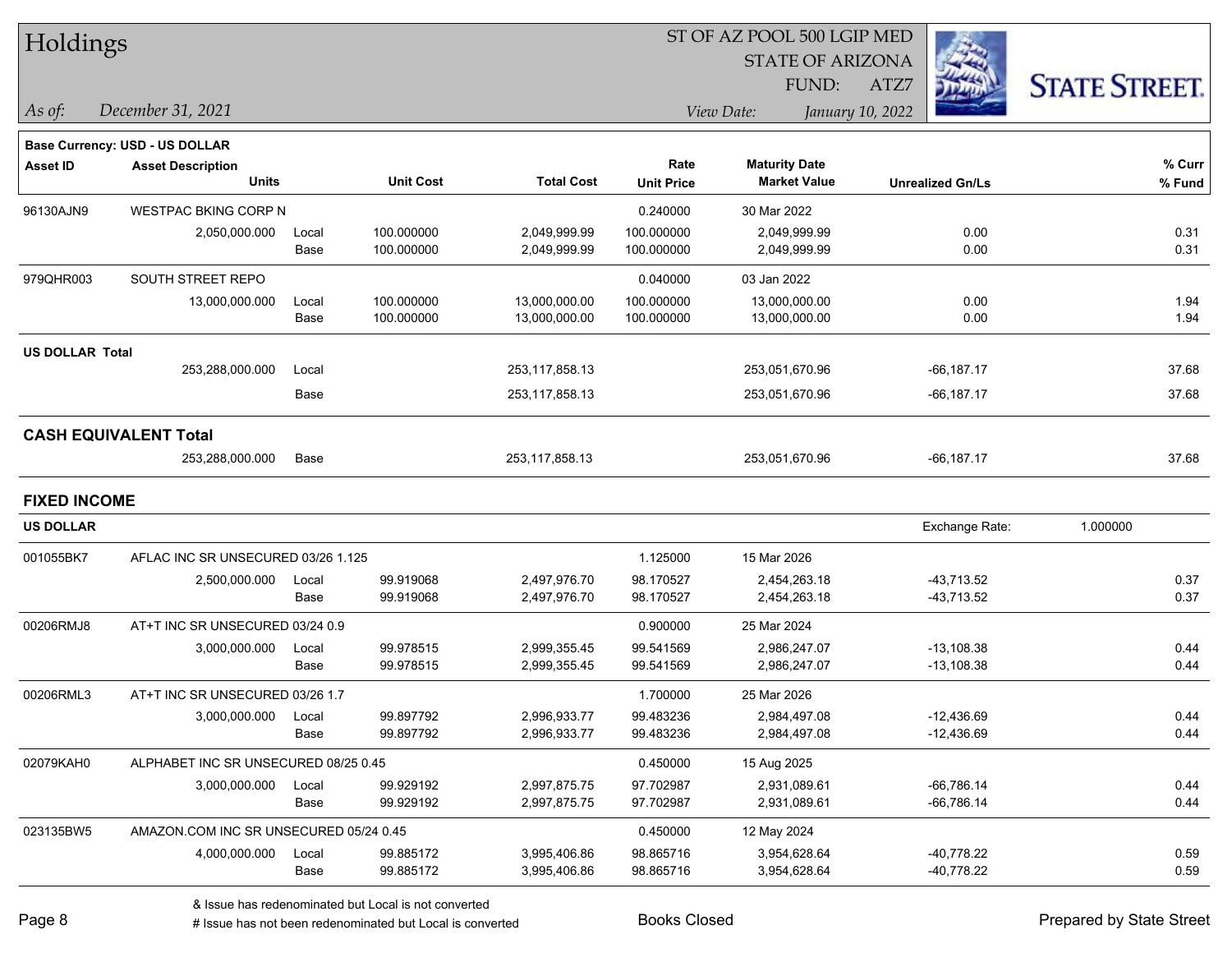| Holdings        |                                                |       |                  |                   |                   | ST OF AZ POOL 500 LGIP MED |                         |                      |
|-----------------|------------------------------------------------|-------|------------------|-------------------|-------------------|----------------------------|-------------------------|----------------------|
|                 |                                                |       |                  |                   |                   | <b>STATE OF ARIZONA</b>    |                         |                      |
|                 |                                                |       |                  |                   |                   | FUND:                      | ATZ7                    | <b>STATE STREET.</b> |
| As of:          | December 31, 2021                              |       |                  |                   |                   | View Date:                 | January 10, 2022        |                      |
|                 | Base Currency: USD - US DOLLAR                 |       |                  |                   |                   |                            |                         |                      |
| <b>Asset ID</b> | <b>Asset Description</b>                       |       |                  |                   | Rate              | <b>Maturity Date</b>       |                         | % Curr               |
|                 | <b>Units</b>                                   |       | <b>Unit Cost</b> | <b>Total Cost</b> | <b>Unit Price</b> | <b>Market Value</b>        | <b>Unrealized Gn/Ls</b> | % Fund               |
| 025816CD9       | AMERICAN EXPRESS CO SR UNSECURED 05/22 2.75    |       |                  |                   | 2.750000          | 20 May 2022                |                         |                      |
|                 | 4,000,000.000                                  | Local | 99.984781        | 3,999,391.24      | 100.704054        | 4,028,162.16               | 28,770.92               | 0.60                 |
|                 |                                                | Base  | 99.984781        | 3,999,391.24      | 100.704054        | 4,028,162.16               | 28,770.92               | 0.60                 |
| 025816CG2       | AMERICAN EXPRESS CO SR UNSECURED 07/24 2.5     |       |                  |                   | 2.500000          | 30 Jul 2024                |                         |                      |
|                 | 5,000,000.000                                  | Local | 99.834153        | 4,991,707.66      | 103.249633        | 5,162,481.65               | 170,773.99              | 0.77                 |
|                 |                                                | Base  | 99.834153        | 4,991,707.66      | 103.249633        | 5,162,481.65               | 170,773.99              | 0.77                 |
| 02582JHS2       | AMERICAN EXPRESS CREDIT ACCOUN AMXCA 2018 3 A  |       |                  |                   | 0.429750          | 15 Oct 2025                |                         |                      |
|                 | 4,000,000.000                                  | Local | 100.000000       | 4,000,000.00      | 100.254840        | 4,010,193.60               | 10,193.60               | 0.60                 |
| Original Face:  | 4,000,000.000                                  | Base  | 100.000000       | 4,000,000.00      | 100.254840        | 4,010,193.60               | 10,193.60               | 0.60                 |
| 02665WDP3       | AMERICAN HONDA FINANCE SR UNSECURED 09/23 VAR  |       |                  |                   | 0.610000          | 08 Sep 2023                |                         |                      |
|                 | 5,000,000.000                                  | Local | 100.000000       | 5,000,000.00      | 100.248986        | 5,012,449.30               | 12,449.30               | 0.75                 |
|                 |                                                | Base  | 100.000000       | 5,000,000.00      | 100.248986        | 5,012,449.30               | 12,449.30               | 0.75                 |
| 02665WDY4       | AMERICAN HONDA FINANCE SR UNSECURED 08/24 0.75 |       |                  |                   | 0.750000          | 09 Aug 2024                |                         |                      |
|                 | 2,000,000.000                                  | Local | 99.940947        | 1,998,818.93      | 98.944490         | 1,978,889.80               | $-19,929.13$            | 0.29                 |
|                 |                                                | Base  | 99.940947        | 1,998,818.93      | 98.944490         | 1,978,889.80               | $-19,929.13$            | 0.29                 |
| 037833CP3       | APPLE INC SR UNSECURED 05/22 VAR               |       |                  |                   | 0.499500          | 11 May 2022                |                         |                      |
|                 | 7,000,000.000                                  | Local | 100.000000       | 7,000,000.00      | 100.105243        | 7,007,367.01               | 7,367.01                | 1.04                 |
|                 |                                                | Base  | 100.000000       | 7,000,000.00      | 100.105243        | 7,007,367.01               | 7,367.01                | 1.04                 |
| 037833DM9       | APPLE INC SR UNSECURED 09/24 1.8               |       |                  |                   | 1.800000          | 11 Sep 2024                |                         |                      |
|                 | 2,000,000.000                                  | Local | 99.879018        | 1,997,580.35      | 102.151777        | 2,043,035.54               | 45,455.19               | 0.30                 |
|                 |                                                | Base  | 99.879018        | 1,997,580.35      | 102.151777        | 2,043,035.54               | 45,455.19               | 0.30                 |
| 037833DT4       | APPLE INC SR UNSECURED 05/25 1.125             |       |                  |                   | 1.125000          | 11 May 2025                |                         |                      |
|                 | 5,000,000.000 Local                            |       | 99.880799        | 4,994,039.97      | 99.685717         | 4,984,285.85               | $-9,754.12$             | 0.74                 |
|                 |                                                | Base  | 99.880799        | 4,994,039.97      | 99.685717         | 4,984,285.85               | $-9,754.12$             | 0.74                 |
| 037833EB2       | APPLE INC SR UNSECURED 02/26 0.7               |       |                  |                   | 0.700000          | 08 Feb 2026                |                         |                      |
|                 | 5,000,000.000                                  | Local | 99.815989        | 4,990,799.44      | 97.910907         | 4,895,545.35               | $-95,254.09$            | 0.73                 |
|                 |                                                | Base  | 99.815989        | 4,990,799.44      | 97.910907         | 4,895,545.35               | $-95,254.09$            | 0.73                 |
| 05531GAA9       | TRUIST FINANCIAL CORP SUBORDINATED 03/22 3.95  |       |                  |                   | 3.950000          | 22 Mar 2022                |                         |                      |
|                 | 3,000,000.000                                  | Local | 100.490416       | 3,014,712.47      | 100.481415        | 3,014,442.45               | $-270.02$               | 0.45                 |
|                 |                                                | Base  | 100.490416       | 3,014,712.47      | 100.481415        | 3,014,442.45               | $-270.02$               | 0.45                 |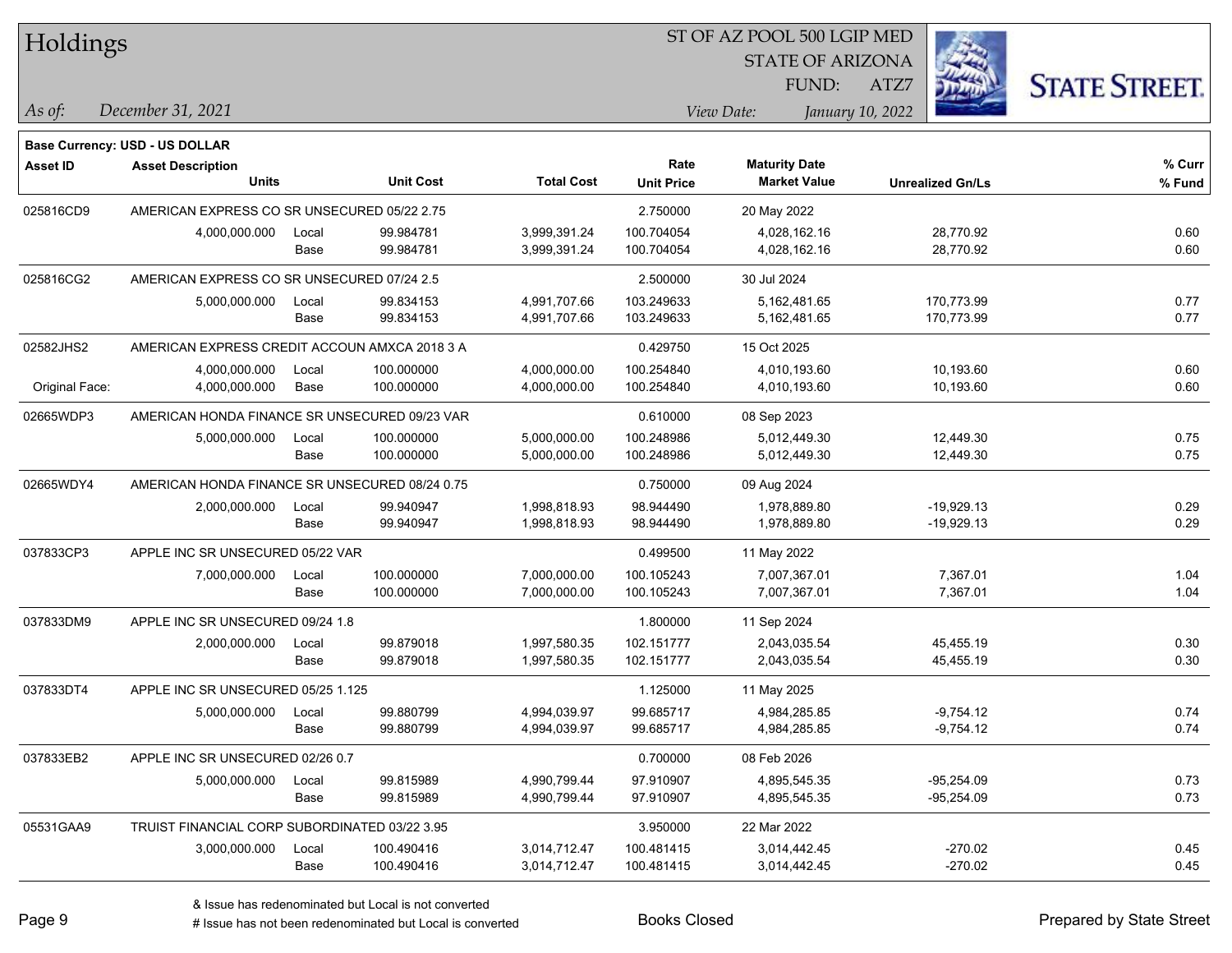| Holdings        |                                                |       |                  |                   | ST OF AZ POOL 500 LGIP MED |                         |                         |                      |  |  |
|-----------------|------------------------------------------------|-------|------------------|-------------------|----------------------------|-------------------------|-------------------------|----------------------|--|--|
|                 |                                                |       |                  |                   |                            | <b>STATE OF ARIZONA</b> |                         |                      |  |  |
|                 |                                                |       |                  |                   |                            | FUND:                   | ATZ7                    | <b>STATE STREET.</b> |  |  |
| As of:          | December 31, 2021                              |       |                  |                   |                            | View Date:              | January 10, 2022        |                      |  |  |
|                 | <b>Base Currency: USD - US DOLLAR</b>          |       |                  |                   |                            |                         |                         |                      |  |  |
| <b>Asset ID</b> | <b>Asset Description</b>                       |       |                  |                   | Rate                       | <b>Maturity Date</b>    |                         | % Curr               |  |  |
|                 | <b>Units</b>                                   |       | <b>Unit Cost</b> | <b>Total Cost</b> | <b>Unit Price</b>          | <b>Market Value</b>     | <b>Unrealized Gn/Ls</b> | % Fund               |  |  |
| 06048WK66       | BANK OF AMERICA CORP SR UNSECURED 12/25 VAR    |       |                  |                   | 0.650000                   | 23 Dec 2025             |                         |                      |  |  |
|                 | 3,000,000.000                                  | Local | 99.740714        | 2,992,221.43      | 95.882850                  | 2,876,485.50            | $-115,735.93$           | 0.43                 |  |  |
|                 |                                                | Base  | 99.740714        | 2,992,221.43      | 95.882850                  | 2,876,485.50            | $-115,735.93$           | 0.43                 |  |  |
| 06048WK82       | BANK OF AMERICA CORP SR UNSECURED 01/26 VAR    |       |                  |                   | 0.600000                   | 26 Jan 2026             |                         |                      |  |  |
|                 | 3,000,000.000                                  | Local | 97.028421        | 2,910,852.63      | 95.255046                  | 2,857,651.38            | $-53,201.25$            | 0.43                 |  |  |
|                 |                                                | Base  | 97.028421        | 2,910,852.63      | 95.255046                  | 2,857,651.38            | $-53,201.25$            | 0.43                 |  |  |
| 06051GHF9       | BANK OF AMERICA CORP SR UNSECURED 03/24 VAR    |       |                  |                   | 3.550000                   | 05 Mar 2024             |                         |                      |  |  |
|                 | 3,564,000.000                                  | Local | 101.657084       | 3,623,058.48      | 103.003980                 | 3,671,061.85            | 48,003.37               | 0.55                 |  |  |
|                 |                                                | Base  | 101.657084       | 3,623,058.48      | 103.003980                 | 3,671,061.85            | 48,003.37               | 0.55                 |  |  |
| 06051GJG5       | BANK OF AMERICA CORP SR UNSECURED 09/25 VAR    |       |                  |                   | 0.981000                   | 25 Sep 2025             |                         |                      |  |  |
|                 | 4,000,000.000                                  | Local | 100.000000       | 4,000,000.00      | 98.713654                  | 3,948,546.16            | $-51,453.84$            | 0.59                 |  |  |
|                 |                                                | Base  | 100.000000       | 4,000,000.00      | 98.713654                  | 3,948,546.16            | $-51,453.84$            | 0.59                 |  |  |
| 06367UBV8       | BANK OF MONTREAL SR UNSECURED 144A 11/26 VAR   |       |                  |                   | 1.000000                   | 18 Nov 2026             |                         |                      |  |  |
|                 | 3,000,000.000                                  | Local | 100.000000       | 3,000,000.00      | 99.919000                  | 2,997,570.00            | $-2,430.00$             | 0.45                 |  |  |
|                 |                                                | Base  | 100.000000       | 3,000,000.00      | 99.919000                  | 2,997,570.00            | $-2,430.00$             | 0.45                 |  |  |
| 06367WF99       | BANK OF MONTREAL SR UNSECURED 05/23 VAR        |       |                  |                   | 1.100000                   | 12 May 2023             |                         |                      |  |  |
|                 | 3,000,000.000                                  | Local | 100.000000       | 3,000,000.00      | 100.753000                 | 3,022,590.00            | 22,590.00               | 0.45                 |  |  |
|                 |                                                | Base  | 100.000000       | 3,000,000.00      | 100.753000                 | 3,022,590.00            | 22,590.00               | 0.45                 |  |  |
| 06367WX81       | BANK OF MONTREAL SR UNSECURED 07/25 VAR        |       |                  |                   | 1.000000                   | 30 Jul 2025             |                         |                      |  |  |
|                 | 4,229,000.000                                  | Local | 100.000000       | 4,229,000.00      | 98.047554                  | 4,146,431.06            | $-82,568.94$            | 0.62                 |  |  |
|                 |                                                | Base  | 100.000000       | 4,229,000.00      | 98.047554                  | 4,146,431.06            | -82,568.94              | 0.62                 |  |  |
| 06406RAL1       | BANK OF NY MELLON CORP SR UNSECURED 10/24 2.1  |       |                  |                   | 2.100000                   | 24 Oct 2024             |                         |                      |  |  |
|                 | 3,000,000.000                                  | Local | 99.901628        | 2.997.048.85      | 102.554170                 | 3,076,625.10            | 79,576.25               | 0.46                 |  |  |
|                 |                                                | Base  | 99.901628        | 2,997,048.85      | 102.554170                 | 3,076,625.10            | 79,576.25               | 0.46                 |  |  |
| 06406RAP2       | BANK OF NY MELLON CORP SR UNSECURED 12/23 0.35 |       |                  |                   | 0.350000                   | 07 Dec 2023             |                         |                      |  |  |
|                 | 2,000,000.000                                  | Local | 99.932183        | 1,998,643.66      | 99.095194                  | 1,981,903.88            | $-16,739.78$            | 0.30                 |  |  |
|                 |                                                | Base  | 99.932183        | 1,998,643.66      | 99.095194                  | 1,981,903.88            | $-16,739.78$            | 0.30                 |  |  |
| 06406RAS6       | BANK OF NY MELLON CORP SR UNSECURED 04/24 0.5  |       |                  |                   | 0.500000                   | 26 Apr 2024             |                         |                      |  |  |
|                 | 3,000,000.000                                  | Local | 99.918117        | 2,997,543.52      | 98.755712                  | 2,962,671.36            | $-34,872.16$            | 0.44                 |  |  |
|                 |                                                | Base  | 99.918117        | 2,997,543.52      | 98.755712                  | 2,962,671.36            | $-34,872.16$            | 0.44                 |  |  |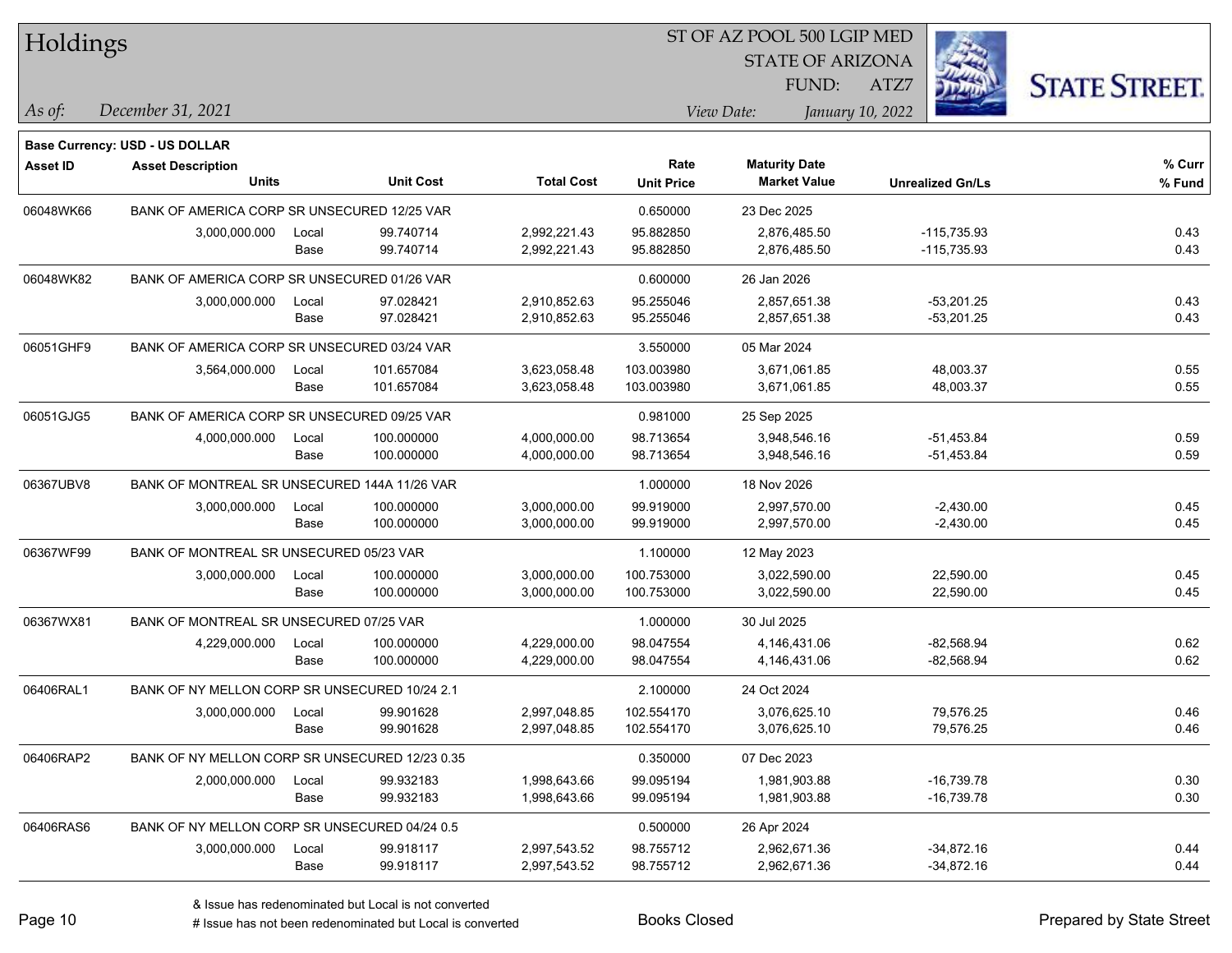| Holdings        |                                                 |       |                  |                   | ST OF AZ POOL 500 LGIP MED |                         |                         |                      |
|-----------------|-------------------------------------------------|-------|------------------|-------------------|----------------------------|-------------------------|-------------------------|----------------------|
|                 |                                                 |       |                  |                   |                            | <b>STATE OF ARIZONA</b> |                         |                      |
|                 |                                                 |       |                  |                   |                            | FUND:                   | ATZ7                    | <b>STATE STREET.</b> |
| As of:          | December 31, 2021                               |       |                  |                   |                            | View Date:              | January 10, 2022        |                      |
|                 | <b>Base Currency: USD - US DOLLAR</b>           |       |                  |                   |                            |                         |                         |                      |
| <b>Asset ID</b> | <b>Asset Description</b>                        |       |                  |                   | Rate                       | <b>Maturity Date</b>    |                         | % Curr               |
|                 | <b>Units</b>                                    |       | <b>Unit Cost</b> | <b>Total Cost</b> | <b>Unit Price</b>          | <b>Market Value</b>     | <b>Unrealized Gn/Ls</b> | % Fund               |
| 064159F84       | BANK OF NOVA SCOTIA SR UNSECURED 12/25 0.8      |       |                  |                   | 0.800000                   | 30 Dec 2025             |                         |                      |
|                 | 2,420,000.000                                   | Local | 100.000000       | 2,420,000.00      | 95.177335                  | 2,303,291.51            | $-116,708.49$           | 0.34                 |
|                 |                                                 | Base  | 100.000000       | 2,420,000.00      | 95.177335                  | 2,303,291.51            | $-116,708.49$           | 0.34                 |
| 064159SH0       | BANK OF NOVA SCOTIA SR UNSECURED 11/22 2        |       |                  |                   | 2.000000                   | 15 Nov 2022             |                         |                      |
|                 | 3,000,000.000                                   | Local | 99.991253        | 2,999,737.58      | 101.317455                 | 3,039,523.65            | 39,786.07               | 0.45                 |
|                 |                                                 | Base  | 99.991253        | 2,999,737.58      | 101.317455                 | 3,039,523.65            | 39,786.07               | 0.45                 |
| 07330NAT2       | TRUIST BANK SR UNSECURED 12/24 2.15             |       |                  |                   | 2.150000                   | 06 Dec 2024             |                         |                      |
|                 | 5,000,000.000                                   | Local | 99.901654        | 4,995,082.68      | 103.024094                 | 5,151,204.70            | 156,122.02              | 0.77                 |
|                 |                                                 | Base  | 99.901654        | 4,995,082.68      | 103.024094                 | 5,151,204.70            | 156,122.02              | 0.77                 |
| 097023CZ6       | BOEING CO SR UNSECURED 02/24 1.95               |       |                  |                   | 1.950000                   | 01 Feb 2024             |                         |                      |
|                 | 3,000,000.000                                   | Local | 99.912735        | 2,997,382.06      | 101.130487                 | 3,033,914.61            | 36,532.55               | 0.45                 |
|                 |                                                 | Base  | 99.912735        | 2,997,382.06      | 101.130487                 | 3,033,914.61            | 36,532.55               | 0.45                 |
| 097023DD4       | BOEING CO SR UNSECURED 02/23 1.167              |       |                  |                   | 1.167000                   | 04 Feb 2023             |                         |                      |
|                 | 2,000,000.000                                   | Local | 100.000000       | 2,000,000.00      | 100.012299                 | 2,000,245.98            | 245.98                  | 0.30                 |
|                 |                                                 | Base  | 100.000000       | 2,000,000.00      | 100.012299                 | 2,000,245.98            | 245.98                  | 0.30                 |
| 12598AAB6       | CNH EQUIPMENT TRUST CNH 2021 A A2               |       |                  |                   | 0.230000                   | 15 Mar 2024             |                         |                      |
|                 | 1,483,267.780                                   | Local | 99.997183        | 1,483,226.00      | 99.920540                  | 1,482,089.18            | $-1,136.82$             | 0.22                 |
| Original Face:  | 2,250,000.000                                   | Base  | 99.997183        | 1,483,226.00      | 99.920540                  | 1,482,089.18            | $-1,136.82$             | 0.22                 |
| 13605W2F7       | CANADIAN IMPERIAL BANK SR UNSECURED 03/26 VAR   |       |                  |                   | 1.200000                   | 23 Mar 2026             |                         |                      |
|                 | 2,000,000.000                                   | Local | 100.000000       | 2,000,000.00      | 98.457000                  | 1,969,140.00            | $-30,860.00$            | 0.29                 |
|                 |                                                 | Base  | 100.000000       | 2,000,000.00      | 98.457000                  | 1,969,140.00            | $-30,860.00$            | 0.29                 |
| 13605W3A7       | CANADIAN IMPERIAL BANK SR UNSECURED 04/26 VAR   |       |                  |                   | 1.400000                   | 14 Apr 2026             |                         |                      |
|                 | 3,000,000.000                                   | Local | 100.000000       | 3,000,000.00      | 97.997000                  | 2,939,910.00            | $-60.090.00$            | 0.44                 |
|                 |                                                 | Base  | 100.000000       | 3,000,000.00      | 97.997000                  | 2,939,910.00            | $-60,090.00$            | 0.44                 |
| 136069TZ4       | CANADIAN IMPERIAL BANK SR UNSECURED 06/22 VAR   |       |                  |                   | 0.930880                   | 16 Jun 2022             |                         |                      |
|                 | 3,000,000.000                                   | Local | 100.000000       | 3,000,000.00      | 100.276482                 | 3,008,294.46            | 8,294.46                | 0.45                 |
|                 |                                                 | Base  | 100.000000       | 3,000,000.00      | 100.276482                 | 3,008,294.46            | 8,294.46                | 0.45                 |
| 14040HCK9       | CAPITAL ONE FINANCIAL CO SR UNSECURED 12/24 VAR |       |                  |                   | 1.343000                   | 06 Dec 2024             |                         |                      |
|                 | 3,000,000.000                                   | Local | 100.000000       | 3,000,000.00      | 100.651958                 | 3,019,558.74            | 19,558.74               | 0.45                 |
|                 |                                                 | Base  | 100.000000       | 3,000,000.00      | 100.651958                 | 3,019,558.74            | 19,558.74               | 0.45                 |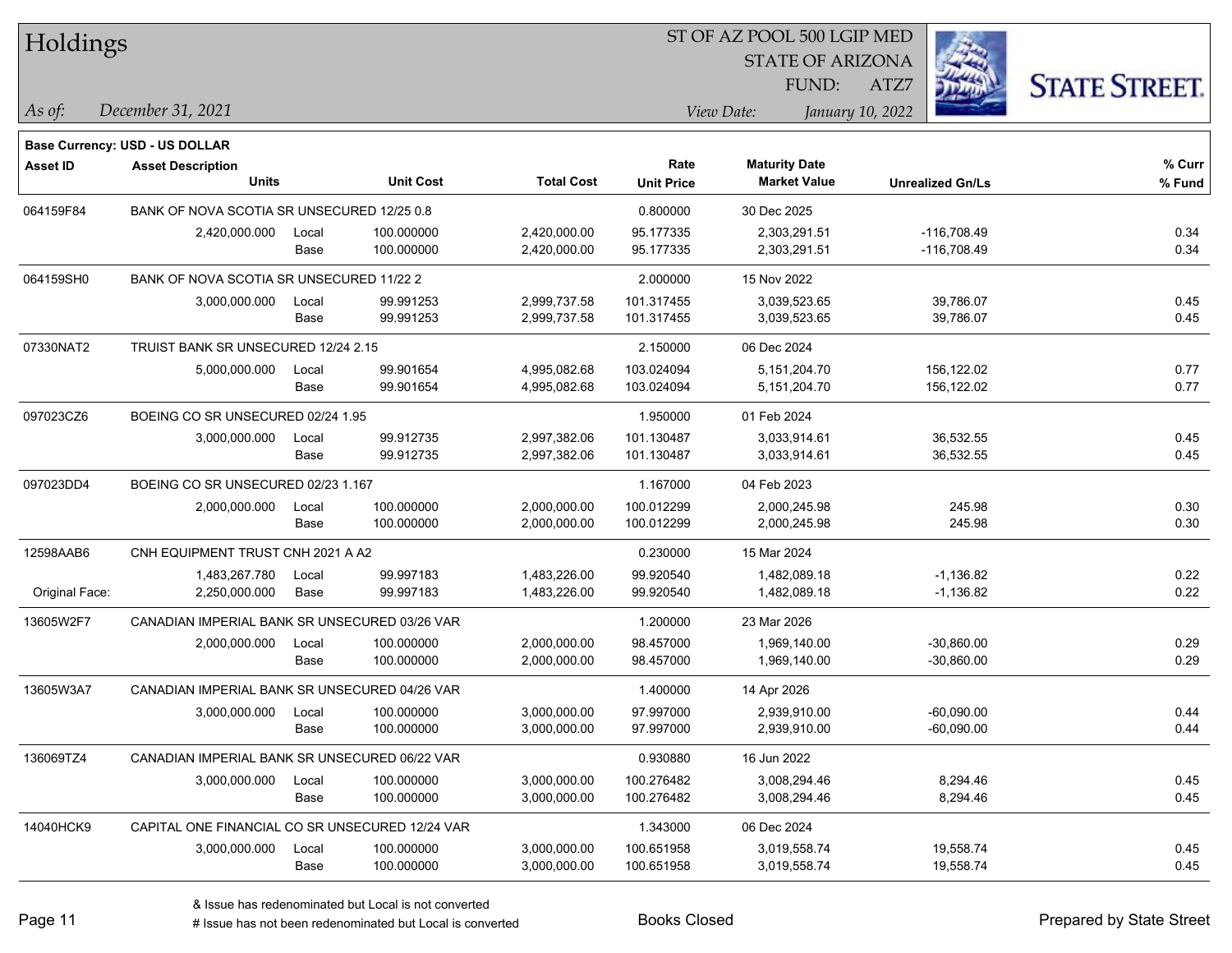| Holdings  |                                                  |       |                  |                   | ST OF AZ POOL 500 LGIP MED |                         |                         |                      |  |  |
|-----------|--------------------------------------------------|-------|------------------|-------------------|----------------------------|-------------------------|-------------------------|----------------------|--|--|
|           |                                                  |       |                  |                   |                            | <b>STATE OF ARIZONA</b> |                         |                      |  |  |
|           |                                                  |       |                  |                   |                            | FUND:                   | ATZ7                    | <b>STATE STREET.</b> |  |  |
| As of:    | December 31, 2021                                |       |                  |                   |                            | View Date:              | January 10, 2022        |                      |  |  |
|           | Base Currency: USD - US DOLLAR                   |       |                  |                   |                            |                         |                         |                      |  |  |
| Asset ID  | <b>Asset Description</b>                         |       |                  |                   | Rate                       | <b>Maturity Date</b>    |                         | % Curr               |  |  |
|           | <b>Units</b>                                     |       | <b>Unit Cost</b> | <b>Total Cost</b> | <b>Unit Price</b>          | <b>Market Value</b>     | <b>Unrealized Gn/Ls</b> | % Fund               |  |  |
| 141781BP8 | CARGILL INC SR UNSECURED 144A 02/24 0.4          |       |                  |                   | 0.400000                   | 02 Feb 2024             |                         |                      |  |  |
|           | 2,000,000.000                                    | Local | 99.926488        | 1,998,529.75      | 98.997834                  | 1,979,956.68            | $-18,573.07$            | 0.29                 |  |  |
|           |                                                  | Base  | 99.926488        | 1,998,529.75      | 98.997834                  | 1,979,956.68            | $-18,573.07$            | 0.29                 |  |  |
| 14913R2P1 | CATERPILLAR FINL SERVICE SR UNSECURED 09/24 0.6  |       |                  |                   | 0.600000                   | 13 Sep 2024             |                         |                      |  |  |
|           | 3,000,000.000                                    | Local | 99.877553        | 2,996,326.59      | 98.626223                  | 2,958,786.69            | $-37,539.90$            | 0.44                 |  |  |
|           |                                                  | Base  | 99.877553        | 2,996,326.59      | 98.626223                  | 2,958,786.69            | $-37,539.90$            | 0.44                 |  |  |
| 166756AE6 | CHEVRON USA INC COMPANY GUAR 08/25 0.687         |       |                  |                   | 0.687000                   | 12 Aug 2025             |                         |                      |  |  |
|           | 5,000,000.000                                    | Local | 100.000000       | 5,000,000.00      | 97.966550                  | 4,898,327.50            | $-101,672.50$           | 0.73                 |  |  |
|           |                                                  | Base  | 100.000000       | 5,000,000.00      | 97.966550                  | 4,898,327.50            | $-101,672.50$           | 0.73                 |  |  |
| 17298CM39 | CITIGROUP INC SR UNSECURED 05/26 1.375           |       |                  |                   | 1.375000                   | 20 May 2026             |                         |                      |  |  |
|           | 3,000,000.000                                    | Local | 100.000000       | 3,000,000.00      | 97.985688                  | 2,939,570.64            | $-60,429.36$            | 0.44                 |  |  |
|           |                                                  | Base  | 100.000000       | 3,000,000.00      | 97.985688                  | 2,939,570.64            | $-60,429.36$            | 0.44                 |  |  |
| 17328W4G0 | CITIGROUP GLOBAL MARKETS COMPANY GUAR 07/25 VAR  |       |                  | 1.100000          | 31 Jul 2025                |                         |                         |                      |  |  |
|           | 5,000,000.000                                    | Local | 100.000000       | 5,000,000.00      | 97.637314                  | 4,881,865.70            | $-118, 134.30$          | 0.73                 |  |  |
|           |                                                  | Base  | 100.000000       | 5,000,000.00      | 97.637314                  | 4,881,865.70            | $-118, 134.30$          | 0.73                 |  |  |
| 17329FWZ3 | CITIGROUP GLOBAL COMPANY GUAR 09/23 0.5          |       |                  |                   | 0.500000                   | 25 Sep 2023             |                         |                      |  |  |
|           | 3,000,000.000                                    | Local | 100.000000       | 3,000,000.00      | 99.208925                  | 2,976,267.75            | $-23,732.25$            | 0.44                 |  |  |
|           |                                                  | Base  | 100.000000       | 3,000,000.00      | 99.208925                  | 2,976,267.75            | $-23,732.25$            | 0.44                 |  |  |
| 17329QKQ2 | CITIGROUP GLOBAL MARKETS COMPANY GUAR 07/23 0.5  |       |                  |                   | 0.500000                   | 28 Jul 2023             |                         |                      |  |  |
|           | 3,000,000.000                                    | Local | 100.000000       | 3,000,000.00      | 99.130316                  | 2,973,909.48            | $-26,090.52$            | 0.44                 |  |  |
|           |                                                  | Base  | 100.000000       | 3,000,000.00      | 99.130316                  | 2,973,909.48            | $-26,090.52$            | 0.44                 |  |  |
| 24422EVN6 | JOHN DEERE CAPITAL CORP SR UNSECURED 01/24 0.45  |       |                  |                   | 0.450000                   | 17 Jan 2024             |                         |                      |  |  |
|           | 3,000,000.000                                    | Local | 99.949508        | 2,998,485.24      | 99.026101                  | 2,970,783.03            | $-27,702.21$            | 0.44                 |  |  |
|           |                                                  | Base  | 99.949508        | 2,998,485.24      | 99.026101                  | 2,970,783.03            | $-27,702.21$            | 0.44                 |  |  |
| 24422EVU0 | JOHN DEERE CAPITAL CORP SR UNSECURED 09/24 0.625 |       |                  |                   | 0.625000                   | 10 Sep 2024             |                         |                      |  |  |
|           | 2,000,000.000                                    | Local | 99.941710        | 1,998,834.19      | 98.866905                  | 1,977,338.10            | $-21,496.09$            | 0.29                 |  |  |
|           |                                                  | Base  | 99.941710        | 1,998,834.19      | 98.866905                  | 1,977,338.10            | $-21,496.09$            | 0.29                 |  |  |
| 254687FK7 | WALT DISNEY COMPANY/THE COMPANY GUAR 08/24 1.75  |       |                  |                   | 1.750000                   | 30 Aug 2024             |                         |                      |  |  |
|           | 5,000,000.000                                    | Local | 99.785395        | 4,989,269.75      | 101.578979                 | 5,078,948.95            | 89,679.20               | 0.76                 |  |  |
|           |                                                  | Base  | 99.785395        | 4,989,269.75      | 101.578979                 | 5,078,948.95            | 89,679.20               | 0.76                 |  |  |
|           |                                                  |       |                  |                   |                            |                         |                         |                      |  |  |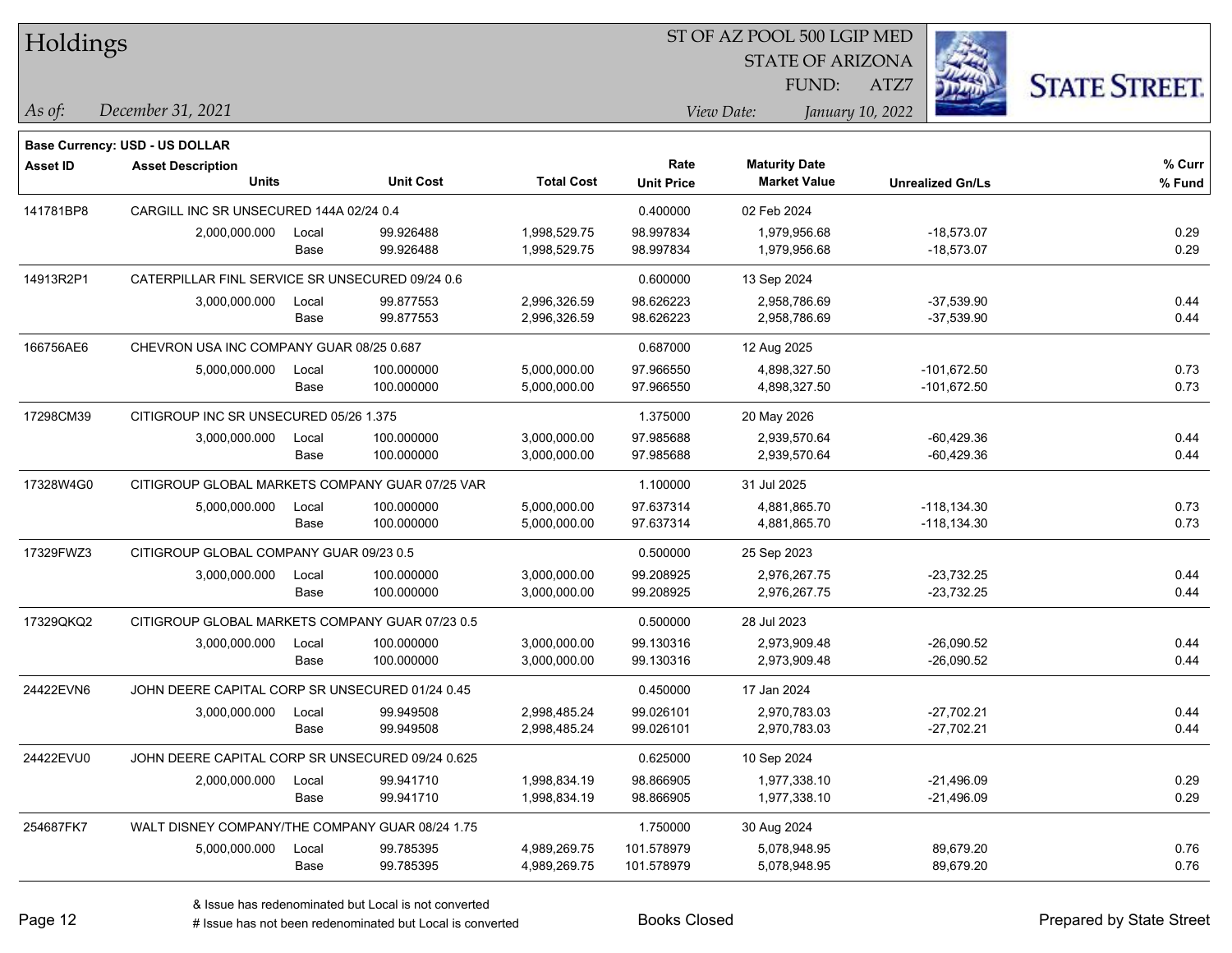| Holdings |  |
|----------|--|
|----------|--|

STATE OF ARIZONA FUND:



*December 31, 2021 As of: View Date: January 10, 2022*

ATZ7

|                 | <b>Base Currency: USD - US DOLLAR</b>            |       |                                                    |                   |                   |                      |                         |        |
|-----------------|--------------------------------------------------|-------|----------------------------------------------------|-------------------|-------------------|----------------------|-------------------------|--------|
| <b>Asset ID</b> | <b>Asset Description</b>                         |       |                                                    |                   | Rate              | <b>Maturity Date</b> |                         | % Curr |
|                 | <b>Units</b>                                     |       | <b>Unit Cost</b>                                   | <b>Total Cost</b> | <b>Unit Price</b> | <b>Market Value</b>  | <b>Unrealized Gn/Ls</b> | % Fund |
| 26441CBD6       | DUKE ENERGY CORP SR UNSECURED 03/22 VAR          |       |                                                    |                   | 0.850880          | 11 Mar 2022          |                         |        |
|                 | 3,000,000.000                                    | Local | 100.090676                                         | 3,002,720.28      | 100.092027        | 3,002,760.81         | 40.53                   | 0.45   |
|                 |                                                  | Base  | 100.090676                                         | 3,002,720.28      | 100.092027        | 3,002,760.81         | 40.53                   | 0.45   |
| 278642AX1       | EBAY INC SR UNSECURED 05/26 1.4                  |       |                                                    | 1.400000          | 10 May 2026       |                      |                         |        |
|                 | 2,000,000.000                                    | Local | 99.887083                                          | 1,997,741.65      | 98.482140         | 1,969,642.80         | $-28,098.85$            | 0.29   |
|                 |                                                  | Base  | 99.887083                                          | 1,997,741.65      | 98.482140         | 1,969,642.80         | $-28,098.85$            | 0.29   |
| 30231GBC5       | EXXON MOBIL CORPORATION SR UNSECURED 08/24 2.019 |       |                                                    | 2.019000          | 16 Aug 2024       |                      |                         |        |
|                 | 5,000,000.000                                    | Local | 100.000000                                         | 5,000,000.00      | 102.663324        | 5,133,166.20         | 133,166.20              | 0.76   |
|                 |                                                  | Base  | 100.000000                                         | 5,000,000.00      | 102.663324        | 5,133,166.20         | 133,166.20              | 0.76   |
| 30303KAA4       |                                                  |       | FRESB MULTIFAMILY MORTGAGE PAS FRESB 2017 SB35 A5F |                   | 2.250000          | 25 Jun 2022          |                         |        |
|                 | 601,717.930                                      | Local | 100.000000                                         | 601,717.93        | 100.351150        | 603,830.86           | 2,112.93                | 0.09   |
| Original Face:  | 5,126,000.000                                    | Base  | 100.000000                                         | 601,717.93        | 100.351150        | 603,830.86           | 2,112.93                | 0.09   |
| 3128M8RU0       | FED HM LN PC POOL G06499 FG 03/41 FIXED 4        |       |                                                    |                   | 4.000000          | 01 Mar 2041          |                         |        |
|                 | 368,219.460                                      | Local | 103.040630                                         | 379,415.65        | 109.913099        | 404,721.42           | 25,305.77               | 0.06   |
| Original Face:  | 2,090,000.000                                    | Base  | 103.040630                                         | 379,415.65        | 109.913099        | 404,721.42           | 25,305.77               | 0.06   |
| 3128MMHX4       | FED HM LN PC POOL G18245 FG 03/23 FIXED 4.5      |       |                                                    |                   | 4.500000          | 01 Mar 2023          |                         |        |
|                 | 473.970                                          | Local | 100.259510                                         | 475.20            | 103.796637        | 491.96               | 16.76                   | 0.00   |
| Original Face:  | 250,000.000                                      | Base  | 100.259510                                         | 475.20            | 103.796637        | 491.96               | 16.76                   | 0.00   |
| 3128MMK36       | FED HM LN PC POOL G18313 FG 06/24 FIXED 4.5      |       |                                                    |                   | 4.500000          | 01 Jun 2024          |                         |        |
|                 | 9,847.920                                        | Local | 100.045796                                         | 9,852.43          | 104.043575        | 10,246.13            | 393.70                  | 0.00   |
| Original Face:  | 1,000,000.000                                    | Base  | 100.045796                                         | 9,852.43          | 104.043575        | 10,246.13            | 393.70                  | 0.00   |
| 3128MMKJ1       | FED HM LN PC POOL G18296 FG 02/24 FIXED 4.5      |       |                                                    |                   | 4.500000          | 01 Feb 2024          |                         |        |
|                 | 9,812.080                                        | Local | 100.249896                                         | 9,836.60          | 103.904334        | 10,195.18            | 358.58                  | 0.00   |
| Original Face:  | 2,206,300.000                                    | Base  | 100.249896                                         | 9,836.60          | 103.904334        | 10,195.18            | 358.58                  | 0.00   |
| 3128MMN33       | FED HM LN PC POOL G18409 FG 11/26 FIXED 3        |       |                                                    |                   | 3.000000          | 01 Nov 2026          |                         |        |
|                 | 286,222.700                                      | Local | 100.869424                                         | 288,711.19        | 104.650082        | 299,532.29           | 10,821.10               | 0.04   |
| Original Face:  | 5,000,000.000                                    | Base  | 100.869424                                         | 288,711.19        | 104.650082        | 299,532.29           | 10,821.10               | 0.04   |
| 3128MMQT3       | FED HM LN PC POOL G18465 FG 05/28 FIXED 2.5      |       |                                                    |                   | 2.500000          | 01 May 2028          |                         |        |
|                 | 860,304.600                                      | Local | 101.389934                                         | 872,262.27        | 103.869055        | 893,590.26           | 21,327.99               | 0.13   |
| Original Face:  | 5,000,000.000                                    | Base  | 101.389934                                         | 872,262.27        | 103.869055        | 893,590.26           | 21,327.99               | 0.13   |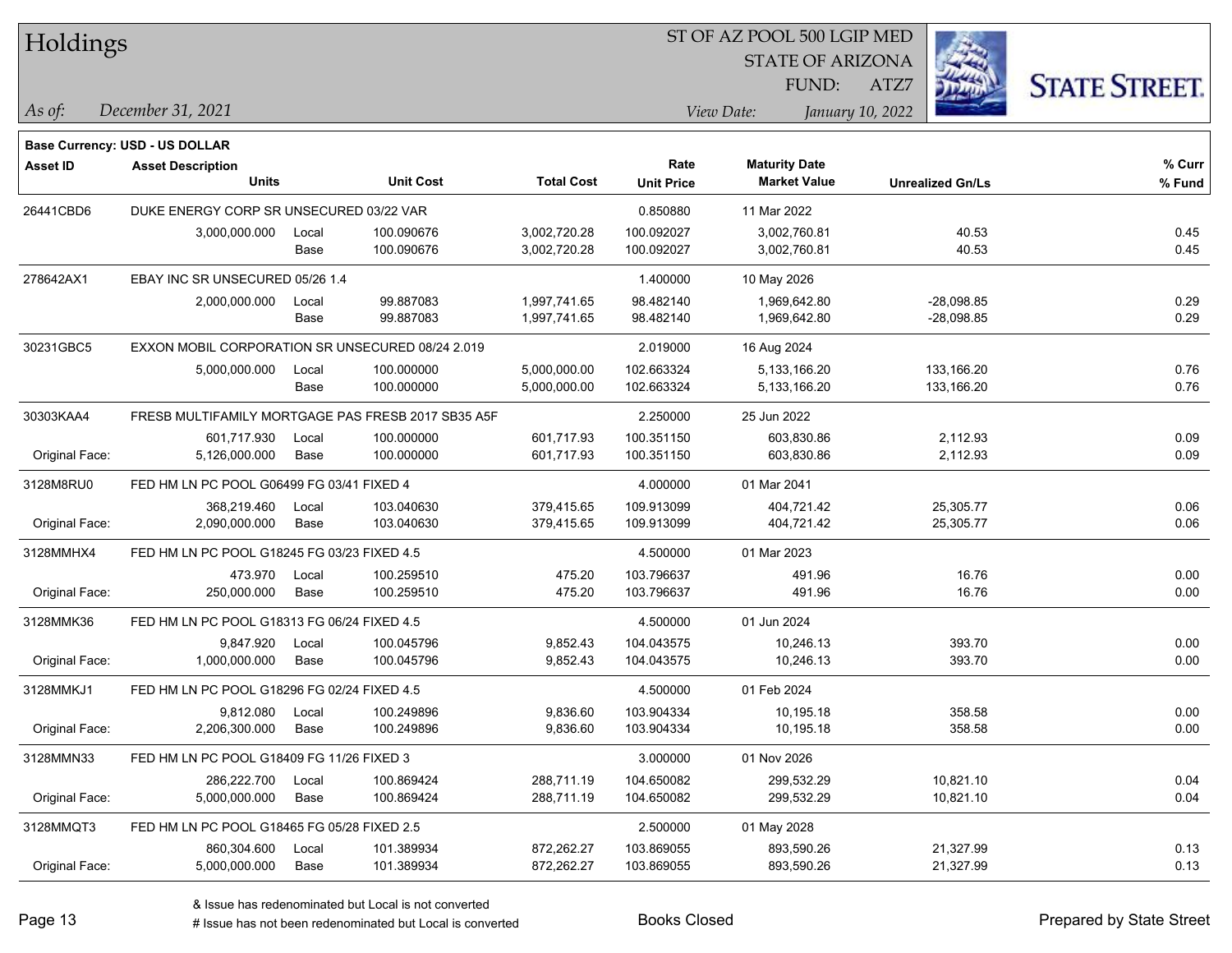Holdings

#### ST OF AZ POOL 500 LGIP MED

STATE OF ARIZONA

ATZ7



*December 31, 2021 As of: View Date: January 10, 2022*

**Base Currency: USD - US DOLLAR**

| <b>Asset ID</b> | <b>Asset Description</b>                    |       | <b>Unit Cost</b> | <b>Total Cost</b> | Rate              | <b>Maturity Date</b> |                         | % Curr |
|-----------------|---------------------------------------------|-------|------------------|-------------------|-------------------|----------------------|-------------------------|--------|
|                 | <b>Units</b>                                |       |                  |                   | <b>Unit Price</b> | <b>Market Value</b>  | <b>Unrealized Gn/Ls</b> | % Fund |
| 3128PMY87       | FED HM LN PC POOL J09735 FG 06/24 FIXED 4.5 |       |                  |                   | 4.500000          | 01 Jun 2024          |                         |        |
|                 | 10,374.550                                  | Local | 100.465080       | 10,422.80         | 103.902160        | 10,779.38            | 356.58                  | 0.00   |
| Original Face:  | 1,000,000.000                               | Base  | 100.465080       | 10,422.80         | 103.902160        | 10,779.38            | 356.58                  | 0.00   |
| 3128PR3M9       | FED HM LN PC POOL J12604 FG 07/25 FIXED 4   |       |                  |                   | 4.000000          | 01 Jul 2025          |                         |        |
|                 | 126,329.220                                 | Local | 100.688930       | 127,199.54        | 105.067994        | 132,731.58           | 5,532.04                | 0.02   |
| Original Face:  | 6,000,000.000                               | Base  | 100.688930       | 127,199.54        | 105.067994        | 132,731.58           | 5,532.04                | 0.02   |
| 3128PSKA4       | FED HM LN PC POOL J12989 FG 09/25 FIXED 3.5 |       |                  |                   | 3.500000          | 01 Sep 2025          |                         |        |
|                 | 117,850.750                                 | Local | 100.923685       | 118,939.32        | 105.244664        | 124,031.63           | 5,092.31                | 0.02   |
| Original Face:  | 5,000,000.000                               | Base  | 100.923685       | 118,939.32        | 105.244664        | 124,031.63           | 5,092.31                | 0.02   |
| 31292LFA8       | FED HM LN PC POOL C03761 FG 02/42 FIXED 3.5 |       |                  |                   | 3.500000          | 01 Feb 2042          |                         |        |
|                 | 729,185.200                                 | Local | 103.374919       | 753,794.61        | 108.057194        | 787,937.07           | 34,142.46               | 0.12   |
| Original Face:  | 5,000,000.000                               | Base  | 103.374919       | 753,794.61        | 108.057194        | 787,937.07           | 34,142.46               | 0.12   |
| 312936EV5       | FED HM LN PC POOL A89148 FG 10/39 FIXED 4   |       |                  | 4.000000          | 01 Oct 2039       |                      |                         |        |
|                 | 664,710.060                                 | Local | 103.234950       | 686,213.10        | 109.921298        | 730,657.93           | 44,444.83               | 0.11   |
| Original Face:  | 5,700,000.000                               | Base  | 103.234950       | 686,213.10        | 109.921298        | 730,657.93           | 44,444.83               | 0.11   |
| 312944H79       | FED HM LN PC POOL A95654 FG 12/40 FIXED 4   |       |                  |                   | 4.000000          | 01 Dec 2040          |                         |        |
|                 | 258,189.100                                 | Local | 103.025999       | 266,001.90        | 109.398283        | 282.454.44           | 16,452.54               | 0.04   |
| Original Face:  | 2,000,000.000                               | Base  | 103.025999       | 266,001.90        | 109.398283        | 282,454.44           | 16,452.54               | 0.04   |
| 3130AKXZ4       | FEDERAL HOME LOAN BANK BONDS 02/26 0.62     |       |                  |                   | 0.620000          | 26 Feb 2026          |                         |        |
|                 | 3,000,000.000                               | Local | 100.000000       | 3,000,000.00      | 98.003087         | 2,940,092.61         | $-59,907.39$            | 0.44   |
|                 |                                             | Base  | 100.000000       | 3,000,000.00      | 98.003087         | 2,940,092.61         | $-59,907.39$            | 0.44   |
| 3130ALGJ7       | FEDERAL HOME LOAN BANK BONDS 03/26 1        |       |                  |                   | 1.000000          | 23 Mar 2026          |                         |        |
|                 | 2,925,000.000                               | Local | 100.000000       | 2,925,000.00      | 98.904192         | 2,892,947.62         | $-32,052.38$            | 0.43   |
|                 |                                             | Base  | 100.000000       | 2,925,000.00      | 98.904192         | 2,892,947.62         | $-32,052.38$            | 0.43   |
| 3130AP6R1       | FEDERAL HOME LOAN BANK BONDS 07/25 0.75     |       |                  |                   | 0.750000          | 07 Jul 2025          |                         |        |
|                 | 3,000,000.000                               | Local | 100.000000       | 3,000,000.00      | 98.540273         | 2,956,208.19         | $-43,791.81$            | 0.44   |
|                 |                                             | Base  | 100.000000       | 3,000,000.00      | 98.540273         | 2,956,208.19         | -43,791.81              | 0.44   |
| 3130APQQ1       | FEDERAL HOME LOAN BANK BONDS 05/24 0.8      |       |                  |                   | 0.800000          | 15 May 2024          |                         |        |
|                 | 3,000,000.000                               | Local | 100.000000       | 3,000,000.00      | 99.819449         | 2,994,583.47         | $-5,416.53$             | 0.45   |
|                 |                                             | Base  | 100.000000       | 3,000,000.00      | 99.819449         | 2,994,583.47         | $-5,416.53$             | 0.45   |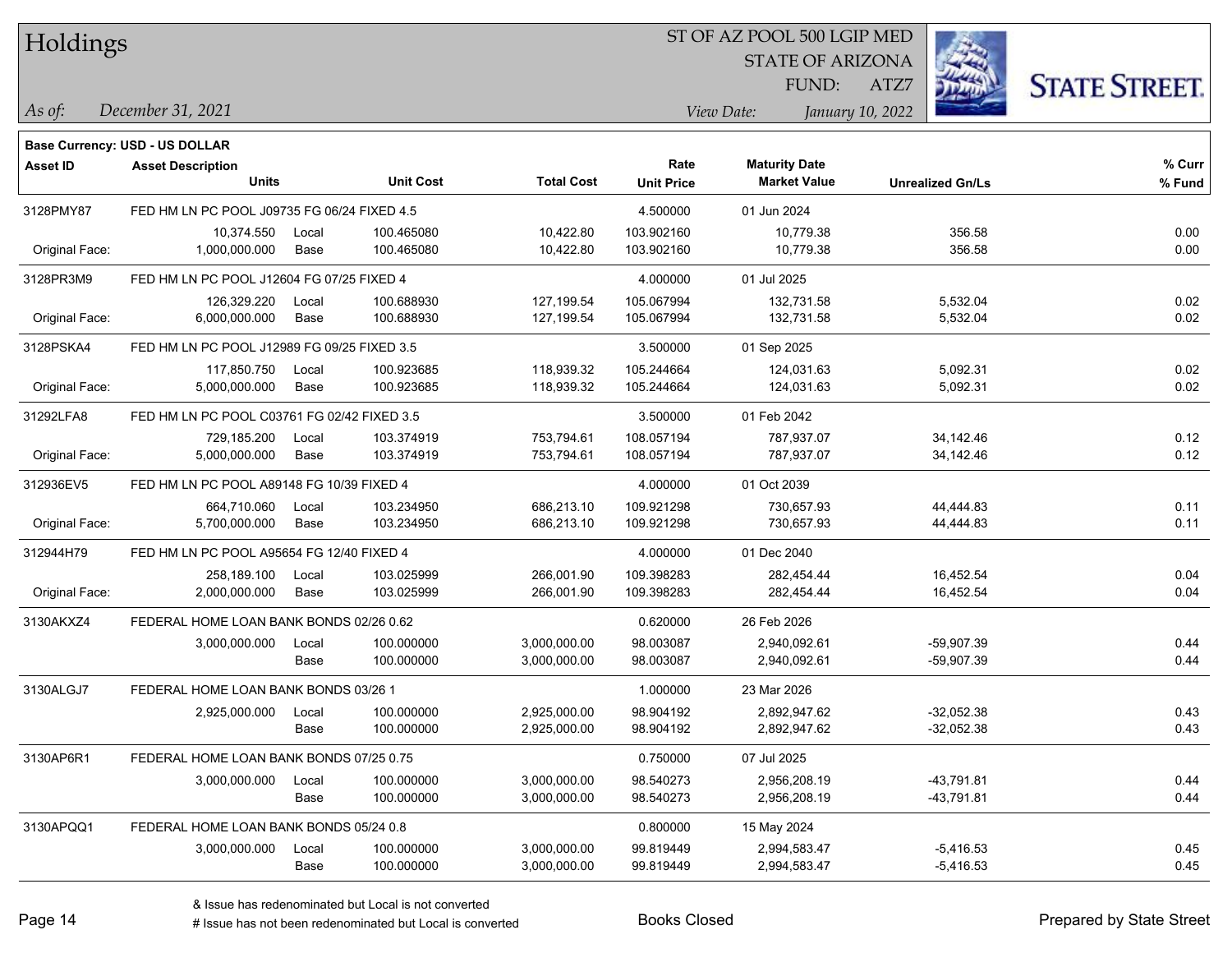| Holdings        |                                             |       |                  |                   |                   | ST OF AZ POOL 500 LGIP MED |                         |                      |
|-----------------|---------------------------------------------|-------|------------------|-------------------|-------------------|----------------------------|-------------------------|----------------------|
|                 |                                             |       |                  |                   |                   | <b>STATE OF ARIZONA</b>    |                         |                      |
|                 |                                             |       |                  |                   |                   | FUND:                      | ATZ7                    | <b>STATE STREET.</b> |
| As of:          | December 31, 2021                           |       |                  |                   |                   | View Date:                 | January 10, 2022        |                      |
|                 | <b>Base Currency: USD - US DOLLAR</b>       |       |                  |                   |                   |                            |                         |                      |
| <b>Asset ID</b> | <b>Asset Description</b>                    |       |                  |                   | Rate              | <b>Maturity Date</b>       |                         | % Curr               |
|                 | <b>Units</b>                                |       | <b>Unit Cost</b> | <b>Total Cost</b> | <b>Unit Price</b> | <b>Market Value</b>        | <b>Unrealized Gn/Ls</b> | % Fund               |
| 3133EL4W1       | FEDERAL FARM CREDIT BANK BONDS 08/25 0.61   |       |                  |                   | 0.610000          | 25 Aug 2025                |                         |                      |
|                 | 3,000,000.000                               | Local | 100.000000       | 3,000,000.00      | 97.855447         | 2,935,663.41               | $-64,336.59$            | 0.44                 |
|                 |                                             | Base  | 100.000000       | 3,000,000.00      | 97.855447         | 2,935,663.41               | $-64,336.59$            | 0.44                 |
| 3133ELX33       | FEDERAL FARM CREDIT BANK BONDS 07/25 0.69   |       |                  |                   | 0.690000          | 22 Jul 2025                |                         |                      |
|                 | 3,000,000.000                               | Local | 100.000000       | 3,000,000.00      | 98.357224         | 2,950,716.72               | -49,283.28              | 0.44                 |
|                 |                                             | Base  | 100.000000       | 3,000,000.00      | 98.357224         | 2,950,716.72               | $-49,283.28$            | 0.44                 |
| 3133L8CR4       | FED HM LN PC POOL RC1880 FR 03/36 FIXED 1.5 |       |                  |                   | 1.500000          | 01 Mar 2036                |                         |                      |
|                 | 1,764,871.600                               | Local | 102.233720       | 1,804,293.89      | 100.201748        | 1,768,432.19               | $-35,861.70$            | 0.26                 |
| Original Face:  | 2,000,000.000                               | Base  | 102.233720       | 1,804,293.89      | 100.201748        | 1,768,432.19               | $-35,861.70$            | 0.26                 |
| 3134GVB31       | FREDDIE MAC NOTES 05/25 0.75                |       |                  |                   | 0.750000          | 28 May 2025                |                         |                      |
|                 | 3,000,000.000                               | Local | 100.000000       | 3,000,000.00      | 99.060988         | 2,971,829.64               | $-28,170.36$            | 0.44                 |
|                 |                                             | Base  | 100.000000       | 3,000,000.00      | 99.060988         | 2,971,829.64               | $-28,170.36$            | 0.44                 |
| 3134GWZV1       | FREDDIE MAC NOTES 10/25 0.65                |       |                  |                   | 0.650000          | 22 Oct 2025                |                         |                      |
|                 | 5,000,000.000                               | Local | 100.000000       | 5,000,000.00      | 97.780690         | 4,889,034.50               | $-110,965.50$           | 0.73                 |
|                 |                                             | Base  | 100.000000       | 5,000,000.00      | 97.780690         | 4,889,034.50               | $-110,965.50$           | 0.73                 |
| 3134GXHD9       | FREDDIE MAC NOTES 12/25 0.7                 |       |                  |                   | 0.700000          | 23 Dec 2025                |                         |                      |
|                 | 3,000,000.000                               | Local | 100.000000       | 3,000,000.00      | 97.916169         | 2,937,485.07               | $-62,514.93$            | 0.44                 |
|                 |                                             | Base  | 100.000000       | 3,000,000.00      | 97.916169         | 2,937,485.07               | $-62,514.93$            | 0.44                 |
| 3135G0U92       | <b>FANNIE MAE NOTES 01/22 2.625</b>         |       |                  |                   | 2.625000          | 11 Jan 2022                |                         |                      |
|                 | 2,000,000.000                               | Local | 99.999343        | 1,999,986.85      | 100.070910        | 2,001,418.20               | 1,431.35                | 0.30                 |
|                 |                                             | Base  | 99.999343        | 1,999,986.85      | 100.070910        | 2,001,418.20               | 1,431.35                | 0.30                 |
| 3136ALSW2       | FANNIE MAE FNR 2014 68 MA                   |       |                  |                   | 3.000000          | 25 Nov 2040                |                         |                      |
|                 | 200,057.830                                 | Local | 101.760101       | 203,579.05        | 100.516720        | 201,091.57                 | $-2,487.48$             | 0.03                 |
| Original Face:  | 5,300,000.000                               | Base  | 101.760101       | 203,579.05        | 100.516720        | 201,091.57                 | $-2,487.48$             | 0.03                 |
| 3136B7L41       | FANNIE MAE FNR 2019 77 LV                   |       |                  |                   | 3.000000          | 25 May 2031                |                         |                      |
|                 | 430,197.150                                 | Local | 102.480842       | 440,869.66        | 100.096680        | 430,613.06                 | $-10,256.60$            | 0.06                 |
| Original Face:  | 3,000,000.000                               | Base  | 102.480842       | 440,869.66        | 100.096680        | 430,613.06                 | $-10,256.60$            | 0.06                 |
| 3136BBHC9       | FANNIE MAE FNR 2020 54 GY                   |       |                  |                   | 2.000000          | 25 Jun 2044                |                         |                      |
|                 | 1,903,245.360                               | Local | 102.527728       | 1,951,354.23      | 101.192930        | 1,925,949.74               | $-25,404.49$            | 0.29                 |
| Original Face:  | 3,000,000.000                               | Base  | 102.527728       | 1,951,354.23      | 101.192930        | 1,925,949.74               | -25,404.49              | 0.29                 |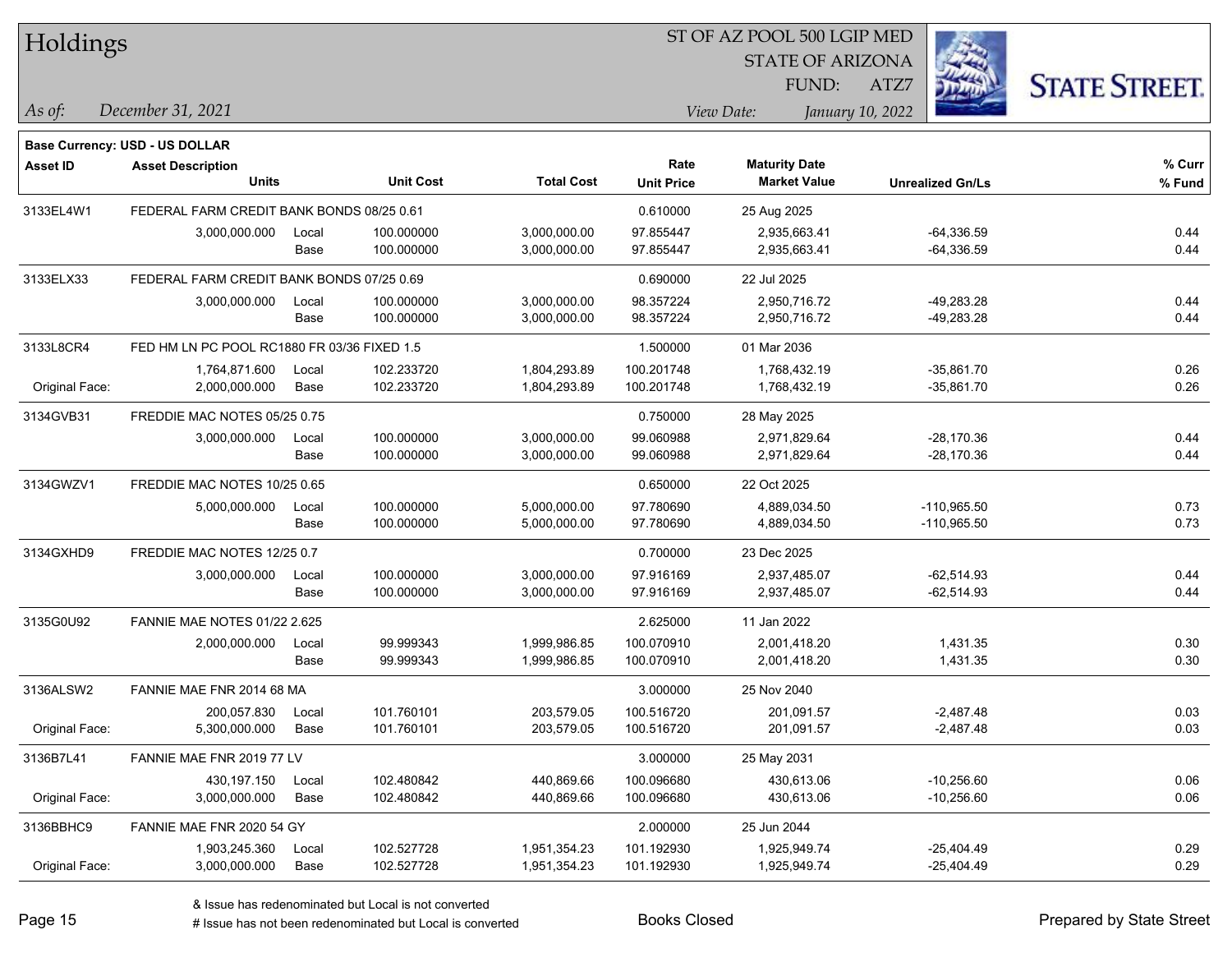| Holdings        |                                       |       |                  | ST OF AZ POOL 500 LGIP MED |                   |                         |                         |                      |  |
|-----------------|---------------------------------------|-------|------------------|----------------------------|-------------------|-------------------------|-------------------------|----------------------|--|
|                 |                                       |       |                  |                            |                   | <b>STATE OF ARIZONA</b> |                         |                      |  |
|                 |                                       |       |                  |                            |                   | FUND:                   | ATZ7                    | <b>STATE STREET.</b> |  |
| $\vert$ As of:  | December 31, 2021                     |       |                  |                            |                   | View Date:              | January 10, 2022        |                      |  |
|                 | <b>Base Currency: USD - US DOLLAR</b> |       |                  |                            |                   |                         |                         |                      |  |
| <b>Asset ID</b> | <b>Asset Description</b>              |       |                  |                            | Rate              | <b>Maturity Date</b>    |                         | % Curr               |  |
|                 | Units                                 |       | <b>Unit Cost</b> | <b>Total Cost</b>          | <b>Unit Price</b> | <b>Market Value</b>     | <b>Unrealized Gn/Ls</b> | % Fund               |  |
| 3136BJK53       | FANNIE MAE FNR 2021 74 BA             |       |                  |                            | 2.000000          | 25 Jun 2050             |                         |                      |  |
|                 | 2,939,144.880                         | Local | 101.757486       | 2,990,799.94               | 99.808860         | 2,933,527.00            | $-57,272.94$            | 0.44                 |  |
| Original Face:  | 3,000,000.000                         | Base  | 101.757486       | 2,990,799.94               | 99.808860         | 2,933,527.00            | $-57,272.94$            | 0.44                 |  |
| 3136G4D75       | FANNIE MAE NOTES 07/25 0.6            |       |                  |                            | 0.600000          | 29 Jul 2025             |                         |                      |  |
|                 | 3,000,000.000                         | Local | 100.000000       | 3,000,000.00               | 98.042832         | 2,941,284.96            | $-58,715.04$            | 0.44                 |  |
|                 |                                       | Base  | 100.000000       | 3,000,000.00               | 98.042832         | 2,941,284.96            | $-58,715.04$            | 0.44                 |  |
| 3137BDYM2       | FREDDIE MAC FHR 4387 E                |       |                  |                            | 2.000000          | 15 Nov 2028             |                         |                      |  |
|                 | 1,527,286.270                         | Local | 99.843606        | 1,524,897.69               | 101.427370        | 1,549,086.30            | 24,188.61               | 0.23                 |  |
| Original Face:  | 8,190,000.000                         | Base  | 99.843606        | 1,524,897.69               | 101.427370        | 1,549,086.30            | 24,188.61               | 0.23                 |  |
| 3137BG5C9       | FREDDIE MAC FHR 4425 VL               |       |                  |                            | 4.000000          | 15 Mar 2026             |                         |                      |  |
|                 | 294,243.530                           | Local | 103.367945       | 304, 153.49                | 100.192330        | 294,809.45              | $-9,344.04$             | 0.04                 |  |
| Original Face:  | 1,212,000.000                         | Base  | 103.367945       | 304, 153.49                | 100.192330        | 294,809.45              | $-9,344.04$             | 0.04                 |  |
| 3137F8AW3       | FREDDIE MAC FHR 5058 BD               |       |                  |                            | 3.000000          | 25 Dec 2035             |                         |                      |  |
|                 | 650,996.160                           | Local | 102.459909       | 667,010.07                 | 100.993790        | 657,465.69              | $-9,544.38$             | 0.10                 |  |
| Original Face:  | 2,000,000.000                         | Base  | 102.459909       | 667,010.07                 | 100.993790        | 657,465.69              | $-9,544.38$             | 0.10                 |  |
| 3137FVUG5       | FREDDIE MAC FHR 5016 BA               |       |                  |                            | 2.000000          | 25 Sep 2044             |                         |                      |  |
|                 | 1,647,839.940                         | Local | 102.575207       | 1,690,275.23               | 100.662040        | 1,658,749.30            | $-31,525.93$            | 0.25                 |  |
| Original Face:  | 3,000,000.000                         | Base  | 102.575207       | 1,690,275.23               | 100.662040        | 1,658,749.30            | $-31,525.93$            | 0.25                 |  |
| 3138MFUC9       | FNMA POOL AQ0578 FN 11/27 FIXED 2.5   |       |                  |                            | 2.500000          | 01 Nov 2027             |                         |                      |  |
|                 | 236,962.380                           | Local | 100.889259       | 239,069.59                 | 103.842493        | 246,067.64              | 6,998.05                | 0.04                 |  |
| Original Face:  | 1,500,000.000                         | Base  | 100.889259       | 239,069.59                 | 103.842493        | 246,067.64              | 6,998.05                | 0.04                 |  |
| 31412QBF5       | FNMA POOL 931638 FN 07/39 FIXED 4.5   |       |                  |                            | 4.500000          | 01 Jul 2039             |                         |                      |  |
|                 | 30,312.970                            | Local | 101.315081       | 30,711.61                  | 110.200024        | 33,404.90               | 2,693.29                | 0.00                 |  |
| Original Face:  | 983,845.000                           | Base  | 101.315081       | 30,711.61                  | 110.200024        | 33,404.90               | 2,693.29                | 0.00                 |  |
| 31413MFY8       | FNMA POOL 949383 FN 08/22 FIXED 6     |       |                  |                            | 6.000000          | 01 Aug 2022             |                         |                      |  |
|                 | 3,968.710                             | Local | 100.081891       | 3,971.96                   | 100.899761        | 4,004.42                | 32.46                   | 0.00                 |  |
| Original Face:  | 1,800,000.000                         | Base  | 100.081891       | 3,971.96                   | 100.899761        | 4,004.42                | 32.46                   | 0.00                 |  |
| 31416XE97       | FNMA POOL AB1959 FN 12/40 FIXED 4     |       |                  |                            | 4.000000          | 01 Dec 2040             |                         |                      |  |
|                 | 724,315.070                           | Local | 103.339986       | 748,507.09                 | 109.855440        | 795,699.51              | 47,192.42               | 0.12                 |  |
| Original Face:  | 5,200,000.000                         | Base  | 103.339986       | 748,507.09                 | 109.855440        | 795,699.51              | 47,192.42               | 0.12                 |  |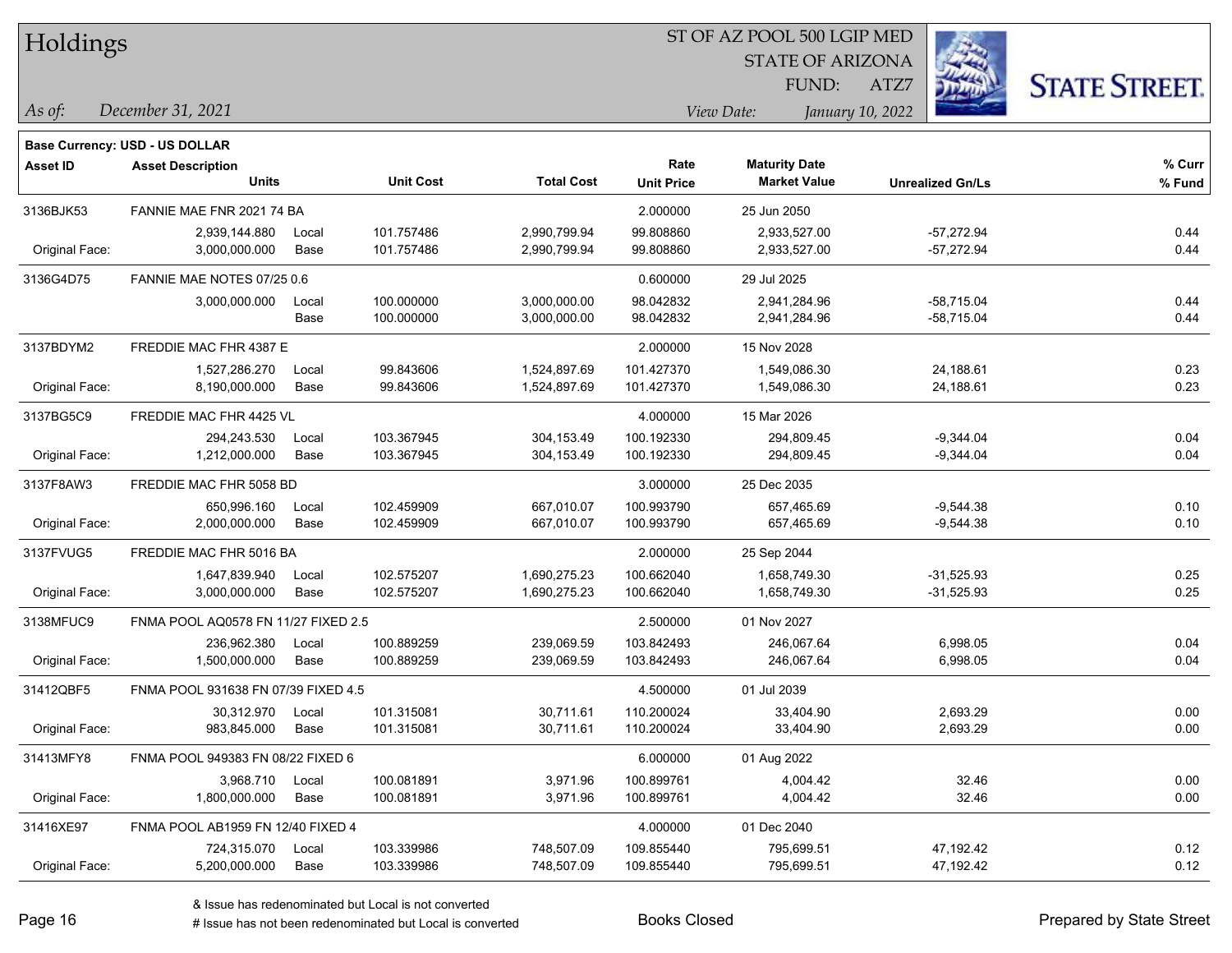|  | Holdings |
|--|----------|
|--|----------|

STATE OF ARIZONA FUND:

ATZ7



*December 31, 2021 As of: View Date: January 10, 2022*

**Base Currency: USD - US DOLLAR**

| Asset ID       | <b>Asset Description</b>            |       |                  |                   | Rate              | <b>Maturity Date</b> |                         | % Curr |
|----------------|-------------------------------------|-------|------------------|-------------------|-------------------|----------------------|-------------------------|--------|
|                | <b>Units</b>                        |       | <b>Unit Cost</b> | <b>Total Cost</b> | <b>Unit Price</b> | <b>Market Value</b>  | <b>Unrealized Gn/Ls</b> | % Fund |
| 31417AU98      | FNMA POOL AB4207 FN 01/27 FIXED 2.5 |       |                  |                   | 2.500000          | 01 Jan 2027          |                         |        |
|                | 274,418.340                         | Local | 100.954164       | 277,036.74        | 103.790705        | 284,820.73           | 7,783.99                | 0.04   |
| Original Face: | 2,680,283.000                       | Base  | 100.954164       | 277,036.74        | 103.790705        | 284,820.73           | 7,783.99                | 0.04   |
| 31417CUR4      | FNMA POOL AB5991 FN 08/27 FIXED 2.5 |       |                  | 2.500000          | 01 Aug 2027       |                      |                         |        |
|                | 2,053,550.550                       | Local | 101.473924       | 2,083,818.33      | 103.813890        | 2,131,870.71         | 48,052.38               | 0.32   |
| Original Face: | 15,000,000.000                      | Base  | 101.473924       | 2,083,818.33      | 103.813890        | 2,131,870.71         | 48,052.38               | 0.32   |
| 31417GSE7      | FNMA POOL AB9516 FN 05/28 FIXED 2.5 |       |                  |                   | 2.500000          | 01 May 2028          |                         |        |
|                | 791,630.620                         | Local | 100.846468       | 798,331.52        | 103.826147        | 821,919.57           | 23,588.05               | 0.12   |
| Original Face: | 4,200,000.000                       | Base  | 100.846468       | 798,331.52        | 103.826147        | 821,919.57           | 23,588.05               | 0.12   |
| 31417SXR6      | FNMA POOL AC6087 FN 11/24 FIXED 5   |       |                  |                   | 5.000000          | 01 Nov 2024          |                         |        |
|                | 36,567.380                          | Local | 101.013526       | 36,938.00         | 103.198380        | 37,736.94            | 798.94                  | 0.01   |
| Original Face: | 1,500,000.000                       | Base  | 101.013526       | 36,938.00         | 103.198380        | 37,736.94            | 798.94                  | 0.01   |
| 31417VTG8      | FNMA POOL AC8650 FN 01/25 FIXED 4   |       |                  |                   | 4.000000          | 01 Jan 2025          |                         |        |
|                | 53,062.590                          | Local | 100.637794       | 53,401.02         | 104.974659        | 55,702.27            | 2,301.25                | 0.01   |
| Original Face: | 3,200,000.000                       | Base  | 100.637794       | 53,401.02         | 104.974659        | 55,702.27            | 2,301.25                | 0.01   |
| 31418ACU0      | FNMA POOL MA0982 FN 02/27 FIXED 3.5 |       |                  |                   | 3.500000          | 01 Feb 2027          |                         |        |
|                | 58,676.970                          | Local | 101.865519       | 59,771.60         | 105.341817        | 61,811.39            | 2,039.79                | 0.01   |
| Original Face: | 765,534.000                         | Base  | 101.865519       | 59,771.60         | 105.341817        | 61,811.39            | 2,039.79                | 0.01   |
| 31418AHW1      | FNMA POOL MA1144 FN 08/27 FIXED 2.5 |       |                  |                   | 2.500000          | 01 Aug 2027          |                         |        |
|                | 532,685.470                         | Local | 101.471232       | 540,522.51        | 103.805101        | 552,954.69           | 12,432.18               | 0.08   |
| Original Face: | 5,157,070.000                       | Base  | 101.471232       | 540,522.51        | 103.805101        | 552,954.69           | 12,432.18               | 0.08   |
| 31418RFS5      | FNMA POOL AD3776 FN 03/25 FIXED 4.5 |       |                  |                   | 4.500000          | 01 Mar 2025          |                         |        |
|                | 61,273.400                          | Local | 100.773680       | 61,747.46         | 104.221678        | 63,860.17            | 2,112.71                | 0.01   |
| Original Face: | 5,000,000.000                       | Base  | 100.773680       | 61,747.46         | 104.221678        | 63,860.17            | 2,112.71                | 0.01   |
| 31419AJM0      | FNMA POOL AE0267 FN 08/25 FIXED VAR |       |                  |                   | 4.000000          | 01 Aug 2025          |                         |        |
|                | 128,535.600                         | Local | 101.131539       | 129,990.03        | 105.017583        | 134,984.98           | 4,994.95                | 0.02   |
| Original Face: | 5,000,000.000                       | Base  | 101.131539       | 129,990.03        | 105.017583        | 134,984.98           | 4,994.95                | 0.02   |
| 31419BBT1      | FNMA POOL AE0949 FN 02/41 FIXED VAR |       |                  |                   | 4.000000          | 01 Feb 2041          |                         |        |
|                | 173,491.340                         | Local | 103.150716       | 178,957.56        | 109.774232        | 190,448.79           | 11,491.23               | 0.03   |
| Original Face: | 2,000,000.000                       | Base  | 103.150716       | 178,957.56        | 109.774232        | 190,448.79           | 11,491.23               | 0.03   |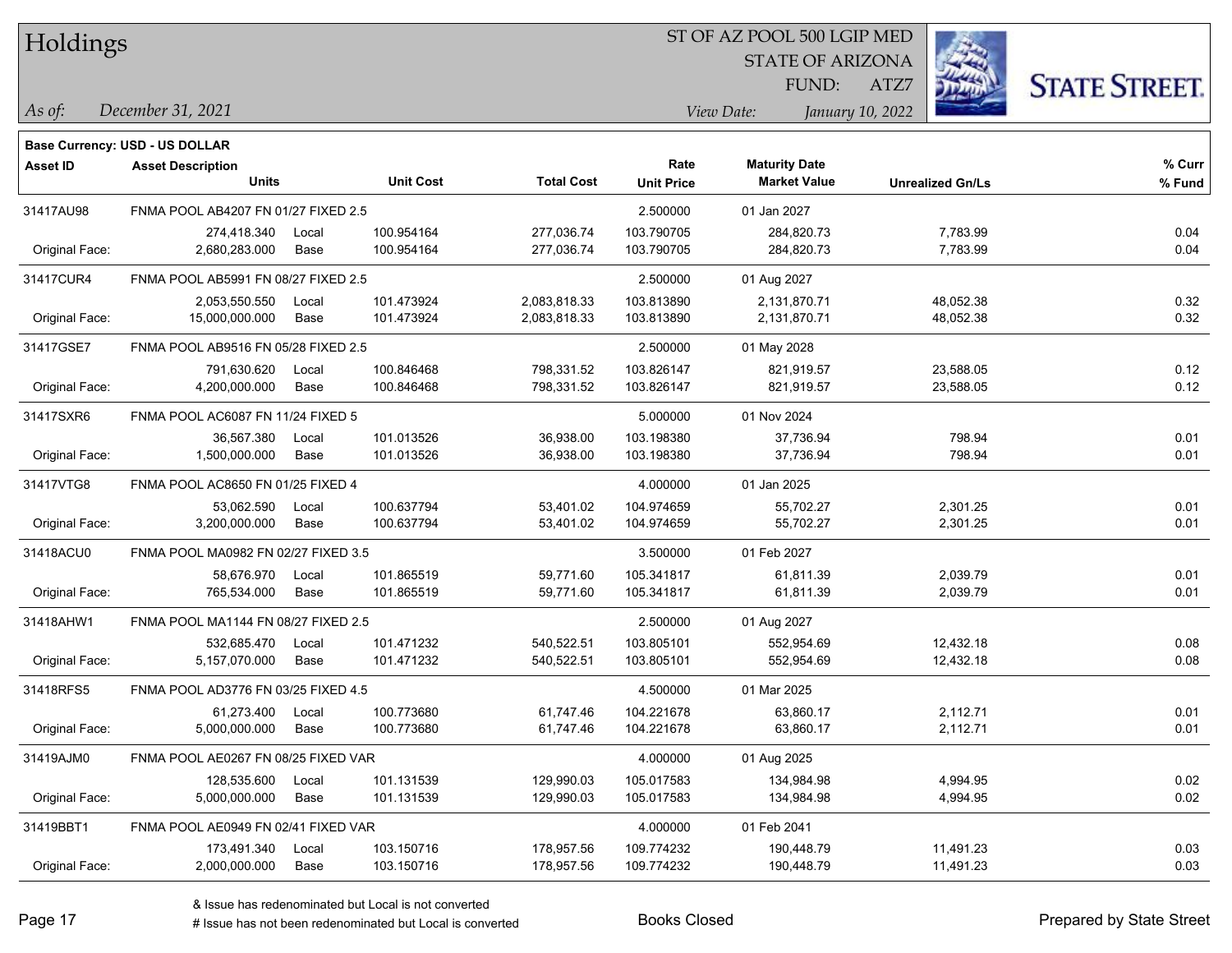|  | Holdings |
|--|----------|
|--|----------|

STATE OF ARIZONA FUND:

ATZ7



*December 31, 2021 As of: View Date: January 10, 2022*

**Base Currency: USD - US DOLLAR**

| Asset ID       | <b>Asset Description</b><br><b>Units</b>        |                                     | <b>Unit Cost</b> | <b>Total Cost</b> | Rate<br><b>Unit Price</b> | <b>Maturity Date</b><br><b>Market Value</b> | <b>Unrealized Gn/Ls</b> | % Curr<br>% Fund |
|----------------|-------------------------------------------------|-------------------------------------|------------------|-------------------|---------------------------|---------------------------------------------|-------------------------|------------------|
| 31419CZL0      | FNMA POOL AE2546 FN 09/40 FIXED 4.5             |                                     |                  |                   | 4.500000                  | 01 Sep 2040                                 |                         |                  |
|                | 82,072.700                                      | Local                               | 102.991518       | 84,527.92         | 108.468050                | 89,022.66                                   | 4,494.74                | 0.01             |
| Original Face: | 5,000,000.000                                   | Base                                | 102.991518       | 84,527.92         | 108.468050                | 89,022.66                                   | 4,494.74                | 0.01             |
| 31419JM47      |                                                 | FNMA POOL AE7578 FN 11/40 FIXED 4.5 |                  |                   |                           | 01 Nov 2040                                 |                         |                  |
|                | 1,048,485.310                                   | Local                               | 105.926590       | 1,110,624.74      | 109.728157                | 1,150,483.61                                | 39,858.87               | 0.17             |
| Original Face: | 14,750,000.000                                  | Base                                | 105.926590       | 1,110,624.74      | 109.728157                | 1,150,483.61                                | 39,858.87               | 0.17             |
| 31419KU78      | FNMA POOL AE8705 FN 11/25 FIXED 3               |                                     |                  |                   | 3.000000                  | 01 Nov 2025                                 |                         |                  |
|                | 76,173.500                                      | Local                               | 100.658707       | 76,675.26         | 104.507211                | 79,606.80                                   | 2,931.54                | 0.01             |
| Original Face: | 2,000,000.000                                   | Base                                | 100.658707       | 76,675.26         | 104.507211                | 79,606.80                                   | 2,931.54                | 0.01             |
| 341081GD3      | FLORIDA POWER + LIGHT CO SR UNSECURED 05/23 VAR |                                     |                  |                   | 0.300000                  | 10 May 2023                                 |                         |                  |
|                | 3,000,000.000                                   | Local                               | 100.000000       | 3,000,000.00      | 99.709810                 | 2,991,294.30                                | $-8,705.70$             | 0.45             |
|                |                                                 | Base                                | 100.000000       | 3,000,000.00      | 99.709810                 | 2,991,294.30                                | $-8,705.70$             | 0.45             |
| 38141GXZ2      | GOLDMAN SACHS GROUP INC SR UNSECURED 03/24 VAR  |                                     |                  |                   | 0.673000                  | 08 Mar 2024                                 |                         |                  |
|                | 3,000,000.000                                   | Local                               | 100.000000       | 3,000,000.00      | 99.543347                 | 2,986,300.41                                | $-13,699.59$            | 0.44             |
|                |                                                 | Base                                | 100.000000       | 3,000,000.00      | 99.543347                 | 2,986,300.41                                | $-13,699.59$            | 0.44             |
| 38150AEH4      | GOLDMAN SACHS GROUP INC SR UNSECURED 11/25 VAR  |                                     |                  | 0.800000          | 24 Nov 2025               |                                             |                         |                  |
|                | 3,000,000.000                                   | Local                               | 100.000000       | 3,000,000.00      | 97.322747                 | 2,919,682.41                                | $-80,317.59$            | 0.43             |
|                |                                                 | Base                                | 100.000000       | 3,000,000.00      | 97.322747                 | 2,919,682.41                                | $-80,317.59$            | 0.43             |
| 38150AFG5      | GOLDMAN SACHS GROUP INC SR UNSECURED 04/26 VAR  |                                     |                  |                   | 1.350000                  | 30 Apr 2026                                 |                         |                  |
|                | 3,000,000.000                                   | Local                               | 100.000000       | 3,000,000.00      | 96.881549                 | 2,906,446.47                                | $-93,553.53$            | 0.43             |
|                |                                                 | Base                                | 100.000000       | 3,000,000.00      | 96.881549                 | 2,906,446.47                                | $-93,553.53$            | 0.43             |
| 38150AG82      | GOLDMAN SACHS GROUP INC SR UNSECURED 06/26 1.4  |                                     |                  |                   | 1.400000                  | 16 Jun 2026                                 |                         |                  |
|                | 3,000,000.000                                   | Local                               | 100.000000       | 3,000,000.00      | 96.840529                 | 2,905,215.87                                | $-94,784.13$            | 0.43             |
|                |                                                 | Base                                | 100.000000       | 3,000,000.00      | 96.840529                 | 2,905,215.87                                | $-94,784.13$            | 0.43             |
| 38150AHZ1      | GOLDMAN SACHS GROUP INC SR UNSECURED 10/24 1    |                                     |                  |                   | 1.000000                  | 07 Oct 2024                                 |                         |                  |
|                | 3,000,000.000                                   | Local                               | 99.923562        | 2,997,706.85      | 98.383150                 | 2,951,494.50                                | $-46,212.35$            | 0.44             |
|                |                                                 | Base                                | 99.923562        | 2,997,706.85      | 98.383150                 | 2,951,494.50                                | $-46,212.35$            | 0.44             |
| 38150AJH9      | GOLDMAN SACHS GROUP INC SR UNSECURED 11/23 1    |                                     |                  |                   | 1.000000                  | 15 Nov 2023                                 |                         |                  |
|                | 5,000,000.000                                   | Local                               | 100.000000       | 5,000,000.00      | 99.328683                 | 4,966,434.15                                | $-33,565.85$            | 0.74             |
|                |                                                 | Base                                | 100.000000       | 5,000,000.00      | 99.328683                 | 4,966,434.15                                | $-33,565.85$            | 0.74             |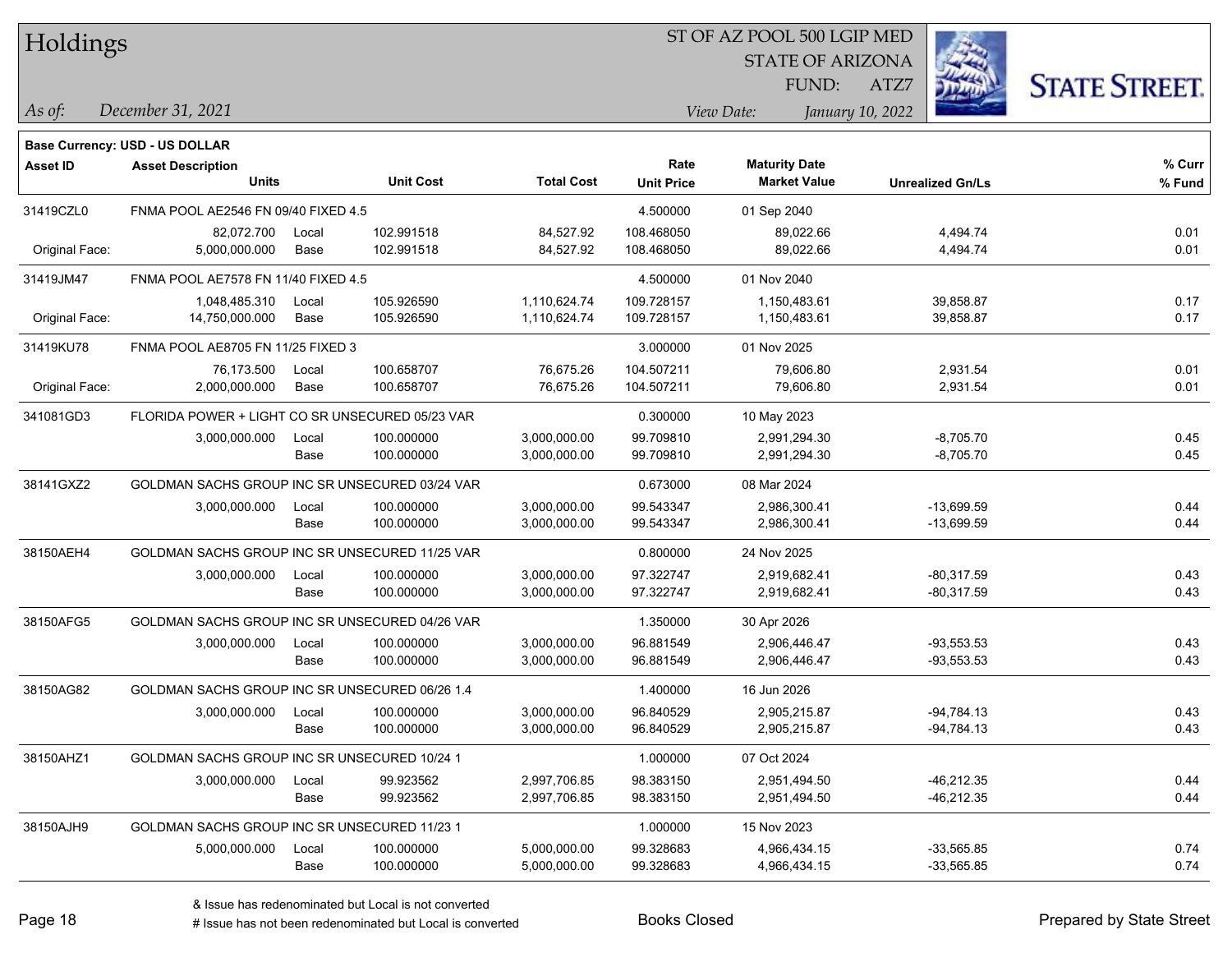Holdings

#### ST OF AZ POOL 500 LGIP MED

STATE OF ARIZONA

ATZ7



*December 31, 2021 As of: View Date: January 10, 2022*

**Base Currency: USD - US DOLLAR**

| Asset ID       | <b>Asset Description</b>                       |       |                  |                   | Rate              | <b>Maturity Date</b> |                         | % Curr |
|----------------|------------------------------------------------|-------|------------------|-------------------|-------------------|----------------------|-------------------------|--------|
|                | <b>Units</b>                                   |       | <b>Unit Cost</b> | <b>Total Cost</b> | <b>Unit Price</b> | <b>Market Value</b>  | <b>Unrealized Gn/Ls</b> | % Fund |
| 38378KBF5      | GOVERNMENT NATIONAL MORTGAGE A GNR 2013 30 A   |       |                  |                   | 1.500000          | 16 May 2042          |                         |        |
|                | 591,936.480                                    | Local | 98.971880        | 585,850.66        | 100.294760        | 593,681.27           | 7,830.61                | 0.09   |
| Original Face: | 4,000,000.000                                  | Base  | 98.971880        | 585,850.66        | 100.294760        | 593,681.27           | 7,830.61                | 0.09   |
| 38378KDJ5      | GOVERNMENT NATIONAL MORTGAGE A GNR 2013 46 AB  |       |                  |                   | 1.723000          | 16 Aug 2042          |                         |        |
|                | 186,411.110                                    | Local | 99.222058        | 184,960.94        | 100.441550        | 187,234.21           | 2,273.27                | 0.03   |
| Original Face: | 1,900,000.000                                  | Base  | 99.222058        | 184,960.94        | 100.441550        | 187,234.21           | 2,273.27                | 0.03   |
| 38379KTC2      | GOVERNMENT NATIONAL MORTGAGE A GNR 2015 85 AF  |       |                  |                   | 2.400000          | 16 May 2044          |                         |        |
|                | 455,321.600                                    | Local | 99.602558        | 453,511.96        | 100.739120        | 458,686.97           | 5,175.01                | 0.07   |
| Original Face: | 3,050,000.000                                  | Base  | 99.602558        | 453,511.96        | 100.739120        | 458,686.97           | 5,175.01                | 0.07   |
| 38379U5P7      | GOVERNMENT NATIONAL MORTGAGE A GNR 2017 20 AG  |       |                  |                   | 2.000000          | 16 Aug 2048          |                         |        |
|                | 1,047,059.010                                  | Local | 99.364997        | 1,040,410.15      | 100.725170        | 1,054,651.97         | 14,241.82               | 0.16   |
| Original Face: | 3,000,000.000                                  | Base  | 99.364997        | 1,040,410.15      | 100.725170        | 1,054,651.97         | 14,241.82               | 0.16   |
| 38380LD26      | GOVERNMENT NATIONAL MORTGAGE A GNR 2019 H15 GA |       |                  |                   | 2.250000          | 20 Aug 2069          |                         |        |
|                | 1,102,045.590                                  | Local | 102.822296       | 1,133,148.58      | 101.786083        | 1,121,729.04         | $-11,419.54$            | 0.17   |
| Original Face: | 3,000,000.000                                  | Base  | 102.822296       | 1,133,148.58      | 101.786083        | 1,121,729.04         | $-11,419.54$            | 0.17   |
| 38380LN25      | GOVERNMENT NATIONAL MORTGAGE A GNR 2019 H18 KA |       |                  |                   | 2.200000          | 20 Nov 2069          |                         |        |
|                | 562,143.700                                    | Local | 100.404285       | 564,416.36        | 101.358368        | 569,779.68           | 5,363.32                | 0.08   |
| Original Face: | 1,000,000.000                                  | Base  | 100.404285       | 564,416.36        | 101.358368        | 569,779.68           | 5,363.32                | 0.08   |
| 41284NAB6      | HARLEY DAVIDSON MOTORCYCLE TRU HDMOT 2021 A A2 |       |                  |                   | 0.220000          | 15 Apr 2024          |                         |        |
|                | 1,093,239.670                                  | Local | 99.992499        | 1,093,157.67      | 99.986870         | 1,093,096.13         | $-61.54$                | 0.16   |
| Original Face: | 2,750,000.000                                  | Base  | 99.992499        | 1,093,157.67      | 99.986870         | 1,093,096.13         | $-61.54$                | 0.16   |
| 459058HC0      | INTL BK RECON + DEVELOP SR UNSECURED 08/24 VAR |       |                  |                   | 0.350000          | 06 Aug 2024          |                         |        |
|                | 3,000,000.000                                  | Local | 100.050444       | 3,001,513.32      | 100.472544        | 3,014,176.32         | 12,663.00               | 0.45   |
|                |                                                | Base  | 100.050444       | 3,001,513.32      | 100.472544        | 3,014,176.32         | 12,663.00               | 0.45   |
| 45905U5V2      | INTL BK RECON + DEVELOP SR UNSECURED 01/25 1.7 |       |                  |                   | 1.700000          | 31 Jan 2025          |                         |        |
|                | 5,000,000.000                                  | Local | 100.000000       | 5,000,000.00      | 100.024740        | 5,001,237.00         | 1,237.00                | 0.74   |
|                |                                                | Base  | 100.000000       | 5,000,000.00      | 100.024740        | 5,001,237.00         | 1,237.00                | 0.74   |
| 46625HRL6      | JPMORGAN CHASE + CO SR UNSECURED 05/23 2.7     |       |                  |                   | 2.700000          | 18 May 2023          |                         |        |
|                | 3,000,000.000                                  | Local | 99.488099        | 2,984,642.96      | 102.270263        | 3,068,107.89         | 83,464.93               | 0.46   |
|                |                                                | Base  | 99.488099        | 2,984,642.96      | 102.270263        | 3,068,107.89         | 83,464.93               | 0.46   |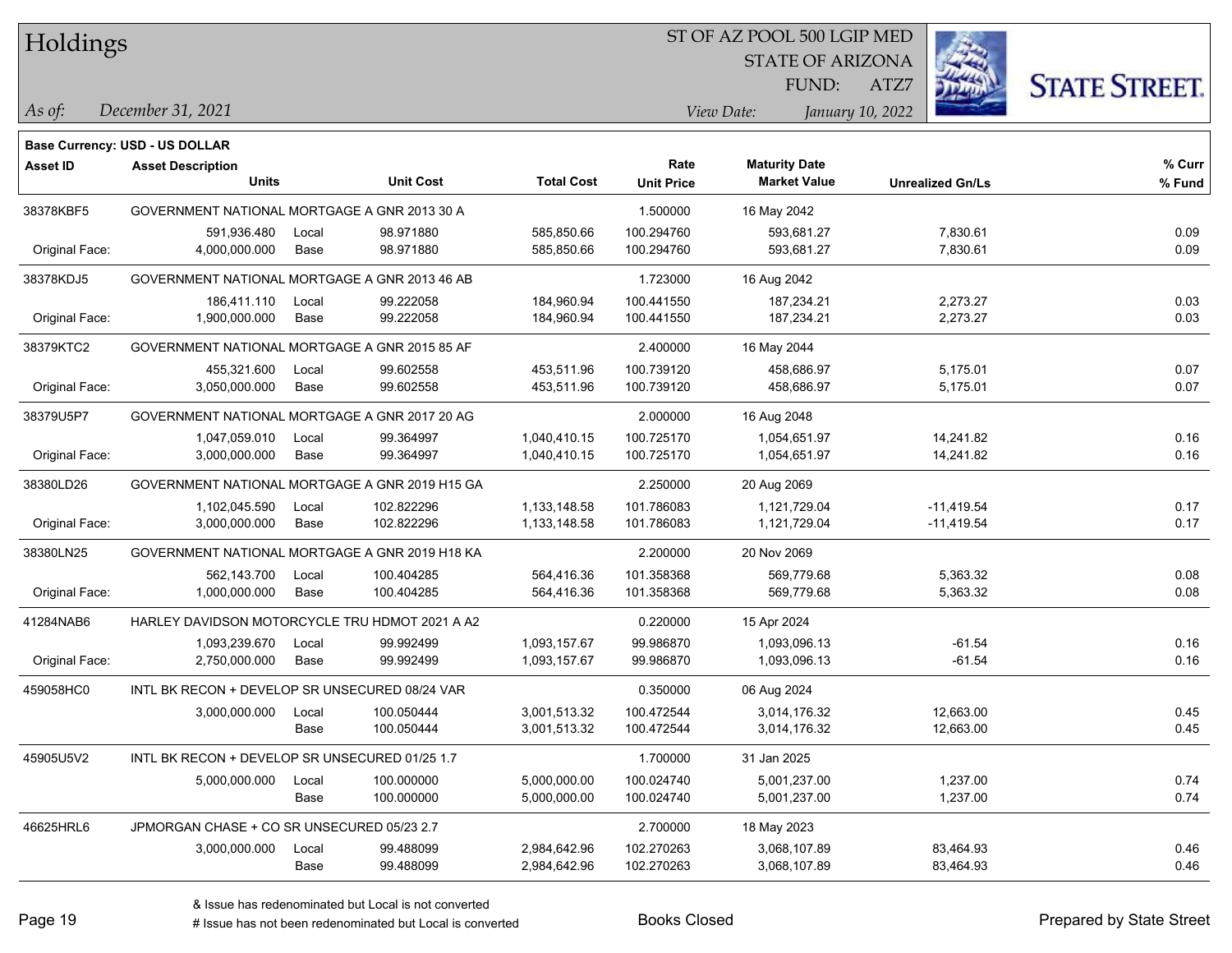| <b>Holdings</b> |                                                    |       |                  |                   |                   | 51 OF AZ POOL 500 LGIP MED |                  |                         |                      |
|-----------------|----------------------------------------------------|-------|------------------|-------------------|-------------------|----------------------------|------------------|-------------------------|----------------------|
|                 |                                                    |       |                  |                   |                   | <b>STATE OF ARIZONA</b>    |                  |                         |                      |
|                 |                                                    |       |                  |                   |                   | FUND:                      | ATZ7             |                         | <b>STATE STREET.</b> |
| As of:          | December 31, 2021                                  |       |                  |                   |                   | View Date:                 | January 10, 2022 |                         |                      |
|                 | Base Currency: USD - US DOLLAR                     |       |                  |                   |                   |                            |                  |                         |                      |
| <b>Asset ID</b> | <b>Asset Description</b>                           |       |                  |                   | Rate              | <b>Maturity Date</b>       |                  |                         | % Curr               |
|                 | <b>Units</b>                                       |       | <b>Unit Cost</b> | <b>Total Cost</b> | <b>Unit Price</b> | <b>Market Value</b>        |                  | <b>Unrealized Gn/Ls</b> | % Fund               |
| 478160CN2       | JOHNSON + JOHNSON SR UNSECURED 09/25 0.55          |       |                  |                   | 0.550000          | 01 Sep 2025                |                  |                         |                      |
|                 | 2,000,000.000                                      | Local | 99.920881        | 1,998,417.62      | 97.581517         | 1,951,630.34               |                  | -46,787.28              | 0.29                 |
|                 |                                                    | Base  | 99.920881        | 1,998,417.62      | 97.581517         | 1,951,630.34               |                  | -46,787.28              | 0.29                 |
| 48128GV56       | JPMORGAN CHASE + CO SR UNSECURED 08/25 0.8         |       |                  |                   | 0.800000          | 18 Aug 2025                |                  |                         |                      |
|                 | 2,000,000.000                                      | Local | 100.000000       | 2,000,000.00      | 96.192530         | 1,923,850.60               |                  | $-76,149.40$            | 0.29                 |
|                 |                                                    | Base  | 100.000000       | 2,000,000.00      | 96.192530         | 1,923,850.60               |                  | $-76,149.40$            | 0.29                 |
| 49327M2Z6       | KEY BANK NA SR UNSECURED 03/23 1.25                |       |                  |                   | 1.250000          | 10 Mar 2023                |                  |                         |                      |
|                 | 3,000,000.000                                      | Local | 99.982337        | 2,999,470.11      | 100.593613        | 3,017,808.39               |                  | 18,338.28               | 0.45                 |
|                 |                                                    | Base  | 99.982337        | 2,999,470.11      | 100.593613        | 3,017,808.39               |                  | 18,338.28               | 0.45                 |
| 59217GEE5       | MET LIFE GLOB FUNDING I SECURED 144A 01/23 1.95    |       |                  |                   | 1.950000          | 13 Jan 2023                |                  |                         |                      |
|                 | 3,000,000.000                                      | Local | 99.985209        | 2,999,556.26      | 101.282418        | 3,038,472.54               |                  | 38,916.28               | 0.45                 |
|                 |                                                    | Base  | 99.985209        | 2,999,556.26      | 101.282418        | 3,038,472.54               |                  | 38,916.28               | 0.45                 |
| 59217GEK1       | MET LIFE GLOB FUNDING I SECURED 144A 09/23 0.45    |       |                  |                   | 0.450000          | 01 Sep 2023                |                  |                         |                      |
|                 | 2,335,000.000                                      | Local | 99.991893        | 2,334,810.71      | 99.405477         | 2,321,117.89               |                  | $-13,692.82$            | 0.35                 |
|                 |                                                    | Base  | 99.991893        | 2,334,810.71      | 99.405477         | 2,321,117.89               |                  | $-13,692.82$            | 0.35                 |
| 63743HEU2       | NATIONAL RURAL UTIL COOP SR UNSECURED 02/24 0.35   |       |                  |                   | 0.350000          | 08 Feb 2024                |                  |                         |                      |
|                 | 5,000,000.000                                      | Local | 99.951605        | 4,997,580.27      | 98.455437         | 4,922,771.85               |                  | $-74,808.42$            | 0.73                 |
|                 |                                                    | Base  | 99.951605        | 4,997,580.27      | 98.455437         | 4,922,771.85               |                  | -74,808.42              | 0.73                 |
| 63743HEY4       | NATIONAL RURAL UTIL COOP SR UNSECURED 10/24 1      |       |                  |                   | 1.000000          | 18 Oct 2024                |                  |                         |                      |
|                 | 2,000,000.000                                      | Local | 99.914631        | 1,998,292.62      | 99.127214         | 1,982,544.28               |                  | $-15,748.34$            | 0.30                 |
|                 |                                                    | Base  | 99.914631        | 1,998,292.62      | 99.127214         | 1,982,544.28               |                  | $-15,748.34$            | 0.30                 |
| 637639AB1       | NATIONAL SECS CLEARING SR UNSECURED 144A 04/25 1.5 |       |                  |                   | 1.500000          | 23 Apr 2025                |                  |                         |                      |
|                 | 3,000,000.000                                      | Local | 99.870825        | 2.996.124.75      | 100.455522        | 3,013,665.66               |                  | 17,540.91               | 0.45                 |
|                 |                                                    | Base  | 99.870825        | 2,996,124.75      | 100.455522        | 3,013,665.66               |                  | 17,540.91               | 0.45                 |
| 637639AC9       | NATIONAL SECS CLEARING SR UNSECURED 144A 12/23 0.4 |       |                  |                   | 0.400000          | 07 Dec 2023                |                  |                         |                      |
|                 | 2,000,000.000                                      | Local | 99.920775        | 1,998,415.49      | 99.083705         | 1,981,674.10               |                  | $-16,741.39$            | 0.30                 |
|                 |                                                    | Base  | 99.920775        | 1,998,415.49      | 99.083705         | 1,981,674.10               |                  | $-16,741.39$            | 0.30                 |
| 641062AQ7       | NESTLE HOLDINGS INC COMPANY GUAR 144A 01/24 0.375  |       |                  |                   | 0.375000          | 15 Jan 2024                |                  |                         |                      |
|                 | 5,000,000.000                                      | Local | 99.852667        | 4,992,633.36      | 98.781418         | 4,939,070.90               |                  | $-53,562.46$            | 0.74                 |
|                 |                                                    | Base  | 99.852667        | 4,992,633.36      | 98.781418         | 4,939,070.90               |                  | $-53,562.46$            | 0.74                 |

 $\overline{B}$   $\overline{B}$   $\overline{B}$   $\overline{B}$   $\overline{C}$   $\overline{D}$   $\overline{D}$   $\overline{D}$   $\overline{D}$   $\overline{D}$   $\overline{D}$   $\overline{D}$   $\overline{D}$   $\overline{D}$   $\overline{D}$   $\overline{D}$   $\overline{D}$   $\overline{D}$   $\overline{D}$   $\overline{D}$   $\overline{D}$   $\overline{D}$   $\overline{D}$   $\overline{D}$   $\overline{$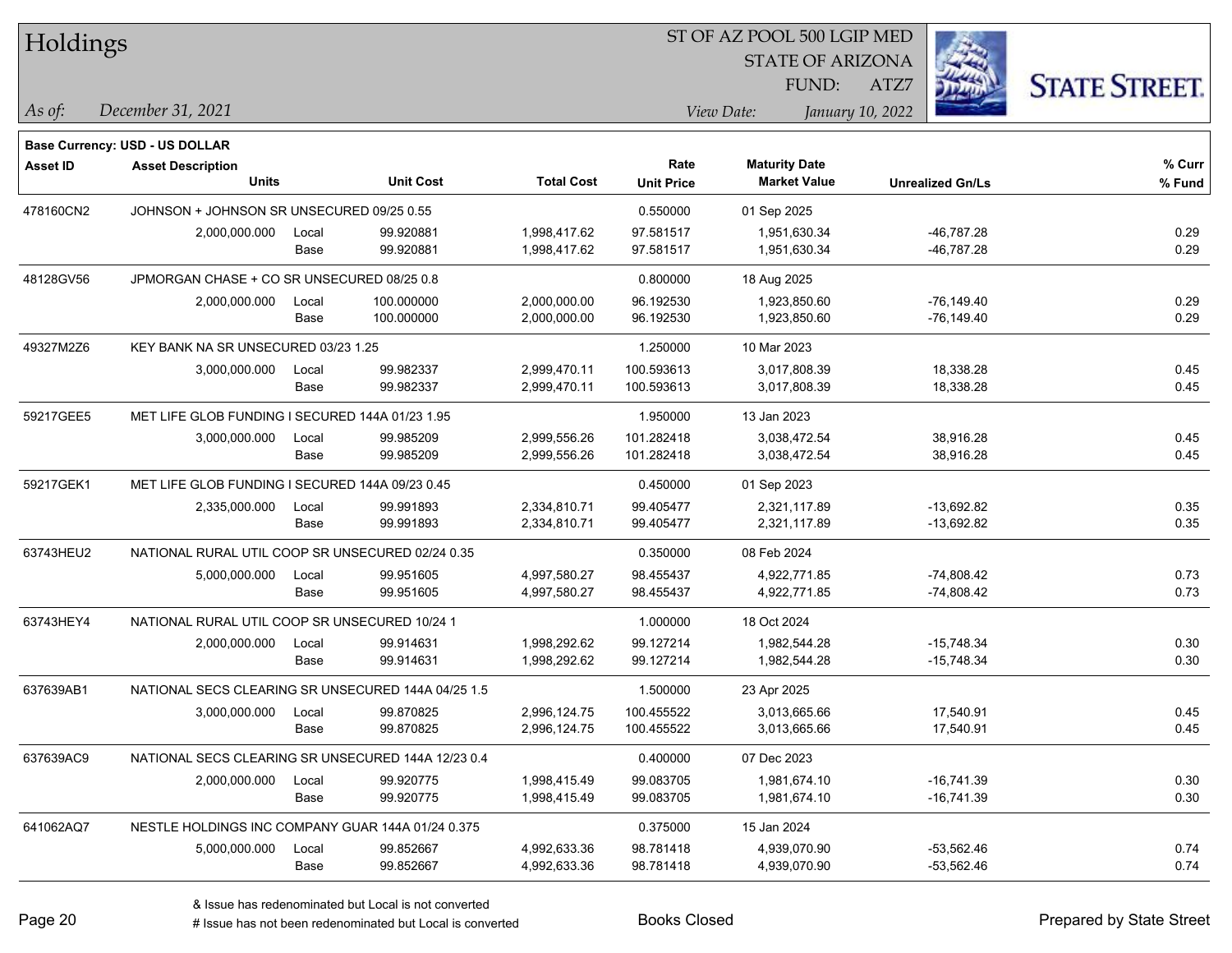| Holdings        |                                                 |       |                  |                   |                   | ST OF AZ POOL 500 LGIP MED |                         |                      |
|-----------------|-------------------------------------------------|-------|------------------|-------------------|-------------------|----------------------------|-------------------------|----------------------|
|                 |                                                 |       |                  |                   |                   | <b>STATE OF ARIZONA</b>    |                         |                      |
|                 |                                                 |       |                  |                   |                   | FUND:                      | ATZ7                    | <b>STATE STREET.</b> |
| As of:          | December 31, 2021                               |       |                  |                   |                   | View Date:                 | January 10, 2022        |                      |
|                 | <b>Base Currency: USD - US DOLLAR</b>           |       |                  |                   |                   |                            |                         |                      |
| <b>Asset ID</b> | <b>Asset Description</b>                        |       |                  |                   | Rate              | <b>Maturity Date</b>       |                         | % Curr               |
|                 | <b>Units</b>                                    |       | <b>Unit Cost</b> | <b>Total Cost</b> | <b>Unit Price</b> | <b>Market Value</b>        | <b>Unrealized Gn/Ls</b> | % Fund               |
| 64952WDL4       | NEW YORK LIFE GLOBAL FDG SECURED 144A 01/25 2   |       |                  |                   | 2.000000          | 22 Jan 2025                |                         |                      |
|                 | 5,000,000.000                                   | Local | 99.780513        | 4,989,025.64      | 102.067455        | 5,103,372.75               | 114,347.11              | 0.76                 |
|                 |                                                 | Base  | 99.780513        | 4,989,025.64      | 102.067455        | 5,103,372.75               | 114,347.11              | 0.76                 |
| 65339KBU3       | NEXTERA ENERGY CAPITAL COMPANY GUAR 03/23 0.65  |       |                  |                   | 0.650000          | 01 Mar 2023                |                         |                      |
|                 | 4,000,000.000                                   | Local | 99.994062        | 3,999,762.46      | 99.793404         | 3,991,736.16               | $-8,026.30$             | 0.59                 |
|                 |                                                 | Base  | 99.994062        | 3,999,762.46      | 99.793404         | 3,991,736.16               | $-8,026.30$             | 0.59                 |
| 67066GAK0       | NVIDIA CORP SR UNSECURED 06/23 0.309            |       |                  |                   | 0.309000          | 15 Jun 2023                |                         |                      |
|                 | 5,000,000.000                                   | Local | 100.000000       | 5,000,000.00      | 99.252876         | 4,962,643.80               | $-37,356.20$            | 0.74                 |
|                 |                                                 | Base  | 100.000000       | 5,000,000.00      | 99.252876         | 4,962,643.80               | $-37,356.20$            | 0.74                 |
| 68389XBB0       | ORACLE CORP SR UNSECURED 05/22 2.5              |       |                  |                   | 2.500000          | 15 May 2022                |                         |                      |
|                 | 2,000,000.000                                   | Local | 100.403399       | 2,008,067.98      | 100.376074        | 2,007,521.48               | -546.50                 | 0.30                 |
|                 |                                                 | Base  | 100.403399       | 2,008,067.98      | 100.376074        | 2,007,521.48               | $-546.50$               | 0.30                 |
| 68389XCC7       | ORACLE CORP SR UNSECURED 03/26 1.65             |       |                  |                   | 1.650000          | 25 Mar 2026                |                         |                      |
|                 | 2,000,000.000                                   | Local | 99.959551        | 1,999,191.01      | 99.212502         | 1,984,250.04               | $-14,940.97$            | 0.30                 |
|                 |                                                 | Base  | 99.959551        | 1,999,191.01      | 99.212502         | 1,984,250.04               | $-14,940.97$            | 0.30                 |
| 713448FB9       | PEPSICO INC SR UNSECURED 10/23 0.4              |       |                  |                   | 0.400000          | 07 Oct 2023                |                         |                      |
|                 | 2,000,000.000                                   | Local | 99.966477        | 1,999,329.53      | 99.261755         | 1,985,235.10               | $-14,094.43$            | 0.30                 |
|                 |                                                 | Base  | 99.966477        | 1,999,329.53      | 99.261755         | 1,985,235.10               | $-14,094.43$            | 0.30                 |
| 723484AH4       | PINNACLE WEST CAPITAL SR UNSECURED 06/25 1.3    |       |                  |                   | 1.300000          | 15 Jun 2025                |                         |                      |
|                 | 3,000,000.000                                   | Local | 99.993140        | 2,999,794.20      | 98.404269         | 2,952,128.07               | -47,666.13              | 0.44                 |
|                 |                                                 | Base  | 99.993140        | 2,999,794.20      | 98.404269         | 2,952,128.07               | $-47,666.13$            | 0.44                 |
| 74256LEM7       | PRINCIPAL LFE GLB FND II SECURED 144A 04/24 VAR |       |                  |                   | 0.500000          | 12 Apr 2024                |                         |                      |
|                 | 2,500,000.000                                   | Local | 100.000000       | 2,500,000.00      | 100.022922        | 2,500,573.05               | 573.05                  | 0.37                 |
|                 |                                                 | Base  | 100.000000       | 2,500,000.00      | 100.022922        | 2,500,573.05               | 573.05                  | 0.37                 |
| 742718FP9       | PROCTER + GAMBLE CO/THE SR UNSECURED 04/26 1    |       |                  |                   | 1.000000          | 23 Apr 2026                |                         |                      |
|                 | 2,000,000.000                                   | Local | 99.966404        | 1,999,328.07      | 98.856800         | 1,977,136.00               | $-22,192.07$            | 0.29                 |
|                 |                                                 | Base  | 99.966404        | 1,999,328.07      | 98.856800         | 1,977,136.00               | $-22,192.07$            | 0.29                 |
| 771196BR2       | ROCHE HOLDINGS INC COMPANY GUAR 144A 03/24 VAR  |       |                  |                   | 0.290000          | 05 Mar 2024                |                         |                      |
|                 | 3,000,000.000                                   | Local | 100.000000       | 3,000,000.00      | 100.000000        | 3,000,000.00               | 0.00                    | 0.45                 |
|                 |                                                 | Base  | 100.000000       | 3,000,000.00      | 100.000000        | 3,000,000.00               | 0.00                    | 0.45                 |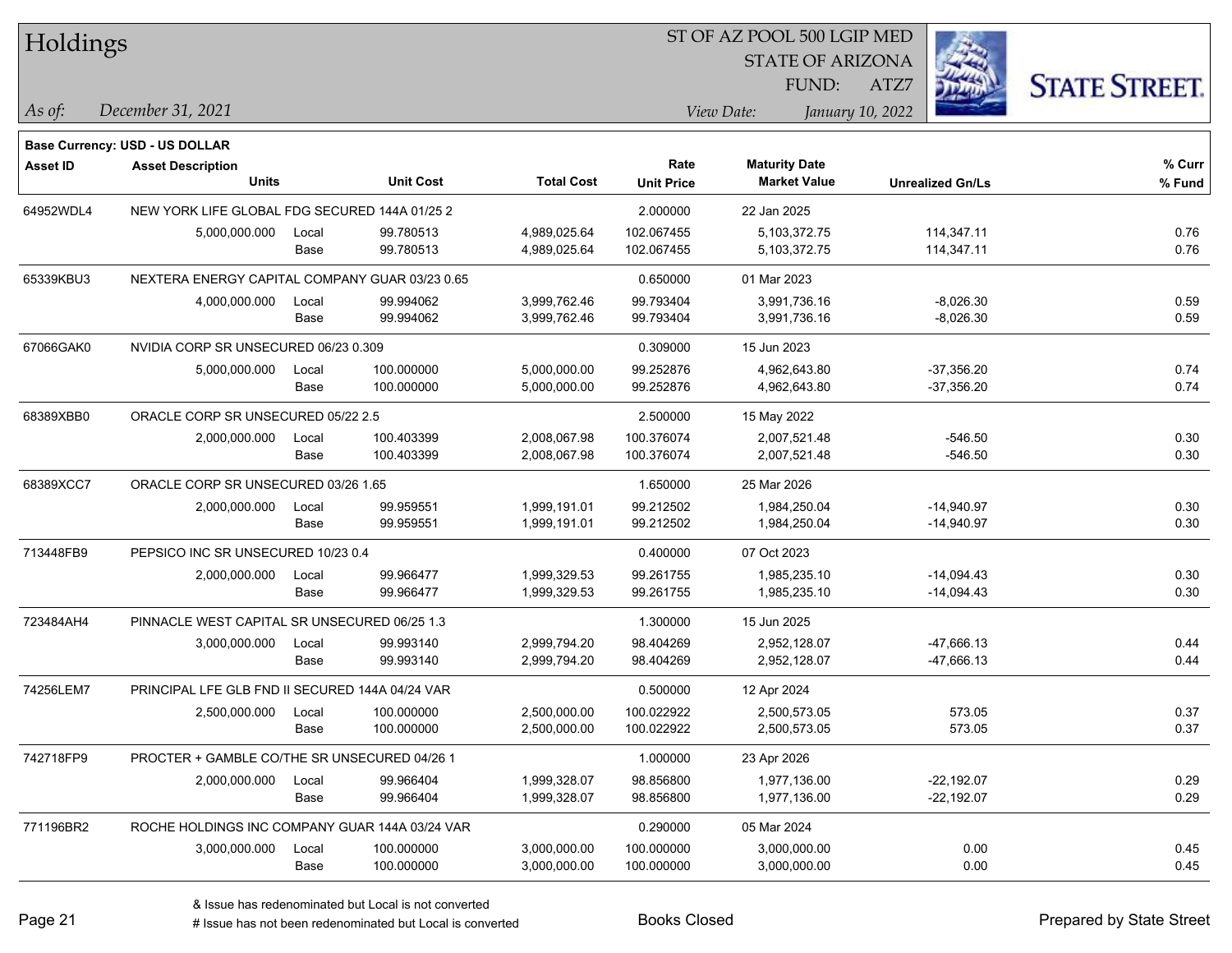| Holdings        |                                                |       |                  |                   | ST OF AZ POOL 500 LGIP MED |                         |                         |                      |  |  |  |
|-----------------|------------------------------------------------|-------|------------------|-------------------|----------------------------|-------------------------|-------------------------|----------------------|--|--|--|
|                 |                                                |       |                  |                   |                            | <b>STATE OF ARIZONA</b> |                         |                      |  |  |  |
|                 |                                                |       |                  |                   |                            | FUND:                   | ATZ7                    | <b>STATE STREET.</b> |  |  |  |
| As of:          | December 31, 2021                              |       |                  |                   |                            | View Date:              | January 10, 2022        |                      |  |  |  |
|                 | <b>Base Currency: USD - US DOLLAR</b>          |       |                  |                   |                            |                         |                         |                      |  |  |  |
| <b>Asset ID</b> | <b>Asset Description</b>                       |       |                  |                   | Rate                       | <b>Maturity Date</b>    |                         | % Curr               |  |  |  |
|                 | <b>Units</b>                                   |       | <b>Unit Cost</b> | <b>Total Cost</b> | <b>Unit Price</b>          | <b>Market Value</b>     | <b>Unrealized Gn/Ls</b> | % Fund               |  |  |  |
| 78013XGQ5       | ROYAL BANK OF CANADA SR UNSECURED 03/23 VAR    |       |                  |                   | 0.580130                   | 06 Mar 2023             |                         |                      |  |  |  |
|                 | 5,000,000.000                                  | Local | 100.000000       | 5,000,000.00      | 99.786179                  | 4,989,308.95            | $-10,691.05$            | 0.74                 |  |  |  |
|                 |                                                | Base  | 100.000000       | 5,000,000.00      | 99.786179                  | 4,989,308.95            | $-10,691.05$            | 0.74                 |  |  |  |
| 78014RBY5       | ROYAL BANK OF CANADA SR UNSECURED 01/25 2.2    |       |                  |                   | 2.200000                   | 31 Jan 2025             |                         |                      |  |  |  |
|                 | 3,460,000.000                                  | Local | 100.000000       | 3,460,000.00      | 100.005725                 | 3,460,198.09            | 198.09                  | 0.52                 |  |  |  |
|                 |                                                | Base  | 100.000000       | 3,460,000.00      | 100.005725                 | 3,460,198.09            | 198.09                  | 0.52                 |  |  |  |
| 78014RCM0       | ROYAL BANK OF CANADA SR UNSECURED 03/25 VAR    |       |                  |                   | 1.500000                   | 27 Mar 2025             |                         |                      |  |  |  |
|                 | 3,000,000.000                                  | Local | 100.000000       | 3,000,000.00      | 99.882000                  | 2,996,460.00            | $-3,540.00$             | 0.45                 |  |  |  |
|                 |                                                | Base  | 100.000000       | 3,000,000.00      | 99.882000                  | 2,996,460.00            | $-3,540.00$             | 0.45                 |  |  |  |
| 78014RDA5       | ROYAL BANK OF CANADA SR UNSECURED 08/25 VAR    |       |                  |                   | 0.550000                   | 18 Aug 2025             |                         |                      |  |  |  |
|                 | 3,000,000.000                                  | Local | 100.000000       | 3,000,000.00      | 96.373000                  | 2,891,190.00            | $-108,810.00$           | 0.43                 |  |  |  |
|                 |                                                | Base  | 100.000000       | 3,000,000.00      | 96.373000                  | 2,891,190.00            | $-108,810.00$           | 0.43                 |  |  |  |
| 78016EZX8       | ROYAL BANK OF CANADA SR UNSECURED 10/24 0.75   |       |                  |                   | 0.750000                   | 07 Oct 2024             |                         |                      |  |  |  |
|                 | 2,000,000.000                                  | Local | 99.877371        | 1,997,547.42      | 98.977601                  | 1,979,552.02            | $-17,995.40$            | 0.29                 |  |  |  |
|                 |                                                | Base  | 99.877371        | 1,997,547.42      | 98.977601                  | 1,979,552.02            | $-17,995.40$            | 0.29                 |  |  |  |
| 79466LAG9       | SALESFORCE.COM INC SR UNSECURED 07/24 0.625    |       |                  |                   | 0.625000                   | 15 Jul 2024             |                         |                      |  |  |  |
|                 | 2,000,000.000                                  | Local | 99.972976        | 1,999,459.51      | 99.061168                  | 1,981,223.36            | $-18,236.15$            | 0.30                 |  |  |  |
|                 |                                                | Base  | 99.972976        | 1,999,459.51      | 99.061168                  | 1,981,223.36            | $-18,236.15$            | 0.30                 |  |  |  |
| 822582CA8       | SHELL INTERNATIONAL FIN COMPANY GUAR 11/23 VAR |       |                  |                   | 0.556000                   | 13 Nov 2023             |                         |                      |  |  |  |
|                 | 1,950,000.000                                  | Local | 100.156511       | 1,953,051.96      | 100.264247                 | 1,955,152.82            | 2,100.86                | 0.29                 |  |  |  |
|                 |                                                | Base  | 100.156511       | 1,953,051.96      | 100.264247                 | 1,955,152.82            | 2,100.86                | 0.29                 |  |  |  |
| 855244AN9       | STARBUCKS CORP SR UNSECURED 03/23 3.1          |       |                  |                   | 3.100000                   | 01 Mar 2023             |                         |                      |  |  |  |
|                 | 3,000,000.000                                  | Local | 99.992956        | 2,999,788.67      | 102.383915                 | 3,071,517.45            | 71,728.78               | 0.46                 |  |  |  |
|                 |                                                | Base  | 99.992956        | 2,999,788.67      | 102.383915                 | 3,071,517.45            | 71,728.78               | 0.46                 |  |  |  |
| 855244AY5       | STARBUCKS CORP SR UNSECURED 05/22 1.3          |       |                  |                   | 1.300000                   | 07 May 2022             |                         |                      |  |  |  |
|                 | 3,000,000.000                                  | Local | 99.988436        | 2,999,653.07      | 100.329429                 | 3,009,882.87            | 10,229.80               | 0.45                 |  |  |  |
|                 |                                                | Base  | 99.988436        | 2,999,653.07      | 100.329429                 | 3,009,882.87            | 10,229.80               | 0.45                 |  |  |  |
| 89114Q3J5       | TORONTO DOMINION BANK SR UNSECURED 07/22 VAR   |       |                  |                   | 0.478250                   | 22 Jul 2022             |                         |                      |  |  |  |
|                 | 3,000,000.000                                  | Local | 100.000000       | 3,000,000.00      | 99.992974                  | 2,999,789.22            | $-210.78$               | 0.45                 |  |  |  |
|                 |                                                | Base  | 100.000000       | 3,000,000.00      | 99.992974                  | 2,999,789.22            | $-210.78$               | 0.45                 |  |  |  |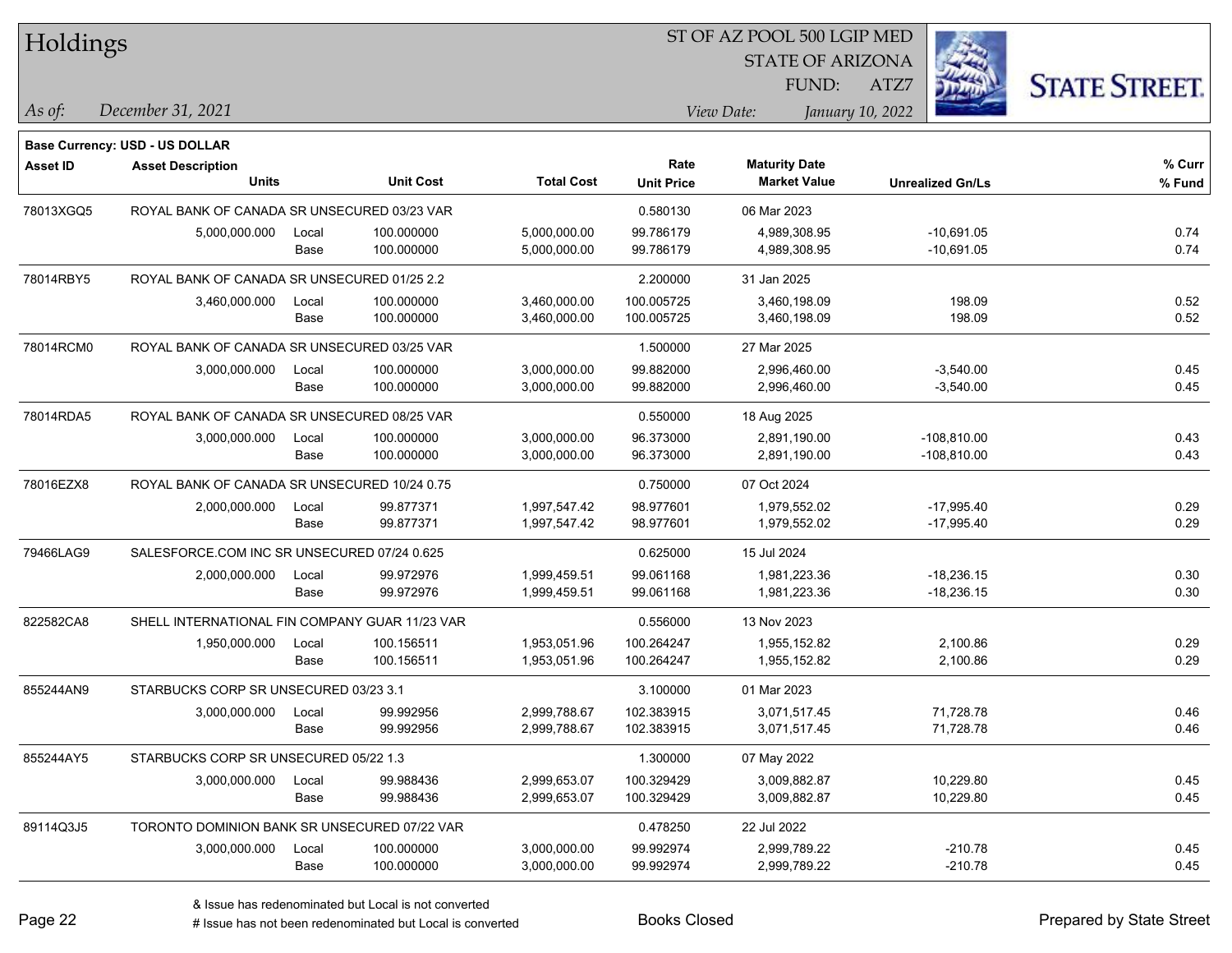| Holdings        |                                                  |       |                  |                   | ST OF AZ POOL 500 LGIP MED |                      |                         |                         |                      |
|-----------------|--------------------------------------------------|-------|------------------|-------------------|----------------------------|----------------------|-------------------------|-------------------------|----------------------|
|                 |                                                  |       |                  |                   |                            |                      | <b>STATE OF ARIZONA</b> |                         |                      |
|                 |                                                  |       |                  |                   |                            | FUND:                | ATZ7                    |                         | <b>STATE STREET.</b> |
| As of:          | December 31, 2021                                |       |                  |                   |                            | View Date:           | January 10, 2022        |                         |                      |
|                 | Base Currency: USD - US DOLLAR                   |       |                  |                   |                            |                      |                         |                         |                      |
| <b>Asset ID</b> | <b>Asset Description</b>                         |       |                  |                   | Rate                       | <b>Maturity Date</b> |                         |                         | % Curr               |
|                 | <b>Units</b>                                     |       | <b>Unit Cost</b> | <b>Total Cost</b> | <b>Unit Price</b>          | <b>Market Value</b>  |                         | <b>Unrealized Gn/Ls</b> | % Fund               |
| 89114Q5A2       | TORONTO DOMINION BANK SR UNSECURED 08/24 VAR     |       |                  |                   | 2.450000                   | 14 Aug 2024          |                         |                         |                      |
|                 | 3,000,000.000                                    | Local | 100.000000       | 3,000,000.00      | 100.692811                 | 3,020,784.33         |                         | 20,784.33               | 0.45                 |
|                 |                                                  | Base  | 100.000000       | 3,000,000.00      | 100.692811                 | 3,020,784.33         |                         | 20,784.33               | 0.45                 |
| 89114QCR7       | TORONTO DOMINION BANK SR UNSECURED 03/24 VAR     |       |                  |                   | 0.405000                   | 04 Mar 2024          |                         |                         |                      |
|                 | 3,000,000.000                                    | Local | 100.000000       | 3,000,000.00      | 100.054656                 | 3,001,639.68         |                         | 1,639.68                | 0.45                 |
|                 |                                                  | Base  | 100.000000       | 3,000,000.00      | 100.054656                 | 3,001,639.68         |                         | 1,639.68                | 0.45                 |
| 89114RXN1       | TORONTO DOMINION BANK SR UNSECURED 05/24 0.5     |       |                  |                   | 0.500000                   | 20 May 2024          |                         |                         |                      |
|                 | 3,000,000.000                                    | Local | 100.000000       | 3,000,000.00      | 97.066596                  | 2,911,997.88         |                         | $-88,002.12$            | 0.43                 |
|                 |                                                  | Base  | 100.000000       | 3,000,000.00      | 97.066596                  | 2,911,997.88         |                         | $-88,002.12$            | 0.43                 |
| 89114TG71       | TORONTO DOMINION BANK SR UNSECURED 04/26 1.3     |       |                  |                   | 1.300000                   | 30 Apr 2026          |                         |                         |                      |
|                 | 3,000,000.000                                    | Local | 100.000000       | 3,000,000.00      | 98.047403                  | 2,941,422.09         |                         | $-58,577.91$            | 0.44                 |
|                 |                                                  | Base  | 100.000000       | 3,000,000.00      | 98.047403                  | 2,941,422.09         |                         | $-58,577.91$            | 0.44                 |
| 89114TZA3       | TORONTO DOMINION BANK SR UNSECURED 06/23 0.3     |       |                  |                   | 0.300000                   | 02 Jun 2023          |                         |                         |                      |
|                 | 3,000,000.000                                    | Local | 99.961704        | 2,998,851.11      | 99.368972                  | 2,981,069.16         |                         | $-17,781.95$            | 0.44                 |
|                 |                                                  | Base  | 99.961704        | 2,998,851.11      | 99.368972                  | 2,981,069.16         |                         | $-17,781.95$            | 0.44                 |
| 89236TFX8       | TOYOTA MOTOR CREDIT CORP SR UNSECURED 04/22 2.65 |       |                  |                   | 2.650000                   | 12 Apr 2022          |                         |                         |                      |
|                 | 2,000,000.000                                    | Local | 99.994194        | 1,999,883.88      | 100.634496                 | 2,012,689.92         |                         | 12,806.04               | 0.30                 |
|                 |                                                  | Base  | 99.994194        | 1,999,883.88      | 100.634496                 | 2,012,689.92         |                         | 12,806.04               | 0.30                 |
| 89236TGT6       | TOYOTA MOTOR CREDIT CORP SR UNSECURED 02/25 1.8  |       |                  |                   | 1.800000                   | 13 Feb 2025          |                         |                         |                      |
|                 | 5,000,000.000                                    | Local | 99.958230        | 4,997,911.52      | 101.497817                 | 5,074,890.85         |                         | 76,979.33               | 0.76                 |
|                 |                                                  | Base  | 99.958230        | 4,997,911.52      | 101.497817                 | 5,074,890.85         |                         | 76,979.33               | 0.76                 |
| 89236THS7       | TOYOTA MOTOR CREDIT CORP SR UNSECURED 06/22 VAR  |       |                  |                   | 0.350000                   | 13 Jun 2022          |                         |                         |                      |
|                 | 3,000,000.000                                    | Local | 100.000000       | 3,000,000.00      | 100.022313                 | 3,000,669.39         |                         | 669.39                  | 0.45                 |
|                 |                                                  | Base  | 100.000000       | 3,000,000.00      | 100.022313                 | 3,000,669.39         |                         | 669.39                  | 0.45                 |
| 89236TJD8       | TOYOTA MOTOR CREDIT CORP SR UNSECURED 04/23 0.4  |       |                  |                   | 0.400000                   | 06 Apr 2023          |                         |                         |                      |
|                 | 5,000,000.000                                    | Local | 99.948748        | 4,997,437.41      | 99.744624                  | 4,987,231.20         |                         | $-10,206.21$            | 0.74                 |
|                 |                                                  | Base  | 99.948748        | 4,997,437.41      | 99.744624                  | 4,987,231.20         |                         | $-10,206.21$            | 0.74                 |
| 89788JAA7       | TRUIST BANK SR UNSECURED 03/25 1.5               |       |                  |                   | 1.500000                   | 10 Mar 2025          |                         |                         |                      |
|                 | 3,000,000.000                                    | Local | 99.869919        | 2,996,097.56      | 100.577825                 | 3,017,334.75         |                         | 21,237.19               | 0.45                 |
|                 |                                                  | Base  | 99.869919        | 2,996,097.56      | 100.577825                 | 3,017,334.75         |                         | 21,237.19               | 0.45                 |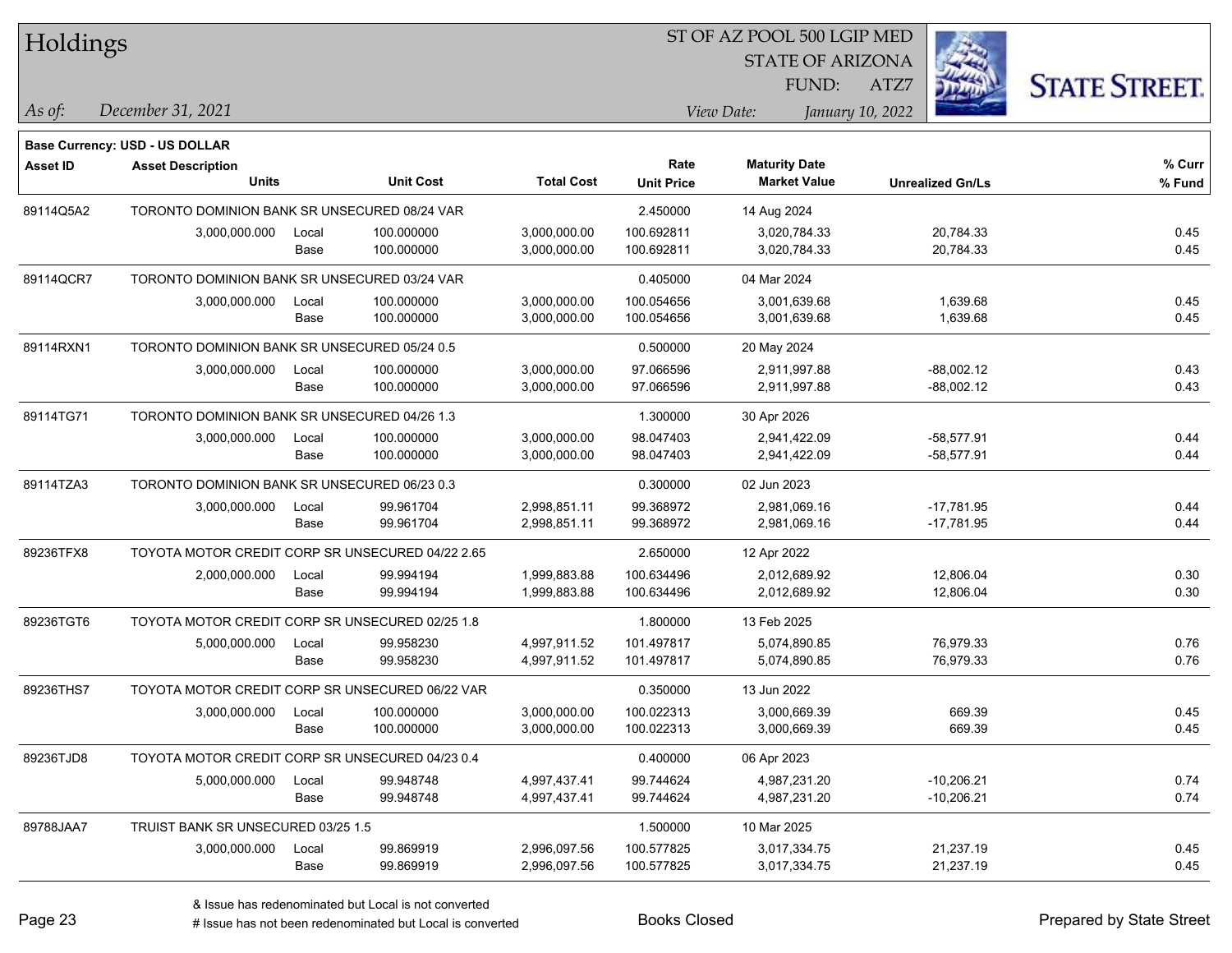| Holdings        |                                                 |       |                  |                   |                   | ST OF AZ POOL 500 LGIP MED |                         |                         |                      |  |
|-----------------|-------------------------------------------------|-------|------------------|-------------------|-------------------|----------------------------|-------------------------|-------------------------|----------------------|--|
|                 |                                                 |       |                  |                   |                   |                            | <b>STATE OF ARIZONA</b> |                         |                      |  |
|                 |                                                 |       |                  |                   |                   | FUND:                      | ATZ7                    |                         | <b>STATE STREET.</b> |  |
| As of:          | December 31, 2021                               |       |                  |                   |                   | View Date:                 | January 10, 2022        |                         |                      |  |
|                 | Base Currency: USD - US DOLLAR                  |       |                  |                   |                   |                            |                         |                         |                      |  |
| <b>Asset ID</b> | <b>Asset Description</b>                        |       |                  |                   | Rate              | <b>Maturity Date</b>       |                         |                         | % Curr               |  |
|                 | <b>Units</b>                                    |       | <b>Unit Cost</b> | <b>Total Cost</b> | <b>Unit Price</b> | <b>Market Value</b>        |                         | <b>Unrealized Gn/Ls</b> | % Fund               |  |
| 90327QD48       | USAA CAPITAL CORP SR UNSECURED 144A 05/23 1.5   |       |                  |                   | 1.500000          | 01 May 2023                |                         |                         |                      |  |
|                 | 1,000,000.000                                   | Local | 99.945575        | 999,455.75        | 100.983910        | 1,009,839.10               |                         | 10,383.35               | 0.15                 |  |
|                 |                                                 | Base  | 99.945575        | 999,455.75        | 100.983910        | 1,009,839.10               |                         | 10,383.35               | 0.15                 |  |
| 90331HNL3       | US BANK NA CINCINNATI SR UNSECURED 01/23 2.85   |       |                  |                   | 2.850000          | 23 Jan 2023                |                         |                         |                      |  |
|                 | 2,000,000.000                                   | Local | 100.097532       | 2,001,950.64      | 102.133149        | 2,042,662.98               |                         | 40,712.34               | 0.30                 |  |
|                 |                                                 | Base  | 100.097532       | 2,001,950.64      | 102.133149        | 2,042,662.98               |                         | 40,712.34               | 0.30                 |  |
| 90331HPG2       | US BANK NA CINCINNATI SR UNSECURED 12/22 VAR    |       |                  |                   | 0.598250          | 09 Dec 2022                |                         |                         |                      |  |
|                 | 5,000,000.000                                   | Local | 100.000000       | 5,000,000.00      | 100.209791        | 5,010,489.55               |                         | 10,489.55               | 0.75                 |  |
|                 |                                                 | Base  | 100.000000       | 5,000,000.00      | 100.209791        | 5,010,489.55               |                         | 10,489.55               | 0.75                 |  |
| 91159HHX1       | US BANCORP SR UNSECURED 07/24 2.4               |       |                  |                   | 2.400000          | 30 Jul 2024                |                         |                         |                      |  |
|                 | 5,000,000.000                                   | Local | 99.949552        | 4,997,477.62      | 103.314073        | 5,165,703.65               |                         | 168.226.03              | 0.77                 |  |
|                 |                                                 | Base  | 99.949552        | 4,997,477.62      | 103.314073        | 5,165,703.65               |                         | 168,226.03              | 0.77                 |  |
| 91159HHZ6       | US BANCORP SR UNSECURED 05/25 1.45              |       |                  |                   | 1.450000          | 12 May 2025                |                         |                         |                      |  |
|                 | 3,000,000.000                                   | Local | 99.923355        | 2,997,700.64      | 100.443405        | 3,013,302.15               |                         | 15,601.51               | 0.45                 |  |
|                 |                                                 | Base  | 99.923355        | 2,997,700.64      | 100.443405        | 3,013,302.15               |                         | 15,601.51               | 0.45                 |  |
| 91282CBQ3       | US TREASURY N/B 02/26 0.5                       |       |                  |                   | 0.500000          | 28 Feb 2026                |                         |                         |                      |  |
|                 | 2,000,000.000                                   | Local | 99.561463        | 1,991,229.25      | 97.148438         | 1,942,968.76               |                         | $-48,260.49$            | 0.29                 |  |
|                 |                                                 | Base  | 99.561463        | 1,991,229.25      | 97.148438         | 1,942,968.76               |                         | $-48,260.49$            | 0.29                 |  |
| 91324PDR0       | UNITEDHEALTH GROUP INC SR UNSECURED 08/24 2.375 |       |                  |                   | 2.375000          | 15 Aug 2024                |                         |                         |                      |  |
|                 | 3,000,000.000                                   | Local | 99.987053        | 2,999,611.60      | 103.457430        | 3,103,722.90               |                         | 104,111.30              | 0.46                 |  |
|                 |                                                 | Base  | 99.987053        | 2,999,611.60      | 103.457430        | 3,103,722.90               |                         | 104,111.30              | 0.46                 |  |
| 92290BAA9       | VERIZON OWNER TRUST VZOT 2020 B A               |       |                  |                   | 0.470000          | 20 Feb 2025                |                         |                         |                      |  |
|                 | 3,250,000.000 Local                             |       | 99.985441        | 3,249,526.83      | 99.735150         | 3,241,392.38               |                         | $-8,134.45$             | 0.48                 |  |
| Original Face:  | 3,250,000.000                                   | Base  | 99.985441        | 3,249,526.83      | 99.735150         | 3,241,392.38               |                         | $-8,134.45$             | 0.48                 |  |
| 92343VGE8       | VERIZON COMMUNICATIONS SR UNSECURED 03/26 VAR   |       |                  |                   | 0.840000          | 20 Mar 2026                |                         |                         |                      |  |
|                 | 3,000,000.000                                   | Local | 100.000000       | 3,000,000.00      | 101.187367        | 3,035,621.01               |                         | 35,621.01               | 0.45                 |  |
|                 |                                                 | Base  | 100.000000       | 3,000,000.00      | 101.187367        | 3,035,621.01               |                         | 35,621.01               | 0.45                 |  |
| 92343VGF5       | VERIZON COMMUNICATIONS SR UNSECURED 03/24 0.75  |       |                  |                   | 0.750000          | 22 Mar 2024                |                         |                         |                      |  |
|                 | 2,000,000.000                                   | Local | 99.995560        | 1,999,911.20      | 99.547521         | 1,990,950.42               |                         | $-8,960.78$             | 0.30                 |  |
|                 |                                                 | Base  | 99.995560        | 1,999,911.20      | 99.547521         | 1,990,950.42               |                         | $-8,960.78$             | 0.30                 |  |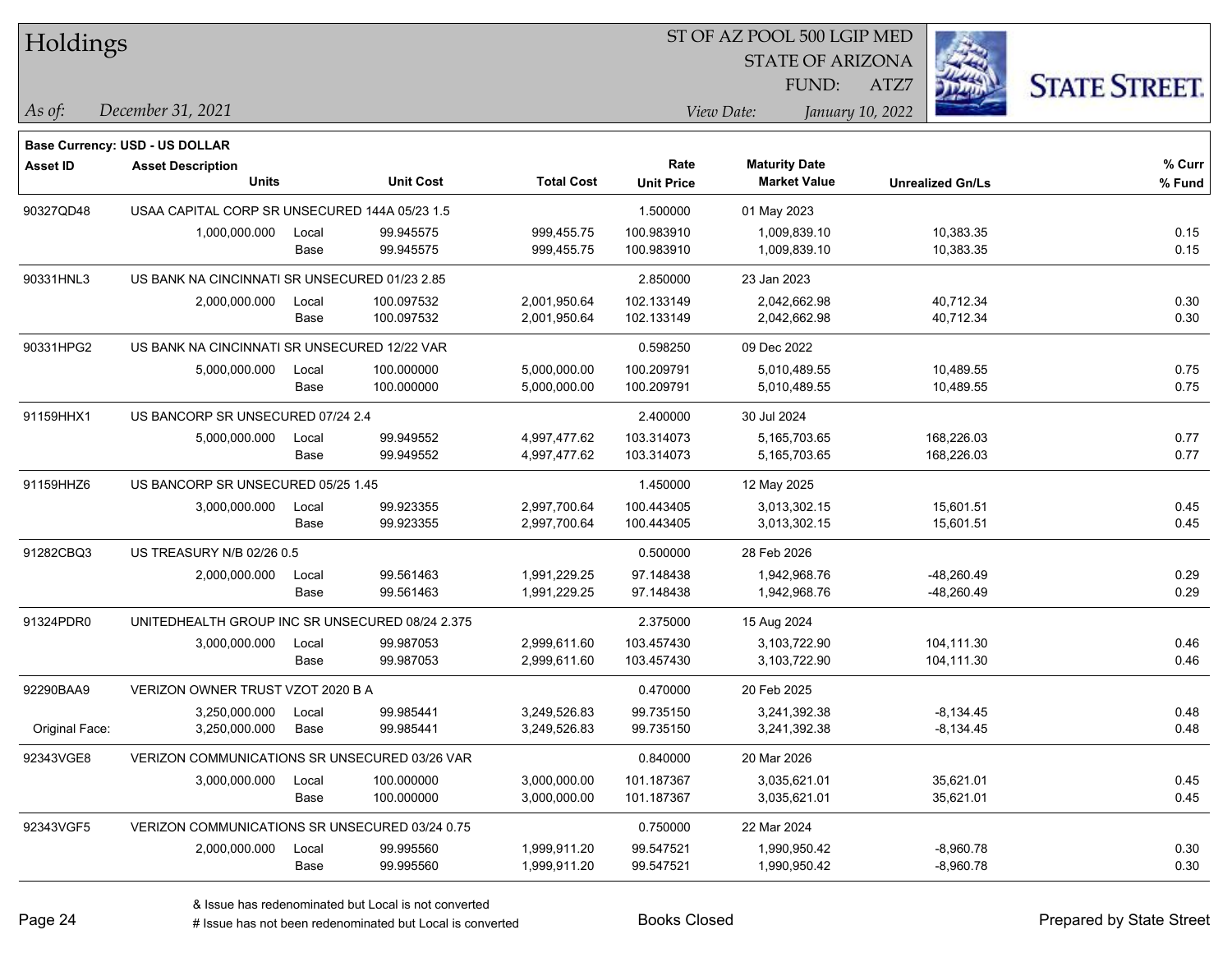| Holdings |
|----------|
|          |

Page 25

#### ST OF AZ POOL 500 LGIP MED

STATE OF ARIZONA

ATZ7



*December 31, 2021 As of: View Date: January 10, 2022*

**Base Currency: USD - US DOLLAR**

| <b>Asset ID</b>           | <b>Asset Description</b>                               |       |                  |                   | Rate              | <b>Maturity Date</b> |                         | % Curr |
|---------------------------|--------------------------------------------------------|-------|------------------|-------------------|-------------------|----------------------|-------------------------|--------|
|                           | <b>Units</b>                                           |       | <b>Unit Cost</b> | <b>Total Cost</b> | <b>Unit Price</b> | <b>Market Value</b>  | <b>Unrealized Gn/Ls</b> | % Fund |
| 92343VGG3                 | VERIZON COMMUNICATIONS SR UNSECURED 03/26 1.45         |       |                  |                   | 1.450000          | 20 Mar 2026          |                         |        |
|                           | 2,000,000.000                                          | Local | 99.834261        | 1,996,685.22      | 99.470648         | 1,989,412.96         | $-7,272.26$             | 0.30   |
|                           |                                                        | Base  | 99.834261        | 1,996,685.22      | 99.470648         | 1,989,412.96         | $-7,272.26$             | 0.30   |
| 92347YAA2                 | VERIZON OWNER TRUST VZOT 2019 A A1A                    |       |                  |                   | 2.930000          | 20 Sep 2023          |                         |        |
|                           | 511,303.310                                            | Local | 99.992410        | 511,264.50        | 100.554520        | 514,138.59           | 2,874.09                | 0.08   |
| Original Face:            | 2,000,000.000                                          | Base  | 99.992410        | 511,264.50        | 100.554520        | 514,138.59           | 2,874.09                | 0.08   |
| 92348TAA2                 | VERIZON OWNER TRUST VZOT 2020 A A1A                    |       |                  |                   | 1.850000          | 22 Jul 2024          |                         |        |
|                           | 2,000,000.000                                          | Local | 99.993322        | 1,999,866.43      | 100.754260        | 2,015,085.20         | 15,218.77               | 0.30   |
| Original Face:            | 2,000,000.000                                          | Base  | 99.993322        | 1,999,866.43      | 100.754260        | 2,015,085.20         | 15,218.77               | 0.30   |
| 92348XAA3                 | VERIZON OWNER TRUST VZOT 2018 A A1A                    |       |                  |                   | 3.230000          | 20 Apr 2023          |                         |        |
|                           | 3,406.310                                              | Local | 99.999706        | 3,406.30          | 100.166900        | 3,412.00             | 5.70                    | 0.00   |
| Original Face:            | 1,000,000.000                                          | Base  | 99.999706        | 3,406.30          | 100.166900        | 3,412.00             | 5.70                    | 0.00   |
| 928668BJ0                 | VOLKSWAGEN GROUP AMERICA COMPANY GUAR 144A 11/23 0.875 |       |                  |                   | 0.875000          | 22 Nov 2023          |                         |        |
|                           | 3,000,000.000                                          | Local | 99.905306        | 2,997,159.19      | 99.325092         | 2,979,752.76         | $-17,406.43$            | 0.44   |
|                           |                                                        | Base  | 99.905306        | 2,997,159.19      | 99.325092         | 2,979,752.76         | $-17,406.43$            | 0.44   |
| 931142EL3                 | WALMART INC SR UNSECURED 07/24 2.85                    |       |                  |                   | 2.850000          | 08 Jul 2024          |                         |        |
|                           | 2,000,000.000                                          | Local | 99.941084        | 1,998,821.67      | 104.447919        | 2,088,958.38         | 90,136.71               | 0.31   |
|                           |                                                        | Base  | 99.941084        | 1,998,821.67      | 104.447919        | 2,088,958.38         | 90,136.71               | 0.31   |
| 961214DQ3                 | WESTPAC BANKING CORP SR UNSECURED 06/22 2.5            |       |                  |                   | 2.500000          | 28 Jun 2022          |                         |        |
|                           | 2,000,000.000                                          | Local | 99.984111        | 1,999,682.21      | 101.041858        | 2,020,837.16         | 21,154.95               | 0.30   |
|                           |                                                        | Base  | 99.984111        | 1,999,682.21      | 101.041858        | 2,020,837.16         | 21,154.95               | 0.30   |
| <b>US DOLLAR Total</b>    |                                                        |       |                  |                   |                   |                      |                         |        |
|                           | 418,936,437.720                                        | Local |                  | 419,234,519.20    |                   | 418,332,905.91       | $-901,613.29$           | 62.29  |
| Original Face:            | 185,011,032.000                                        | Base  |                  | 419,234,519.20    |                   | 418,332,905.91       | -901,613.29             | 62.29  |
| <b>FIXED INCOME Total</b> |                                                        |       |                  |                   |                   |                      |                         |        |
|                           | 418,936,437.720                                        | Base  |                  | 419,234,519.20    |                   | 418,332,905.91       | $-901,613.29$           | 62.29  |
| Original Face:            | 185,011,032.000                                        |       |                  |                   |                   |                      |                         |        |
|                           |                                                        |       |                  |                   |                   |                      |                         |        |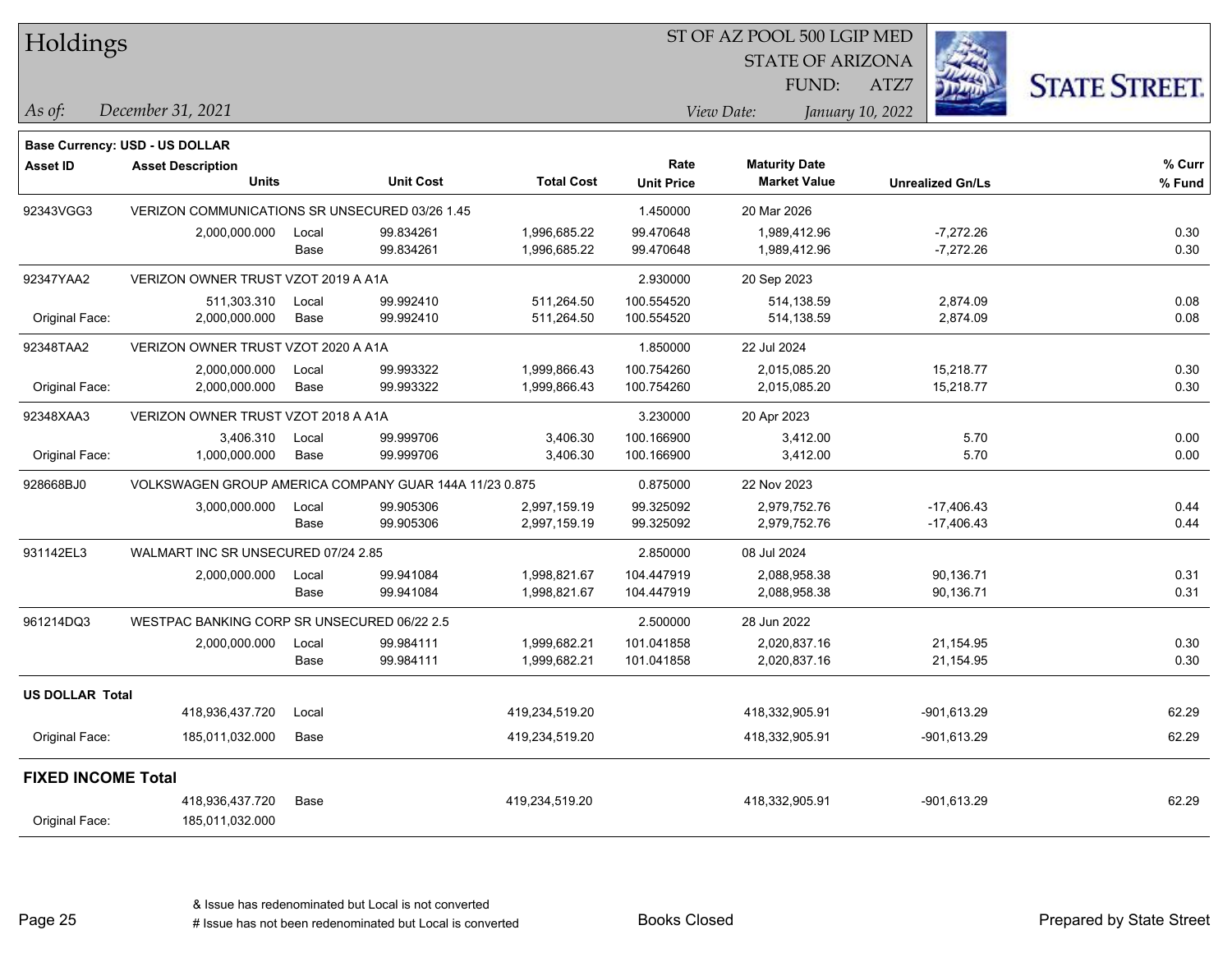| Holdings                                                                      |                                  |                   |                           | ST OF AZ POOL 500 LGIP MED<br><b>STATE OF ARIZONA</b> |                          |                         |                      |
|-------------------------------------------------------------------------------|----------------------------------|-------------------|---------------------------|-------------------------------------------------------|--------------------------|-------------------------|----------------------|
| December 31, 2021<br>$As$ of:                                                 |                                  |                   | View Date:                | FUND:                                                 | ATZ7<br>January 10, 2022 |                         | <b>STATE STREET.</b> |
| <b>Base Currency: USD - US DOLLAR</b><br><b>Asset Description</b><br>Asset ID | <b>Unit Cost</b><br><b>Units</b> | <b>Total Cost</b> | Rate<br><b>Unit Price</b> | <b>Maturity Date</b><br><b>Market Value</b>           |                          | <b>Unrealized Gn/Ls</b> | % Curr<br>% Fund     |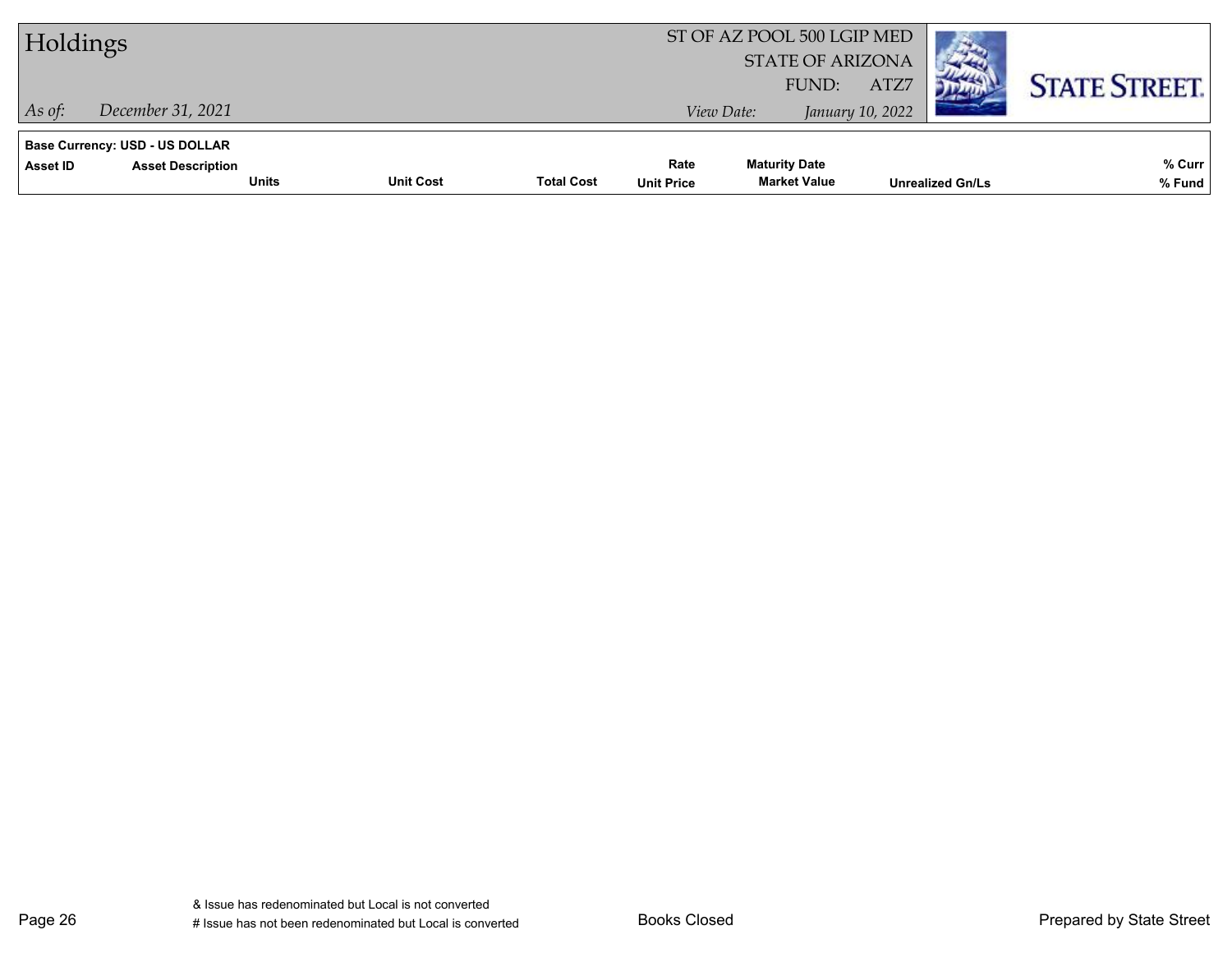| Holdings          |                                          |      |                  | ST OF AZ POOL 500 LGIP MED<br><b>STATE OF ARIZONA</b> |                           |                                             |                  |                         |                      |
|-------------------|------------------------------------------|------|------------------|-------------------------------------------------------|---------------------------|---------------------------------------------|------------------|-------------------------|----------------------|
| $\vert$ As of:    | December 31, 2021                        |      |                  |                                                       |                           | FUND:<br>View Date:                         | ATZ7             |                         | <b>STATE STREET.</b> |
|                   |                                          |      |                  |                                                       |                           |                                             | January 10, 2022 |                         |                      |
|                   | <b>Base Currency: USD - US DOLLAR</b>    |      |                  |                                                       |                           |                                             |                  |                         |                      |
| Asset ID          | <b>Asset Description</b><br><b>Units</b> |      | <b>Unit Cost</b> | <b>Total Cost</b>                                     | Rate<br><b>Unit Price</b> | <b>Maturity Date</b><br><b>Market Value</b> |                  | <b>Unrealized Gn/Ls</b> | % Curr<br>% Fund     |
|                   |                                          |      |                  |                                                       |                           |                                             |                  |                         |                      |
| <b>FUND Total</b> |                                          |      |                  |                                                       |                           |                                             |                  |                         |                      |
|                   | 672,377,235.390                          | Base |                  | 672,505,175.00                                        |                           | 671,537,374.54                              |                  | -967,800.46             | 100.00               |
| Original Face:    | 185,011,032.000                          |      |                  |                                                       |                           |                                             |                  |                         |                      |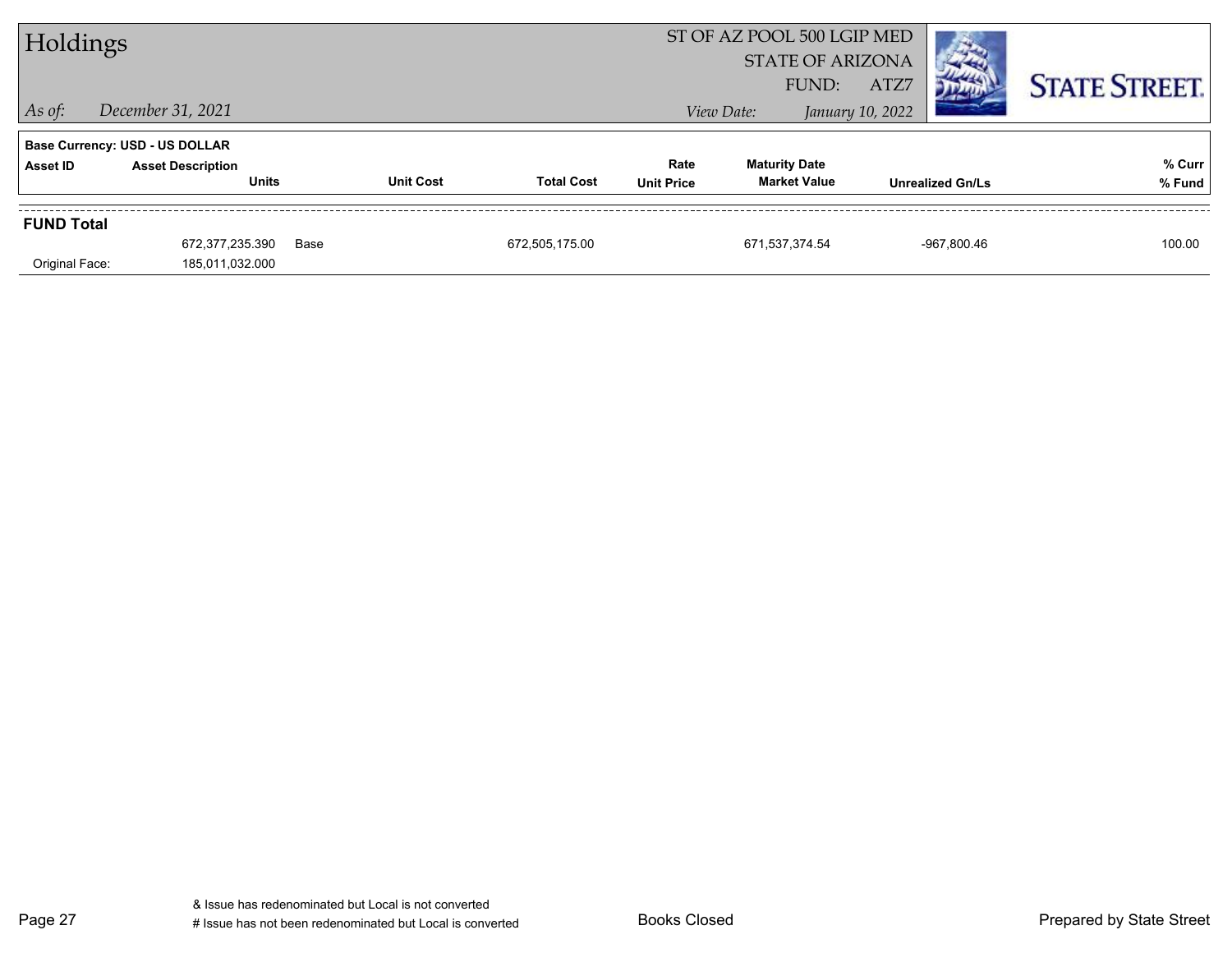## Holdings

#### Currency Summary

*As of: December 31, 2021*

### ST OF AZ POOL 500 LGIP MED

 STATE OF ARIZONAFUND:

ATZ7



*View Date:January 10, 2022*

| Dase Currency: USD - US DOLLAR |                 |       |                   |                     | % Currency |                         |                          |                           |
|--------------------------------|-----------------|-------|-------------------|---------------------|------------|-------------------------|--------------------------|---------------------------|
|                                | <b>Units</b>    |       | <b>Total Cost</b> | <b>Market Value</b> | % Fund     | <b>Unreal Sec Gn/Ls</b> | <b>Unreal Curr Gn/Ls</b> | <b>Total Unreal Gn/Ls</b> |
| <b>US DOLLAR</b>               |                 |       |                   |                     |            |                         | Exchange Rate:           | 1.000000                  |
| <b>CASH</b>                    |                 |       |                   |                     |            |                         |                          |                           |
|                                | 152,797.670     | Local | 152,797.67        | 152,797.67          | 0.02       | 0.00                    |                          | 0.00                      |
|                                |                 | Base  | 152,797.67        | 152,797.67          | 0.02       | 0.00                    | 0.00                     | 0.00                      |
| <b>CASH EQUIVALENT</b>         |                 |       |                   |                     |            |                         |                          |                           |
|                                | 253,288,000.000 | Local | 253,117,858.13    | 253,051,670.96      | 37.68      | $-66, 187.17$           |                          | $-66, 187.17$             |
|                                |                 | Base  | 253,117,858.13    | 253,051,670.96      | 37.68      | $-66, 187.17$           | 0.00                     | $-66, 187.17$             |
| <b>FIXED INCOME</b>            |                 |       |                   |                     |            |                         |                          |                           |
|                                | 418,936,437.720 | Local | 419,234,519.20    | 418,332,905.91      | 62.29      | $-901,613.29$           |                          | $-901,613.29$             |
| Original Face:                 | 185,011,032.000 | Base  | 419,234,519.20    | 418,332,905.91      | 62.29      | -901,613.29             | 0.00                     | $-901,613.29$             |
| <b>US DOLLAR Total</b>         |                 |       |                   |                     |            |                         |                          |                           |
|                                | 672,377,235.390 | Local | 672,505,175.00    | 671,537,374.54      | 100.00     | -967,800.46             |                          | -967,800.46               |
| Original Face:                 | 185,011,032.000 | Base  | 672,505,175.00    | 671,537,374.54      | 100.00     | -967,800.46             | 0.00                     | $-967,800.46$             |
| <b>FUND Total</b>              |                 |       |                   |                     |            |                         |                          |                           |
|                                | 672.377.235.390 | Base  | 672,505,175.00    | 671,537,374.54      | 100.00     | -967.800.46             | 0.00                     | $-967,800.46$             |
| Original Face:                 | 185,011,032.000 |       |                   |                     |            |                         |                          |                           |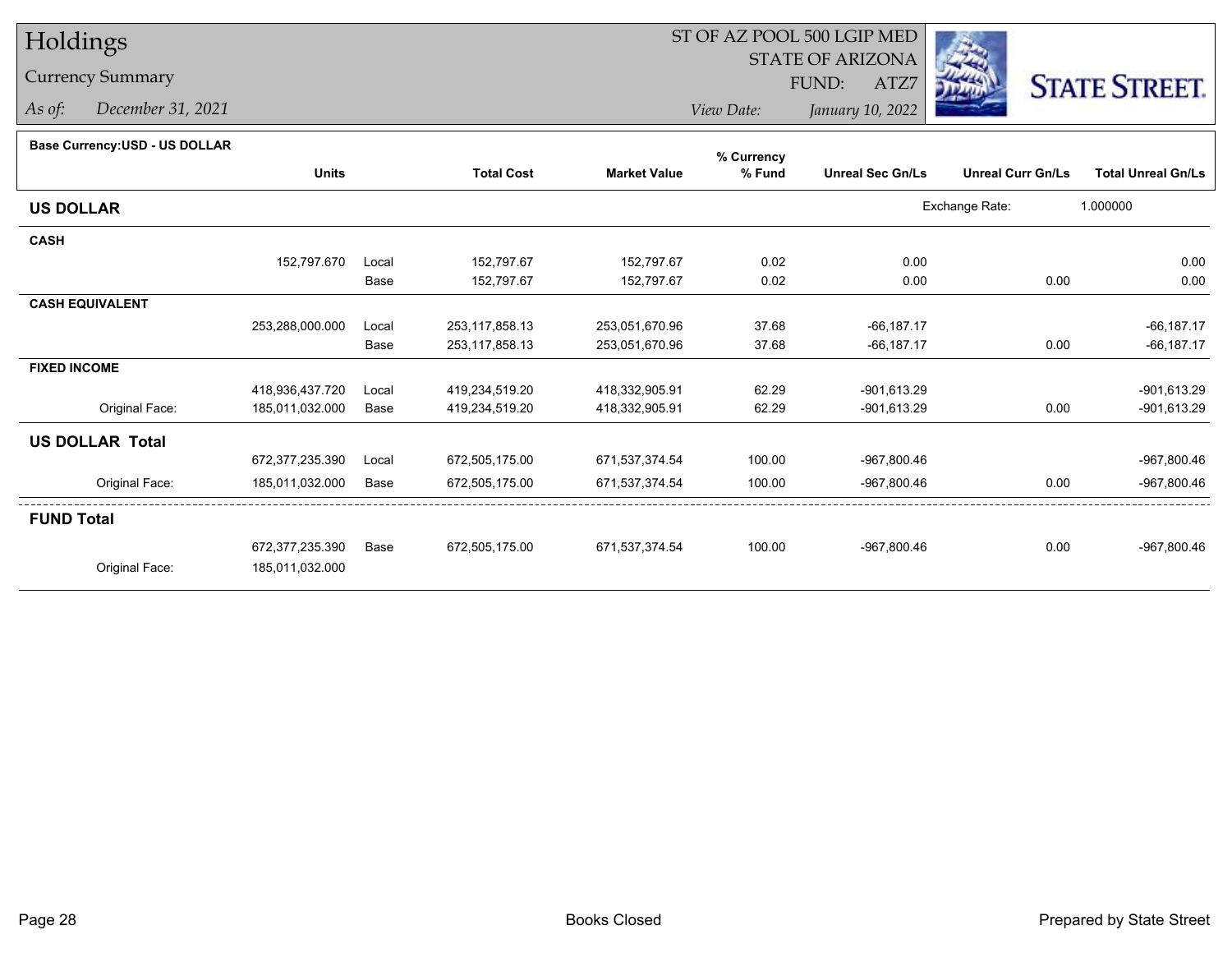| Holdings             |                                |                   |                     | ST OF AZ POOL 500 LGIP MED |                         |                          |                           |
|----------------------|--------------------------------|-------------------|---------------------|----------------------------|-------------------------|--------------------------|---------------------------|
| <b>Asset Summary</b> |                                |                   |                     |                            | STATE OF ARIZONA        |                          |                           |
|                      |                                |                   |                     |                            | ATZ7<br>FUND:           |                          | <b>STATE STREET.</b>      |
| As of:               | December 31, 2021              |                   |                     | View Date:                 | January 10, 2022        |                          |                           |
|                      | Base Currency: USD - US DOLLAR |                   |                     |                            |                         |                          |                           |
|                      | <b>Units</b>                   | <b>Total Cost</b> | <b>Market Value</b> | % Fund                     | <b>Unreal Sec Gn/Ls</b> | <b>Unreal Curr Gn/Ls</b> | <b>Total Unreal Gn/Ls</b> |
| <b>CASH</b>          |                                |                   |                     |                            |                         |                          |                           |
| <b>US DOLLAR</b>     |                                |                   |                     |                            |                         |                          |                           |
|                      | 152,797.670                    | 152,797.67        | 152,797.67          | 0.02                       | 0.00                    | 0.00                     | 0.00                      |
| <b>CASH Total</b>    |                                |                   |                     |                            |                         |                          |                           |
|                      | 152,797.670                    | 152,797.67        | 152,797.67          | 0.02                       | 0.00                    | 0.00                     | 0.00                      |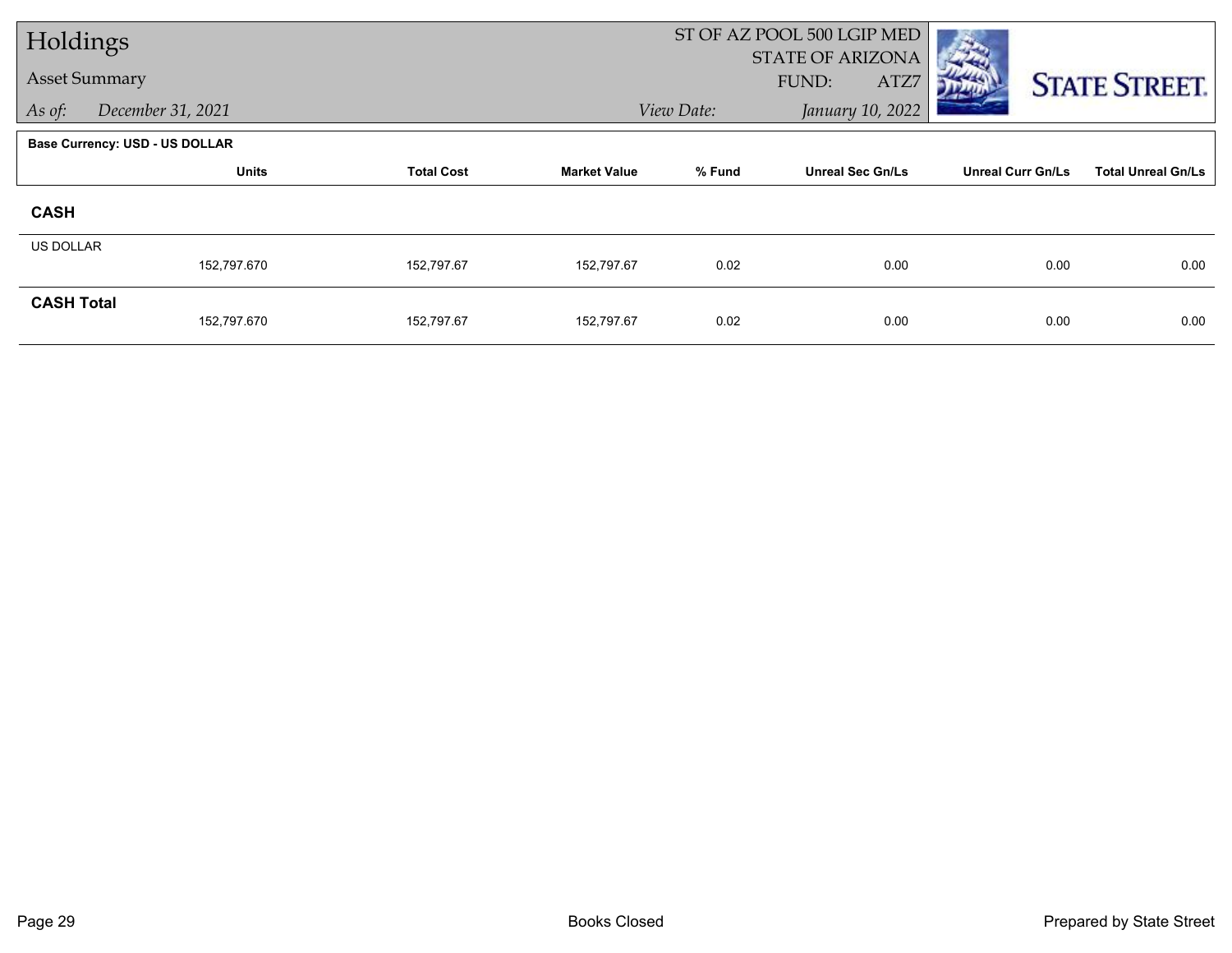| Holdings             |                                       |                   |                     | ST OF AZ POOL 500 LGIP MED     |                         |                          |                           |  |  |
|----------------------|---------------------------------------|-------------------|---------------------|--------------------------------|-------------------------|--------------------------|---------------------------|--|--|
|                      |                                       |                   |                     | <b>STATE OF ARIZONA</b>        |                         |                          |                           |  |  |
| <b>Asset Summary</b> |                                       |                   |                     | ATZ7<br>FUND:                  |                         | <b>STATE STREET.</b>     |                           |  |  |
| As of:               | December 31, 2021                     |                   |                     | January 10, 2022<br>View Date: |                         |                          |                           |  |  |
|                      | <b>Base Currency: USD - US DOLLAR</b> |                   |                     |                                |                         |                          |                           |  |  |
|                      | <b>Units</b>                          | <b>Total Cost</b> | <b>Market Value</b> | % Fund                         | <b>Unreal Sec Gn/Ls</b> | <b>Unreal Curr Gn/Ls</b> | <b>Total Unreal Gn/Ls</b> |  |  |
|                      | <b>CASH EQUIVALENT</b>                |                   |                     |                                |                         |                          |                           |  |  |
| US DOLLAR            |                                       |                   |                     |                                |                         |                          |                           |  |  |
|                      | 253,288,000.000                       | 253,117,858.13    | 253,051,670.96      | 37.68                          | $-66, 187.17$           | 0.00                     | $-66, 187.17$             |  |  |
|                      | <b>CASH EQUIVALENT Total</b>          |                   |                     |                                |                         |                          |                           |  |  |
|                      | 253,288,000.000                       | 253,117,858.13    | 253,051,670.96      | 37.68                          | $-66, 187.17$           | 0.00                     | $-66, 187.17$             |  |  |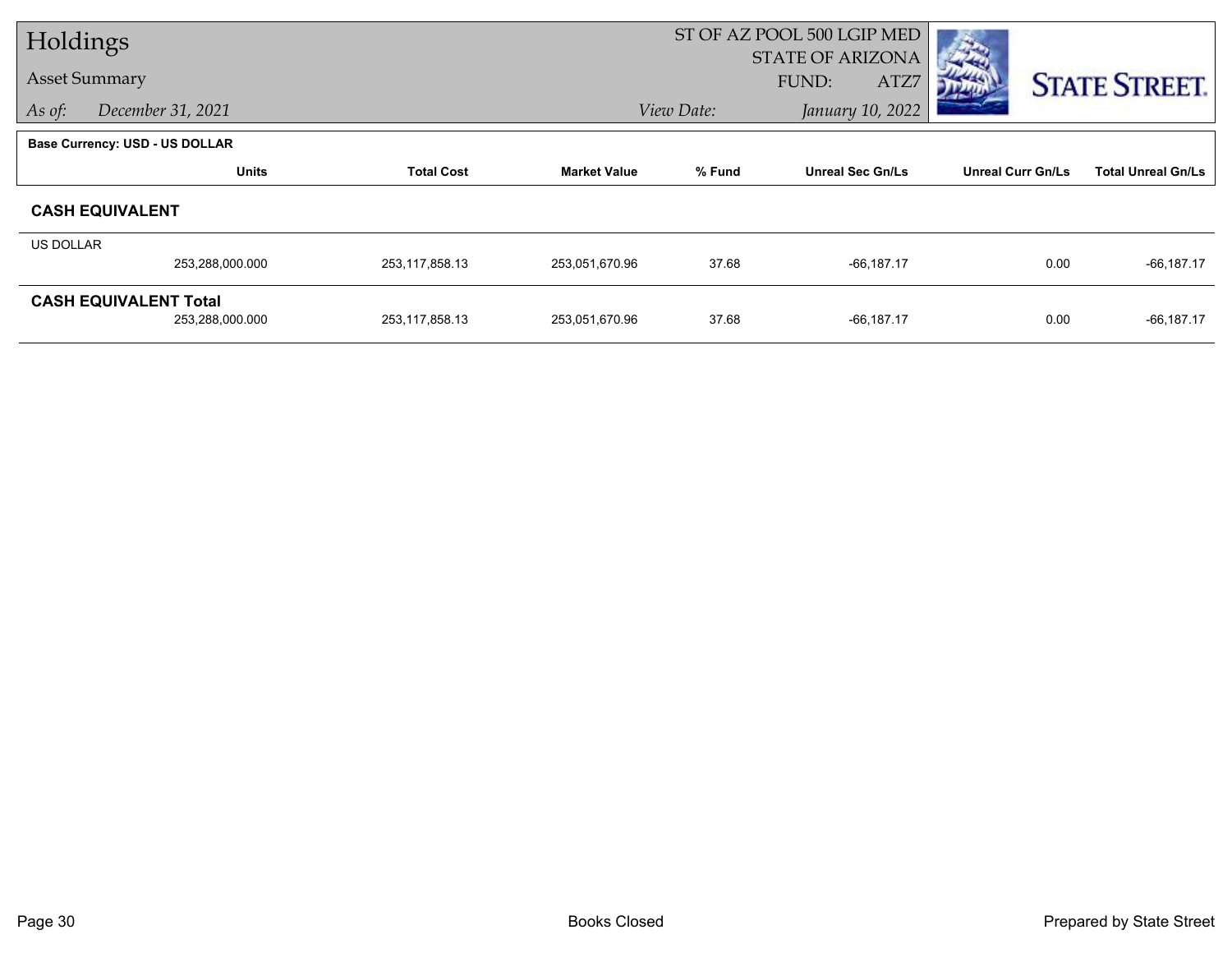| Holdings                  |                                       |                   |                     | ST OF AZ POOL 500 LGIP MED     |                         |                          |                           |
|---------------------------|---------------------------------------|-------------------|---------------------|--------------------------------|-------------------------|--------------------------|---------------------------|
|                           |                                       |                   |                     | <b>STATE OF ARIZONA</b>        |                         |                          |                           |
| <b>Asset Summary</b>      |                                       |                   |                     | ATZ7<br>FUND:                  |                         | <b>STATE STREET.</b>     |                           |
| As of:                    | December 31, 2021                     |                   |                     | January 10, 2022<br>View Date: |                         |                          |                           |
|                           | <b>Base Currency: USD - US DOLLAR</b> |                   |                     |                                |                         |                          |                           |
|                           | <b>Units</b>                          | <b>Total Cost</b> | <b>Market Value</b> | % Fund                         | <b>Unreal Sec Gn/Ls</b> | <b>Unreal Curr Gn/Ls</b> | <b>Total Unreal Gn/Ls</b> |
|                           | <b>FIXED INCOME</b>                   |                   |                     |                                |                         |                          |                           |
| <b>US DOLLAR</b>          |                                       |                   |                     |                                |                         |                          |                           |
|                           | 418,936,437.720                       | 419,234,519.20    | 418,332,905.91      | 62.29                          | -901,613.29             | 0.00                     | $-901,613.29$             |
| <b>FIXED INCOME Total</b> |                                       |                   |                     |                                |                         |                          |                           |
|                           | 418,936,437.720                       | 419,234,519.20    | 418,332,905.91      | 62.29                          | -901,613.29             | 0.00                     | $-901,613.29$             |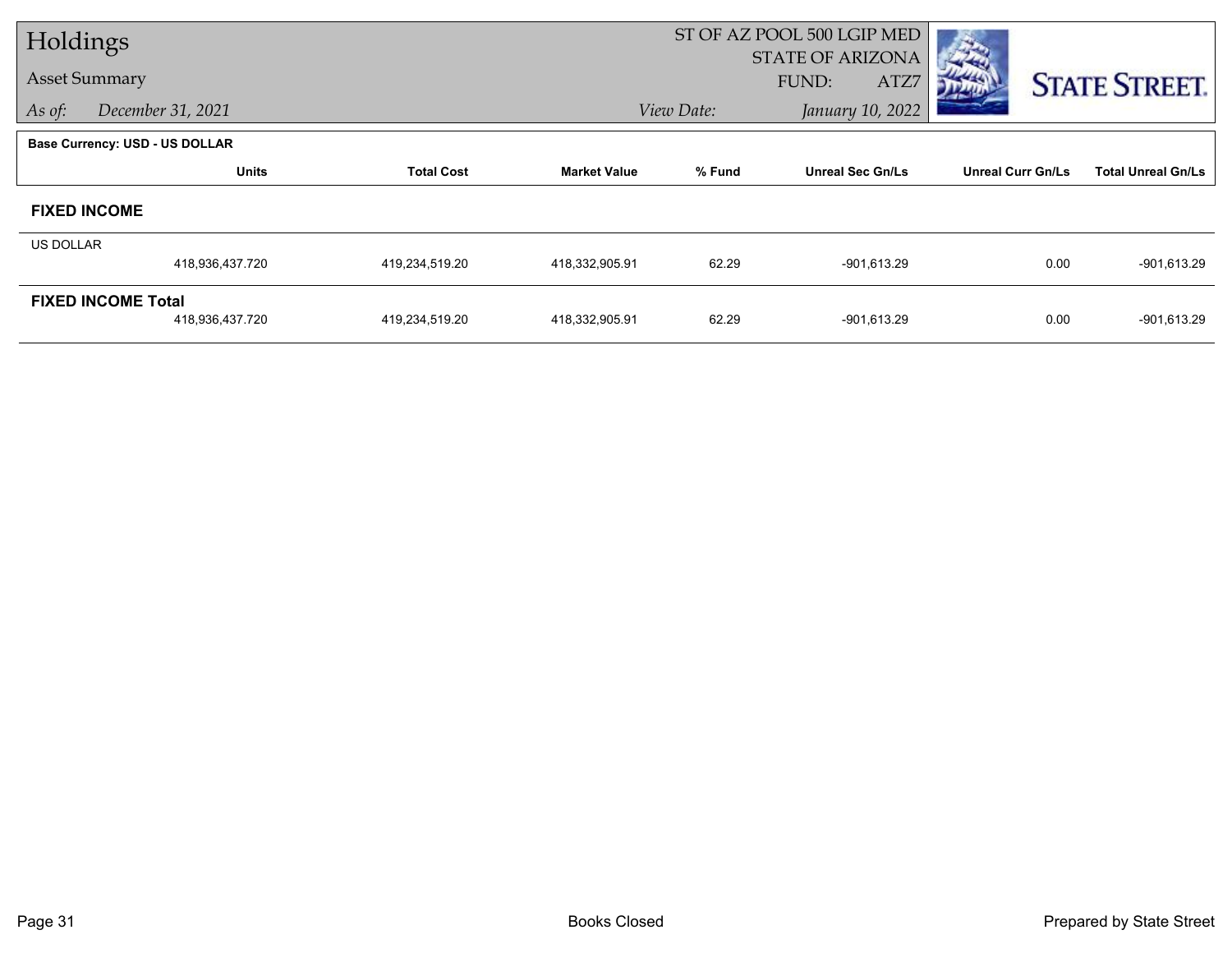| Holdings                    |                                |                   |                     | ST OF AZ POOL 500 LGIP MED      |                         |                      |                           |
|-----------------------------|--------------------------------|-------------------|---------------------|---------------------------------|-------------------------|----------------------|---------------------------|
|                             |                                |                   |                     | <b>STATE OF ARIZONA</b><br>ATZ7 |                         |                      |                           |
| <b>Asset Summary</b>        |                                |                   | FUND:               |                                 |                         | <b>STATE STREET.</b> |                           |
| December 31, 2021<br>As of: |                                |                   |                     | View Date:                      | January 10, 2022        |                      |                           |
|                             | Base Currency: USD - US DOLLAR |                   |                     |                                 |                         |                      |                           |
|                             | <b>Units</b>                   | <b>Total Cost</b> | <b>Market Value</b> | % Fund                          | <b>Unreal Sec Gn/Ls</b> | Unreal Curr Gn/Ls    | <b>Total Unreal Gn/Ls</b> |
| <b>FUND Total</b>           |                                |                   |                     |                                 |                         |                      |                           |
|                             | 672,377,235.390                | 672,505,175.00    | 671,537,374.54      | 100.00                          | -967.800.46             | 0.00                 | -967,800.46               |